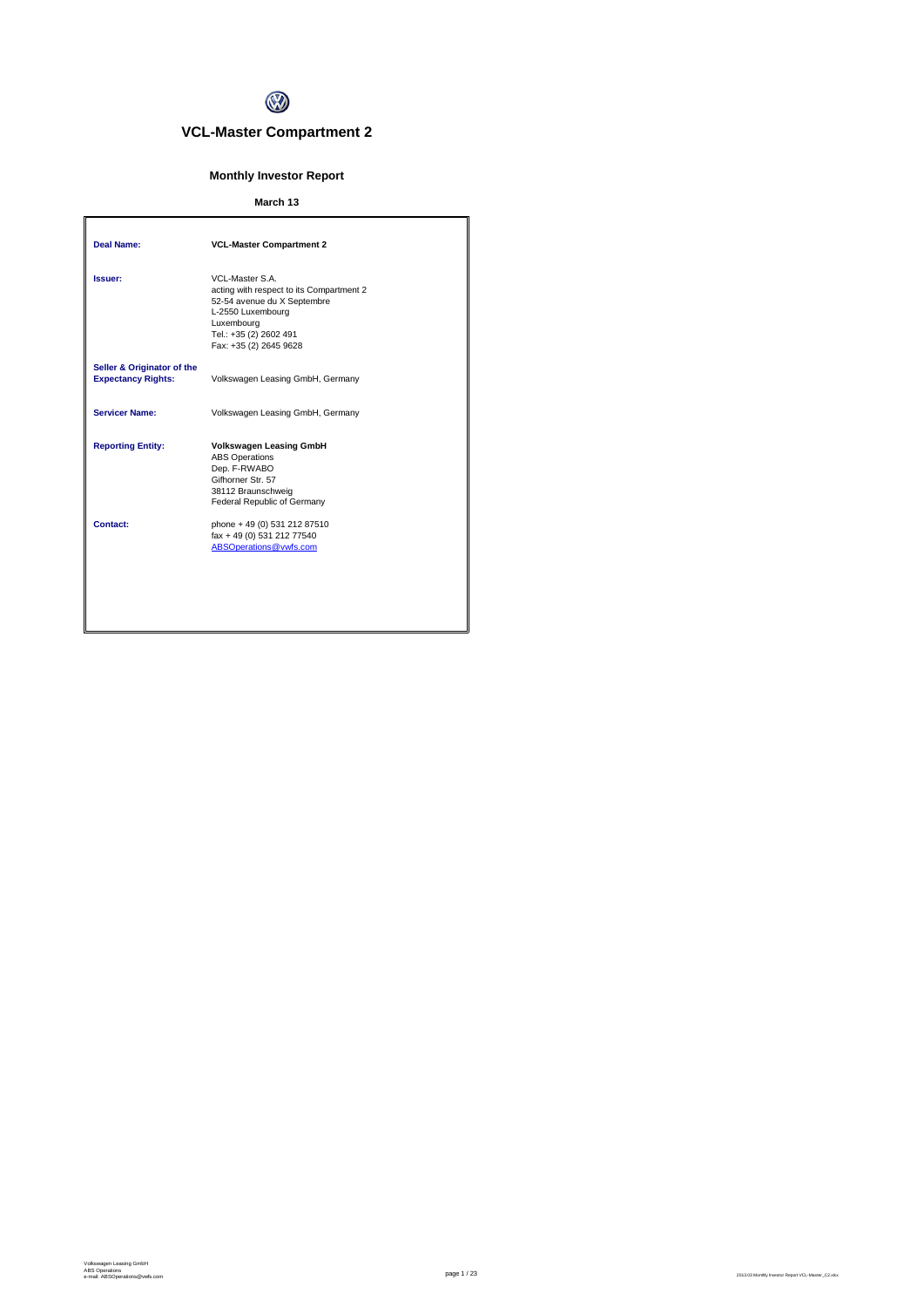|                                 | Date:                                                    | 18.04.2013                     |
|---------------------------------|----------------------------------------------------------|--------------------------------|
| <b>VCL-Master Compartment 2</b> | <b>Monthly Period:</b>                                   | March 13                       |
| <b>Monthly Investor Report</b>  | Payment Date:<br>Period No.:<br>Interest Accrual Period: | 25.04.2013<br>38<br>25.04.2013 |
|                                 | to                                                       | 25.04.2013                     |
| <b>Contents</b>                 | (= 31<br>Base Interest Rate (1-Month Euribor):           | days)<br>0.1180%               |
|                                 |                                                          |                                |

| Page           | <b>Table of Contents</b>                                                       |
|----------------|--------------------------------------------------------------------------------|
| 1              | Cover                                                                          |
| $\overline{c}$ | Contents                                                                       |
| 3              | <b>Reporting Details</b>                                                       |
| 4              | <b>Parties Overview</b>                                                        |
| 5/6            | <b>Transaction Events &amp; Trigger</b>                                        |
| $\overline{7}$ | <b>Transaction Party Ratings</b>                                               |
| 8              | Information regarding the Notes (I)                                            |
| 9              | Information regarding the Notes (II)                                           |
| 10             | <b>Credit Enhancement</b>                                                      |
| 11             | Waterfall                                                                      |
| 12             | (Expected) Amortisation Profile                                                |
| 13             | Run Out Schedule                                                               |
| 14             | Information Regarding the Expectancy Rights Pool - Outstanding Contracts       |
| 15             | Early Settlements/ Collections                                                 |
|                | 16 - 19 Information regarding the Expectancy Rights Pool - Remaining Pool Data |
| 20/21          | Contracts in Arrears I. *)                                                     |
| 22             | Write Offs *                                                                   |
|                |                                                                                |
|                |                                                                                |
|                |                                                                                |
|                |                                                                                |
|                |                                                                                |
|                |                                                                                |
|                |                                                                                |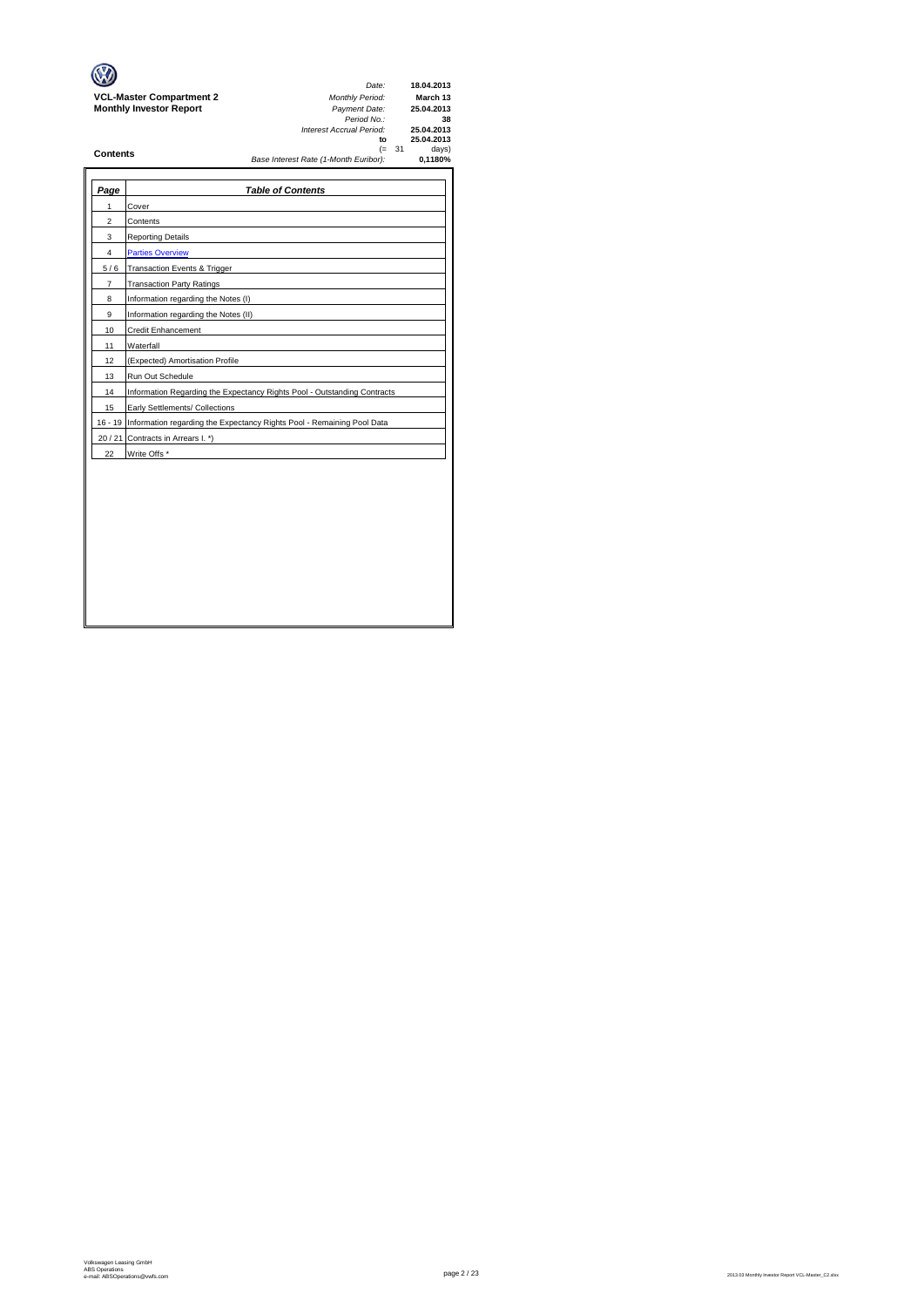| <b>VCL-Master Compartment 2</b><br><b>Monthly Investor Report</b>                       |                                            |                               |                          |                | Date:<br>Monthly Period:<br>Payment Date:<br>Period No.:<br>Interest Accrual Period:<br>to                     |          | 18.04.2013<br>March 13<br>25.04.2013<br>38<br>25.03.2013<br>25.04.2013 |  |  |
|-----------------------------------------------------------------------------------------|--------------------------------------------|-------------------------------|--------------------------|----------------|----------------------------------------------------------------------------------------------------------------|----------|------------------------------------------------------------------------|--|--|
| <b>Reporting Details</b>                                                                |                                            |                               |                          |                | Base Interest Rate (1-Month Euribor):                                                                          | $(= 31)$ | davs)<br>0,1180%                                                       |  |  |
| <b>Initial Cut-Off Date:</b><br><b>Issue Date:</b>                                      |                                            |                               | 31.01.2010<br>25.02.2010 |                |                                                                                                                |          |                                                                        |  |  |
| <b>Scheduled Repayment Date as</b><br>of Cut-Off Date:                                  | Payment Date in December 2013              |                               |                          |                |                                                                                                                |          |                                                                        |  |  |
| <b>Legal Maturity Date:</b>                                                             |                                            | Payment Date in November 2019 |                          |                |                                                                                                                |          |                                                                        |  |  |
| <b>Reporting Date:</b><br><b>Payment Date:</b><br><b>Monthly Period:</b><br>Period No.: | 18.04.2013<br>25.04.2013<br>March 13<br>38 |                               |                          |                | 5 days prior to Payment Date<br>(for previous month)<br>25 <sup>th</sup> of each month<br>(for previous month) |          |                                                                        |  |  |
| <b>Collection Period:</b>                                                               | from                                       |                               | 01.03.2013               | to             | 31.03.2013                                                                                                     |          |                                                                        |  |  |
| <b>Interest Accrual Period</b>                                                          | from                                       |                               | 25.03.2013               |                | to 25.04.2013                                                                                                  |          |                                                                        |  |  |
| <b>Days Accrued:</b><br><b>Note Payment Period:</b><br><b>Days Accrued:</b>             | from                                       | $($ =<br>$($ =                | 31<br>31                 | days)<br>days) | 25.03.2013 to 25.04.2013                                                                                       |          |                                                                        |  |  |
|                                                                                         |                                            |                               |                          |                |                                                                                                                |          |                                                                        |  |  |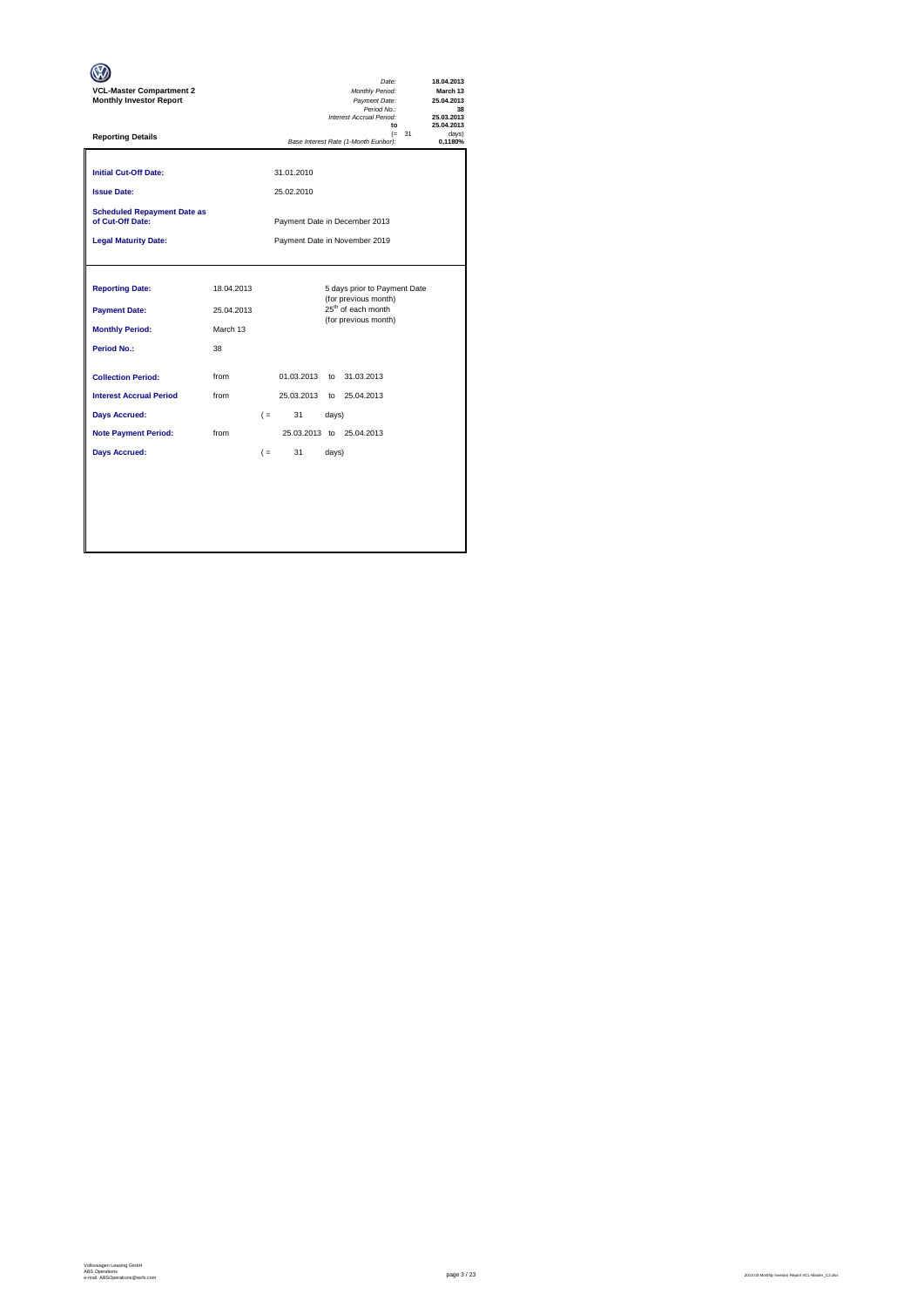

### **Parties Overview**

*Reporting Date:* **18.04.2013** *Payment Date:* **25.04.2013**<br>*Period No.:* **38**<br>*Accrual Period:* **25.03.2013** *Interest Accrual Period:* **25.03.2013**

**25.04.2013 31**<br>1180%

*Base Interest Rate (1-Month Euribor):* **0,1180%**

Lead Manger:<br> **HSBC Bank plc**<br>
8 Canada Square<br>
London E14 5HO<br>
London E14 5HO<br> **Homage Steinweg 3-5**<br>
Steinweg 3-5 Services (Frankfurt) GmbH London E14 5HQ Steinweg 3-5 Summay 2<br>60313 Frankfurt am Main<br>Germany [Email: ctla.securitisation@hsbc.com](mailto:ctla.securitisation@hsbc.com) fax +49 (0) 69 2992 5387 **In-House Structuring: Volkswagen Bank GmbH** email: fradirectors@wilmingtontrust.com Gifhorner Str. 57 38112 Braunschweig<br>Germany **Data Protection Volkswagen Bank GmbH**<br>**Trustee:** Gifhorner Straße 57 email: abs.structuring@vwfs.com 38112 Braunschweig **Account Bank: BNY Mellon**<br>
One Canada Square One Canada Square email: ABSOperations@vwfs.com London E14 5AL fax: +49 (0) 531 212 7 23 67 United Kingdom [Email: luke.ashby@bnymellon.com](mailto:ctla.securitisation@hsbc.com) **Clearing Systems: Clearstream Banking S.A. Paying Agent/ HSBC Bank plc All and Account 1999 12 Avenue JF Kennedy Calculation Agent/** 8 Canada Square **Calculation Agent/ Business Agent/ Business Agent/ Canada Square Calculation Agent/ Canada Square Calculation Agent/ Canada Square Canada Square Calculation Agent/ Interest Determination Agent:** London E14 5HQ<br>United Kingdom United Kingdom email: <u>web @clearstream.com</u> [Email: ctla.securitisation@hsbc.com](mailto:ctla.securitisation@hsbc.com) **Swap Counterparties: Crédit Agricole and Investment Bank Euroclear Banking S.A./ N.V.**<br>9, quai du Président Paul Doumer **1996** 1 Boulevard du Roi Albert II. 9, quai du Président Paul Doumer 1 au 1000 et du Roi du Roi Albert II.<br>1 Boulevard du Franç II.<br>1 B-1210 Brussels 92920 Paris La Défense Cedex B-1210 Brussels<br>
France Belgium<br>
Email: <u>ird exotic processing@ca-cib.com</u> B-1211 entities tel.: +32 (0)2 326 1211 France Belgium [Email: ird\\_exotic\\_processing@ca-cib.com](mailto:ctla.securitisation@hsbc.com) tel.: +32 (0)2 326 1211 **Commerzbank AG** Kaiserstraße 16 **Rating Agencies: Fitch Ratings Limited** 60261 Frankfurt Attn.: Structured Finance Surveillance 4th Floor, 101 Finsbury Pavement [Email: manuel.alvarez@commerzbank.com](mailto:ctla.securitisation@hsbc.com) London EC2A 1RS United Kingdom<br>fax. +44 (20) 7417 6262 **Landesbank Hessen-Thüringen GZ**<br>Neue Mainzer Straße 52 [email: abssurveillance@fitchratings.com](mailto:abssurveillance@fitchratings.com) 60311 Frankfurt am Main **Standard & Poor's Ratings Group**<br>Attn.: Structured Finance email: OTCconfirmations@helaba.de Standard & Poor's Ratings Services<br>20 Canada Square **The Bank of Nova Scotia** 20 Canada Square 20 Canada Square 20 Canada Square 20 Canada Square 20 Canada Square 20 Canada Square 20 Canada Square 20 Canada Square 20 Canada Square 20 Canada Square 20 Canada Square 20 Canada 40 King Street West Canary Wharf Canary Wharf Canary What Canary What Canary What Canary What Canary What Canary What Canary What Canary What Canary What Canary What Canary What Canary Canary Canary Canary Canary Canary Ca Toronto ON M5H 3Y2 Kanada<br>
Expansification of the Company of the United Kingdom<br>
Expansification of the Seurope of the Company of the Company of the Company of the Company of the Company of the Company of the Company of the Company of the Co email: allison.gloudon@scotiabank.com email: ABSeuropeansurveillance@standardandpoors.com **Corporate Services Wilmington Trust SP Services Provider: (Luxembourg) S.A.** 52-54 avenue du X Septembre L-2550 Luxembourg Luxembourg email: VCL@WilmingtonTrust.com fax: (+352) 2645 9628 tel.: (+352) 2602 491 **Servicer: Volkswagen Leasing GmbH** Gifhorner Str. 57 38112 Braunschweig Germany<br>email: <u>ABSOperations@vwfs.com</u><br>fax + 49 (0) 531 212 77540<br>tel.: +49 (0) 531 212 84952 **Security Trustee/ Process Agent:**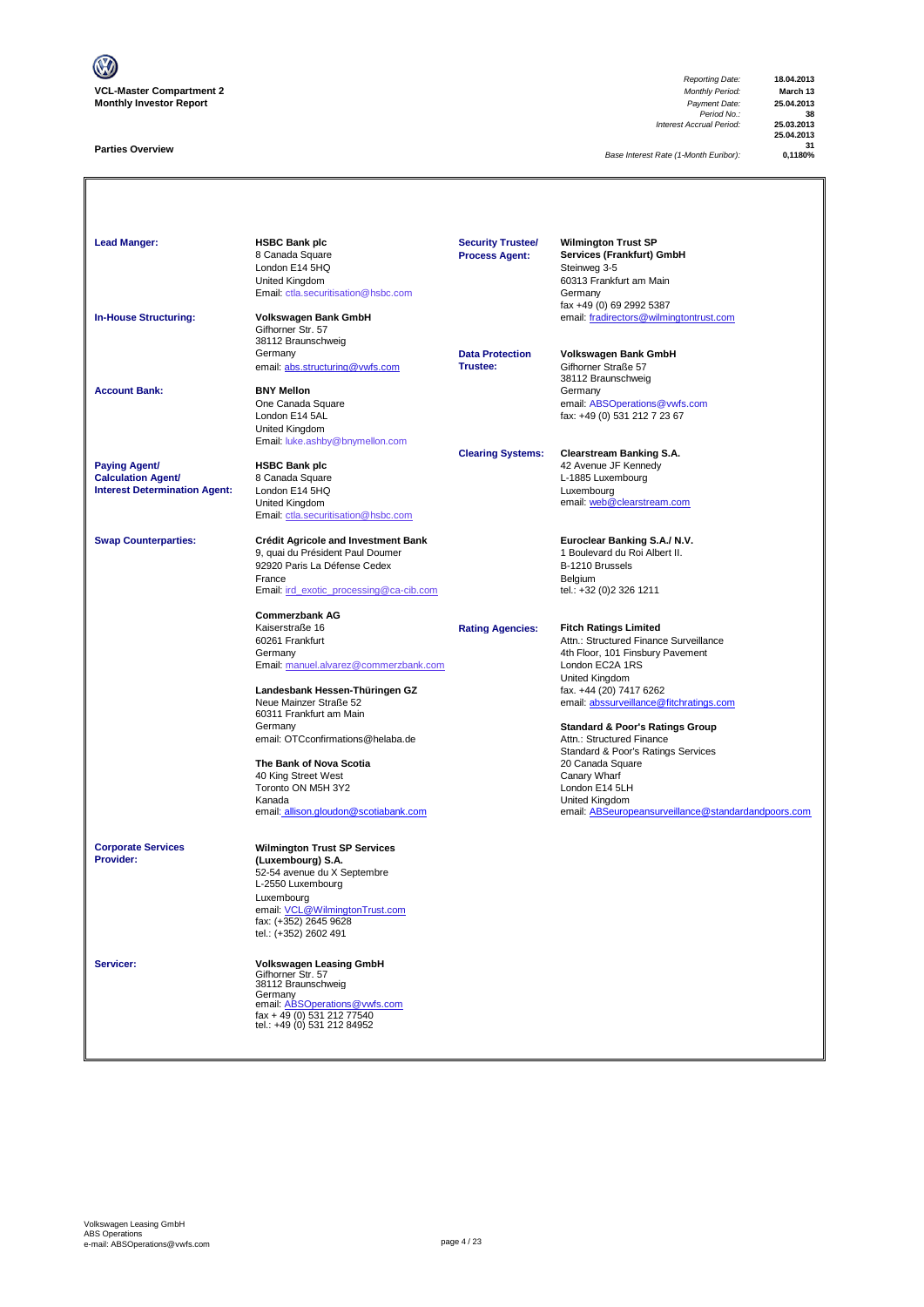|     | <b>VCL-Master Compartment 2</b>                                                                                               |                         |                                    |                                                                         | Date:<br><b>Monthly Period:</b>      | 18.04.2013<br>March 13      |
|-----|-------------------------------------------------------------------------------------------------------------------------------|-------------------------|------------------------------------|-------------------------------------------------------------------------|--------------------------------------|-----------------------------|
|     | <b>Monthly Investor Report</b>                                                                                                |                         |                                    |                                                                         | Payment Date:<br>Period No.:         | 25.04.2013<br>38            |
|     | <b>Transaction Events &amp; Trigger</b>                                                                                       |                         |                                    |                                                                         | Interest Accrual Period:<br>to       | 25.04.2013<br>25.04.2013    |
|     | *N.B.: many of the Trigger criteria are determined by the performance of VCL Master S.A. Compartment 1                        |                         |                                    |                                                                         |                                      |                             |
|     | <b>Revolving Period</b>                                                                                                       |                         |                                    |                                                                         |                                      |                             |
|     | Expiration Date Date of Revolving Period (C2)                                                                                 | 25.11.2013              |                                    | (i.e. the last Purchase of additional Exp. Rights occurs on 25.11.2013) |                                      |                             |
|     | Date of occurance of an Early Amortisation Event                                                                              | J.                      |                                    |                                                                         |                                      |                             |
|     | Compartment 1 Revolving Period                                                                                                | 25.11.2013              |                                    |                                                                         |                                      |                             |
|     |                                                                                                                               |                         |                                    |                                                                         |                                      |                             |
|     | <b>Accumulation Account Balance</b>                                                                                           |                         |                                    |                                                                         |                                      |                             |
|     | Funds not yet invested for the Purchase of Additional                                                                         | <b>Reporting Period</b> |                                    | <b>Account Balance</b>                                                  |                                      | in %                        |
|     | <b>Expectancy Rights</b>                                                                                                      | March 13                |                                    |                                                                         |                                      | 0,00%                       |
|     | (Accumulation Account Balance)                                                                                                | February 13             |                                    |                                                                         | 62.986.333,14                        | 5,46%                       |
|     |                                                                                                                               | January 13              |                                    |                                                                         | 61.548.957,30                        | 7.02%                       |
|     |                                                                                                                               |                         |                                    |                                                                         |                                      |                             |
|     | Trigger of VCL Master S.A. Compartment 1                                                                                      |                         |                                    |                                                                         |                                      |                             |
|     | <b>Dynamic Net Loss Ratio</b>                                                                                                 |                         |                                    |                                                                         |                                      |                             |
|     | <b>Reporting Period</b><br>March 13                                                                                           | in %<br>0,32119%        | > 0.4%<br>$\overline{\phantom{a}}$ | $>=1,0%$<br>$\overline{\phantom{a}}$                                    | $>=2,0%$<br>$\overline{\phantom{a}}$ | $>=2,8%$                    |
|     | February 13                                                                                                                   | 0,11923%                | $\blacksquare$                     | $\sim$                                                                  | $\sim$                               | $\overline{\phantom{a}}$    |
|     | January 13                                                                                                                    | 0,18930%                | $\overline{\phantom{a}}$           | $\blacksquare$                                                          | $\blacksquare$                       | $\mathcal{L}^{\mathcal{L}}$ |
|     | <b>Cumulative Net Loss Ratio</b>                                                                                              |                         |                                    |                                                                         |                                      |                             |
|     | <b>Reporting Period</b>                                                                                                       | in %                    | > 0.45%                            | $>=1,2%$                                                                | $>=1,75%$                            | $>=2,25%$                   |
|     | March 13                                                                                                                      | 0,06602%                | ÷,                                 | $\sim$                                                                  | $\sim$                               |                             |
|     | February 13                                                                                                                   | 0,06621%                | $\overline{\phantom{a}}$           | $\blacksquare$                                                          | $\blacksquare$                       | $\blacksquare$              |
|     | January 13                                                                                                                    | 0.06365%                | $\overline{\phantom{a}}$           | $\overline{\phantom{a}}$                                                | $\overline{\phantom{a}}$             |                             |
|     | <b>Late Delingency Ratio</b>                                                                                                  | 0,45689%                |                                    |                                                                         |                                      |                             |
|     | Aggregate Discounted Lease Balance of all Initial and Additional Lease Balances less any Term Take                            |                         |                                    |                                                                         |                                      | 6.479.030.453,12            |
|     | Aggregate Discounted Lease Balance as of the beginning of the Monthly Period                                                  |                         |                                    |                                                                         |                                      | 777.229.383,05              |
|     | Weighted Average Seasoning (before Top-Up/Tap-Up)                                                                             |                         |                                    |                                                                         |                                      |                             |
|     |                                                                                                                               |                         | 9,70                               |                                                                         |                                      |                             |
|     | <b>Enforcement Event</b>                                                                                                      |                         |                                    |                                                                         |                                      |                             |
|     |                                                                                                                               |                         |                                    |                                                                         |                                      |                             |
|     | Enforcement Event in place?                                                                                                   |                         |                                    | no                                                                      |                                      |                             |
|     | <b>Credit Enhancement Increase Condition</b>                                                                                  |                         |                                    |                                                                         |                                      |                             |
|     | (a) the Dynamic Net Loss Ratio for three consecutive Payment Dates exeeds and                                                 |                         |                                    |                                                                         |                                      |                             |
|     | (i) if Weighted Average Seasoning is less or equal 12 months                                                                  |                         | 0,40%                              | no                                                                      |                                      |                             |
|     | (ii) if Weighted Average Seasoning is between 13 - 24 months                                                                  |                         | 1,00%                              | no                                                                      |                                      |                             |
|     | (iii) if Weighted Average Seasoning is between 25 - 36 months                                                                 |                         | 2,00%                              | no                                                                      |                                      |                             |
|     | (iv) if Weighted Average Seasoning is > 36 months                                                                             |                         | 2,80%                              | no                                                                      |                                      |                             |
|     | (b) the Cumulative Net Loss Ratio for three consecutive Payment Dates exeeds and                                              |                         |                                    |                                                                         |                                      |                             |
|     | (i) if Weighted Average Seasoning is less or equal 12 months                                                                  |                         | 0,45%                              | no                                                                      |                                      |                             |
|     | (ii) if Weighted Average Seasoning is between 13 - 24 months<br>(iii) if Weighted Average Seasoning is between 25 - 36 months |                         | 1,20%                              | no                                                                      |                                      |                             |
|     | (iv) if Weighted Average Seasoning is > 36 months                                                                             |                         | 1,75%<br>2,25%                     | no<br>no                                                                |                                      |                             |
|     | (c) the Late Delinquency Ratio exeeds 1,75% at any Payment Date                                                               |                         |                                    | no                                                                      |                                      |                             |
|     | (d) the Occurence of a Servicer Replacement Event                                                                             |                         |                                    | no                                                                      |                                      |                             |
|     | (e) the Occurence of an Insolvency Event with Respect to VWL                                                                  |                         |                                    | no                                                                      |                                      |                             |
| (f) | the Cash Collateral Account does not contain the Compartment 1 Specified General                                              |                         |                                    | no                                                                      |                                      |                             |
|     | Cash Collateral Account Balance                                                                                               |                         |                                    |                                                                         |                                      |                             |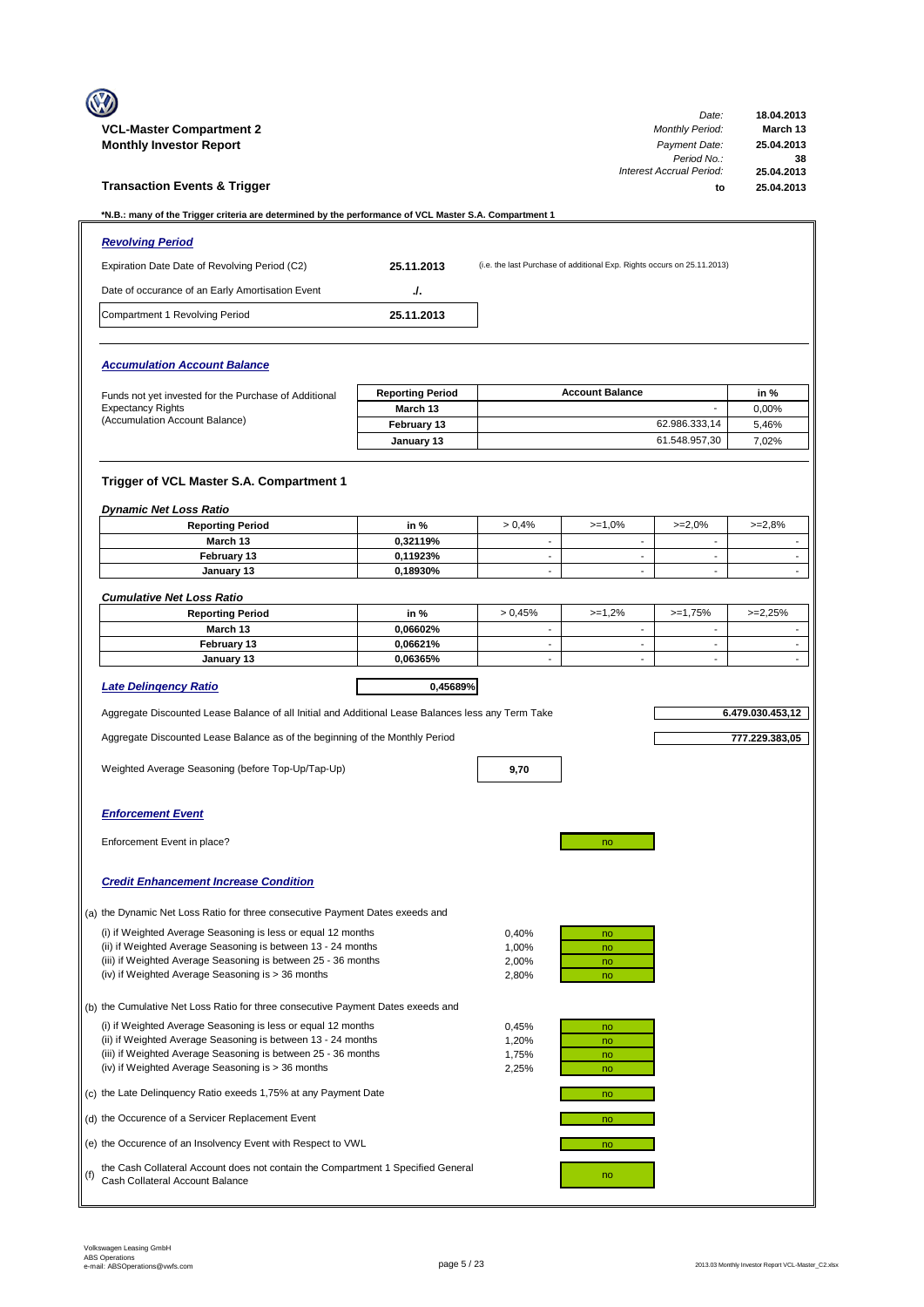| <b>VCL-Master Compartment 2</b>                                                                                                                                                                                                                        | Date:<br><b>Monthly Period:</b> | 18.04.2013<br>March 13 |
|--------------------------------------------------------------------------------------------------------------------------------------------------------------------------------------------------------------------------------------------------------|---------------------------------|------------------------|
| <b>Monthly Investor Report</b>                                                                                                                                                                                                                         | Payment Date:                   | 25.04.2013             |
|                                                                                                                                                                                                                                                        | Period No.:                     | 38                     |
|                                                                                                                                                                                                                                                        | Interest Accrual Period:        | 25.04.2013             |
| <b>Transaction Events &amp; Trigger</b>                                                                                                                                                                                                                | to                              | 25.04.2013             |
| *N.B.: many of the Trigger criteria are determined by the performance of VCL Master S.A. Compartment 1                                                                                                                                                 |                                 |                        |
| <b>German Trade Tax</b>                                                                                                                                                                                                                                |                                 |                        |
| German Trade Tax Increase Event has occured                                                                                                                                                                                                            | no                              |                        |
| German Trade Tax Decrease Event has occured                                                                                                                                                                                                            | no                              |                        |
| current German Trade Tax Level (Hebesatz)                                                                                                                                                                                                              | 450%                            |                        |
| German Trade Tax Increase-/ Decrease Amount                                                                                                                                                                                                            |                                 |                        |
| <b>Early Amortisation Event</b>                                                                                                                                                                                                                        |                                 |                        |
| Early Amortisation Event in effect?                                                                                                                                                                                                                    |                                 |                        |
| (i) Occurence of a Foreclosure Event                                                                                                                                                                                                                   | no                              |                        |
| (ii) Compartment 1 Accumulation Account Balance > 10% of Total discounted Lease Receivables on<br>two consecutive months                                                                                                                               | no                              |                        |
| (iii) Compartment 2 Accumulation Account Balance > 10% of Total discounted Expectancy Rights on<br>three consecutive months                                                                                                                            | no                              |                        |
| (v) In case of Default/Termination Event: Failure to replace Swap Counterparty or failure to post<br>Collatereal by Swap Counterparty                                                                                                                  | no                              |                        |
| <b>Clean-Up Call Condition</b>                                                                                                                                                                                                                         |                                 |                        |
| Clean-Up @<br>10,00%                                                                                                                                                                                                                                   |                                 |                        |
| <b>Current Percentage</b><br>100,00%                                                                                                                                                                                                                   |                                 |                        |
| Aggregate Discounted Expectancy Rights Balance<br>1.225.595.941,88                                                                                                                                                                                     |                                 |                        |
| Maximum Discounted Expectancy Rights Balance<br>1.225.595.941,88                                                                                                                                                                                       |                                 |                        |
| Fulfilled when the Aggregate Discounted Expectancy Rights Balance is<br>less than 10 per cent. of the Maximum Discounted Expectancy<br>Rights Balance provided that all payment obligations under the<br>Compartment 2 Notes will be thereby fulfilled | no                              |                        |

\*N.B. This percentage may become greater 100% whenever the Current Total Outstanding Discounted Lease Balance is larger than the highest Total<br>Outstanding Discounted Lease Balance we have seen in the past (excluding the cu Balance" must not include the current period as it is an input parameter for the waterfall calculation (which has to take place before any Top-Up can occur for the current period).

# *Repurchase of Receivables*

|                         | Number of contracts | Outstanding<br>Discounted<br>Balance | <b>Re-Purchase Price</b> |
|-------------------------|---------------------|--------------------------------------|--------------------------|
| <b>Current Period</b>   |                     |                                      |                          |
| <b>Previous Periods</b> |                     |                                      |                          |
| Total                   |                     |                                      |                          |

# *Transaction Party Replacements*

| <b>Capacity of Transaction Party</b> | Date of Replacement | <b>Reason for</b><br>Replacement | <b>Replaced Party</b>   | Replaced by            |
|--------------------------------------|---------------------|----------------------------------|-------------------------|------------------------|
| <b>Account Bank</b>                  | 26.11.2012 Renewal  |                                  | <b>HSBC</b>             | <b>BNY</b>             |
| Subloan Lender                       | 26.11.2012 Renewal  |                                  | <b>VIPS</b>             | <b>VW Bank</b>         |
| Swap-Counterparty Series 2010-1      | 26.11.2012 Renewal  |                                  | <b>BBVA</b>             | <b>Credit Agricole</b> |
| Swap-Counterparty Series 2010-2      | 26.11.2012 Renewal  |                                  | <b>BBVA</b>             | Commerzbank            |
| Swap-Counterparty Series 2010-4      | 26.11.2012 Renewal  |                                  | <b>BBVA and DZ Bank</b> | Commerzbank            |
| Swap-Counterparty Series 2010-3      |                     | 27.12.2012 Downgrade             | <b>BBVA</b>             | Helaba                 |
|                                      |                     |                                  |                         |                        |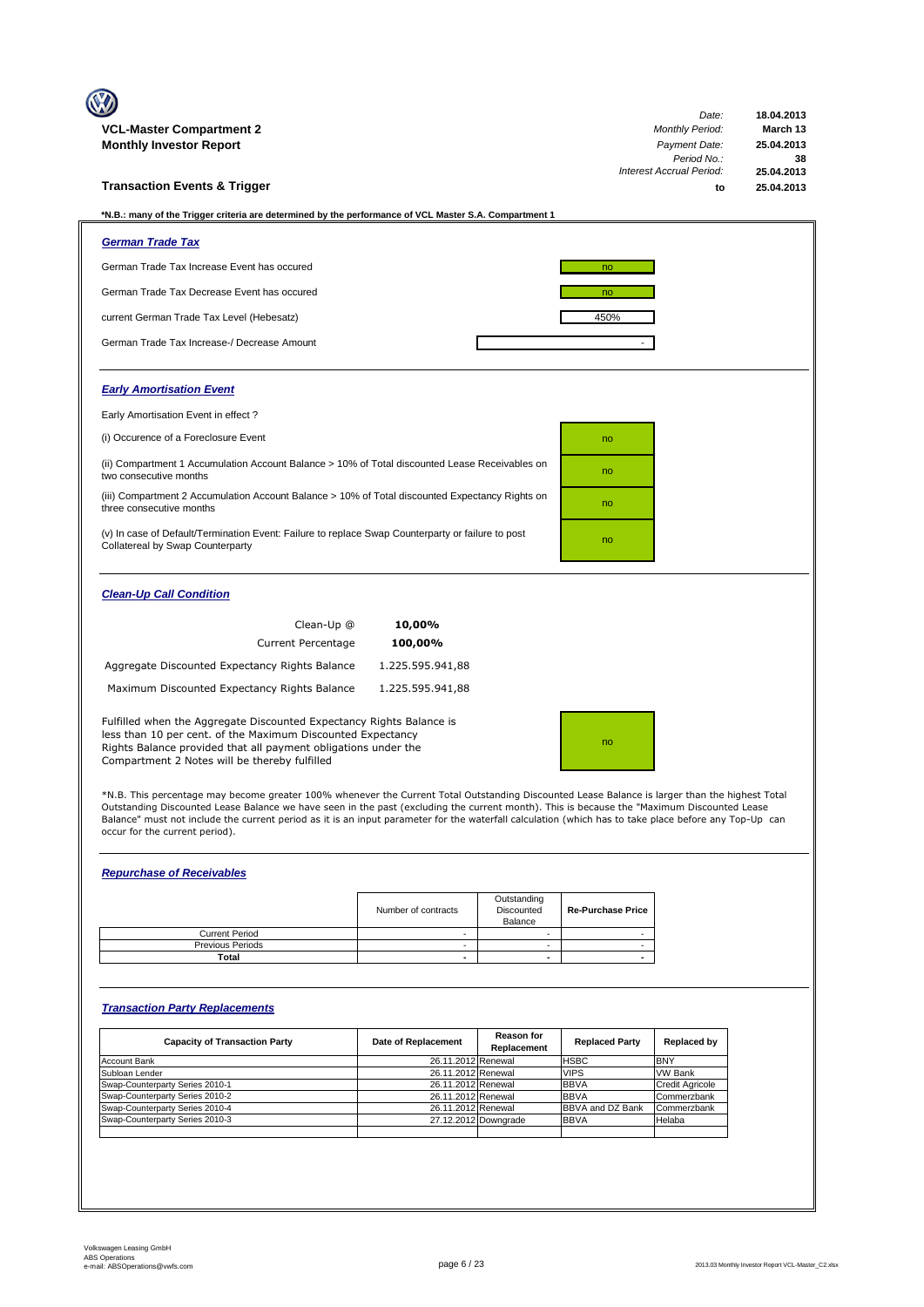| $\mathbb{C}$                                                      |
|-------------------------------------------------------------------|
| <b>VCL-Master Compartment</b> :<br><b>Monthly Investor Report</b> |

**Transaction Party Ratings**

| Moody's<br>DBRS<br>S&P<br>Fitch<br><b>Long Term</b><br><b>Short Term</b><br>Outlook<br>Outlo<br><b>Long Term</b><br><b>Short Term</b><br>Outlook<br>Long Term<br>Short Term<br>Long Term<br>Short Term<br><b>Account Bank:</b><br><b>BNY Mellon</b><br>$F1+$<br>Aa3<br><b>Current Rating</b><br>AA-<br>Stable<br>A+<br>A-1<br>Negative<br>Negative<br>F <sub>1</sub><br><b>Minimum required Rating</b><br>n.a.<br>n.a<br>n.a<br>n.a<br>n.a<br>n.a.<br>$A-1$<br>(if no short term Rating available, the higher long<br>n.a.<br>n.a.<br>n.a.<br>n.a<br>n.a<br>n.a.<br>n.a.<br>n.a.<br>term rating is applicable)<br>Required<br>the Account Bank ceases to have the Account Bank Required Rating it shall, at its own cost,<br>Rating:<br>(i) transfer the accounts to an Eligible Collateral Bank, or<br>(i) provide a guarantee from an Eligible Guarantor, $\alpha$<br>(ii) provide a guarantee from an Eligible Guarantor, $\alpha$<br>(ii) take any other action in order to maintain the rating of the Notes.<br>fulfilled<br>f none of the measures is taken within a given timespan, the Issuer may enter into new banking arrangements at its own initiative with another Account Bank<br>ease refer to the Prospectus for a complete description of the mechanism)<br><b>Swap Counterparty:</b><br>Fitch - Rating<br><b>NO</b><br>Landesbank Hessen Thueringen<br>Watch Negative?<br>Girozentrale<br>$P-1$<br>$F1+$<br>Stable<br>A2<br>$\mathbb O$<br>$\theta$<br><b>Current Rating</b><br>$A+$<br>Stable<br>А<br>A-1<br>Stable<br><b>Minimum required Rating</b><br>F1<br>A2<br>$P-1$<br>A<br>$A-1$<br>А<br>š<br>(if no short term Rating available, the higher long<br>A1<br>term rating is applicable)<br>BBB+<br>F2<br><b>Minimum required Rating</b><br>ŝ<br>(if no short term Rating available, the higher long<br>BBB+<br>term rating is applicable)<br>f the Swap Bank falls below the above mentioned Minimum Rating (Level I) it shall provide Eligible Credit Support by means of Cash or certain types of Prime Debt Obligations<br>Required<br>Rating:<br>the Swap Bank ceases to have the even lower Rating as an Eligible Swap Counterparty (Level II) it shall, at its own cost,<br>(i) transfer all rights and obigations under the Swap Agreement to another Eligible Swap Partner <u>or</u><br>(ii) provide a guaratiee from an Eligible Guarantor.<br>none of the measures is taken within a given timespan, the Issuer m<br>fulfilled<br>refer to the Prospectus for a complete description of the mechanism)<br>Collateral has been transfered to the counterparty downcrade collateral account according to the<br>ISDA Credit Support Annex for VCL Master C2 dated February 23rd 2010.<br>Fitch - Rating<br>Swap Counterparty:<br><b>NO</b><br>Watch Negative?<br><b>Crédit Agricole</b><br>$F1+$<br>Negative<br>A2<br>$P-1$<br>Stable<br>Negative<br><b>Current Rating</b><br>A+<br>$\begin{array}{c} 0 \\ 0 \end{array}$<br>$\mathbb O$<br>$\theta$<br>A<br>A-1<br>F1<br>A2<br>$P-1$<br><b>Minimum required Rating</b><br>$A-1$<br>А<br>А<br>(f no short term Rating available, the higher long<br>term rating is applicable)<br>ŝ<br>$\mathbb{A}1$<br><b>Minimum required Rating</b><br><b>RRR</b><br>F <sub>2</sub><br>š<br>(if no short term Rating available, the higher long<br>BBB+<br>term rating is applicable)<br>the Swap Bank falls below the above mentioned Minimum Rating (Level I) it shall provide Eligible Credit Support by means of Cash or octain types of Prime Debt Obligations<br>Required<br>f the Swap Bank ceases to have the even lower Rating as an Eligible Swap Counterparty (Level II) it shall, at its own cost,<br>(i) transfer all rights and obligations under the Swap Agreement to another Eligible Swap Partner<br>Rating:<br>none of the measures is taken within a given timespan, the Issuer may enter into new arrangements at its own initiative with another Swap Bank.<br>fulfilled<br>e refer to the Prospectus for a complete description of the mechanism)<br>Collateral has been transfered to the counterparty downgrade collateral account according to the<br>ISDA Credit Support Annex for VCL Master C2 dated February 23rd 2010.<br>Fitch - Rating<br><b>Swap Counterparty:</b><br><b>NO</b><br>Watch Negative?<br><b>Commerzbank AG</b><br><b>Current Rating</b><br>A-<br>$F1+$<br>Stable<br>A3<br>$P-2$<br>$A-1$<br>Negative<br>n.a<br>n.a<br>n.a.<br>A<br>F1<br><b>Minimum required Rating</b><br>A<br>A2<br>$P-1$<br>A<br>$A-1$<br>(if no short term Rating available, the higher long<br>term rating is applicable)<br>$\mathbb{A}1$<br><b>Minimum required Rating</b><br><b>RRR</b><br>F <sub>2</sub><br>š<br>(if no short term Rating available, the higher long<br>BBB+<br>term rating is applicable)<br>f the Swap Bank falls below the above mentioned Minimum Rating (Level I) it shall provide Eligible Credit Support by means of Cash or certain types of Prime Debt Obligations<br>Required<br>If the Swap Bank ceases to have the even lower Rating as an Eligible Swap Counterparty (Level II) it shall, at its own cost,<br>I) transfer all rights and obligations under the Swap Agre<br>ment to another Eligible Swap Partner or<br>Rating:<br>(ii) provide a guarantee from an Eligible Guaranter.<br>none of the measures is taken within a given timescan, the Issuer may enter into new arrangements at its own initiative with another Swap Bank<br>fulfilled<br>se refer to the Prospectus for a complete description of the mechanism)<br>Collateral has been transfered to the counterparty downgrade collateral account according to the<br>ISDA Credit Support Annex for VCL Master C2 dated February 23rd 2010.<br>Fitch - Rating<br>Swap Counterparty:<br><b>NO</b><br>Watch Negative?<br>Bank of Nova Scotia - Scotiabank<br><b>Current Rating</b><br>AA-<br>$F1+$<br><b>Stable</b><br>Aa2<br>$p_{-1}$<br>Stable<br>$\triangle \triangle$<br>$R-1$<br>stable<br>A+<br>A-1<br>Stable<br><b>Minimum required Rating</b><br>F1<br>A2<br>$P-1$<br>A<br>A<br>$A-1$<br>š<br>(if no short term Rating available, the higher long<br>term rating is applicable)<br>A1<br>÷<br>$\overline{\phantom{a}}$<br>BBB+<br>F2<br><b>Minimum required Rating</b><br>×<br>š<br>(If no short term Rating available, the higher long<br>BBB+<br>÷,<br>÷,<br>term rating is applicable)<br>f the Swap Bank falls below the above mentioned Minimum Rating (Level I) it shall provide Eligible Credit Support by means of Cash or oestain types of Prime Debt Obligations<br>Required<br>the Swap Bank ceases to have the even lower Rating as an Eligible Swap Counterparty (Level II) it shall, at its own cost,<br>Rating:<br>(i) transfer all rights and obligations under the Swap Agreement to another Eligible Swap Partner or<br>(ii) provide a guinaritie from an Eligible Guarantor.<br>(ii) provide a guinaritie from an Eligible Guarantor.<br>none of the measures is taken within a given timespan, the Issuer may enter into new arrangements at its own initi<br>Please refer to the Prospectus for a complete description of the mechanism)<br>fulfilled<br>Collateral has been transfered to the counterparty downgrade collateral account according to the<br>ISDA Credit Support Annex for VCL Master C2 dated February 23rd 2010.<br>Servicer:<br><b>Volkswagen Leasing GmbH</b><br><b>Current Rating</b><br>A3<br>$P-2$<br>Positive<br>n.a<br>n.a.<br>n.a.<br>A-<br>$A-2$<br>Positive<br><b>Minimum required Rating</b><br>n.a.<br>n.a.<br>n.a.<br>n.a.<br>n.a.<br>$\varOmega,\vartheta.$<br>n.a.<br>n.a.<br>n.a.<br>n.a.<br>n.a.<br>n.a.<br>"Ratings last updated on 04/04/2013<br>+Rating of Volkswagen Financial Services AG | <b>Rating Information on relevant Transaction Parties</b> |  |  |  |  |  |  |  |  |  |  |  |  |
|-----------------------------------------------------------------------------------------------------------------------------------------------------------------------------------------------------------------------------------------------------------------------------------------------------------------------------------------------------------------------------------------------------------------------------------------------------------------------------------------------------------------------------------------------------------------------------------------------------------------------------------------------------------------------------------------------------------------------------------------------------------------------------------------------------------------------------------------------------------------------------------------------------------------------------------------------------------------------------------------------------------------------------------------------------------------------------------------------------------------------------------------------------------------------------------------------------------------------------------------------------------------------------------------------------------------------------------------------------------------------------------------------------------------------------------------------------------------------------------------------------------------------------------------------------------------------------------------------------------------------------------------------------------------------------------------------------------------------------------------------------------------------------------------------------------------------------------------------------------------------------------------------------------------------------------------------------------------------------------------------------------------------------------------------------------------------------------------------------------------------------------------------------------------------------------------------------------------------------------------------------------------------------------------------------------------------------------------------------------------------------------------------------------------------------------------------------------------------------------------------------------------------------------------------------------------------------------------------------------------------------------------------------------------------------------------------------------------------------------------------------------------------------------------------------------------------------------------------------------------------------------------------------------------------------------------------------------------------------------------------------------------------------------------------------------------------------------------------------------------------------------------------------------------------------------------------------------------------------------------------------------------------------------------------------------------------------------------------------------------------------------------------------------------------------------------------------------------------------------------------------------------------------------------------------------------------------------------------------------------------------------------------------------------------------------------------------------------------------------------------------------------------------------------------------------------------------------------------------------------------------------------------------------------------------------------------------------------------------------------------------------------------------------------------------------------------------------------------------------------------------------------------------------------------------------------------------------------------------------------------------------------------------------------------------------------------------------------------------------------------------------------------------------------------------------------------------------------------------------------------------------------------------------------------------------------------------------------------------------------------------------------------------------------------------------------------------------------------------------------------------------------------------------------------------------------------------------------------------------------------------------------------------------------------------------------------------------------------------------------------------------------------------------------------------------------------------------------------------------------------------------------------------------------------------------------------------------------------------------------------------------------------------------------------------------------------------------------------------------------------------------------------------------------------------------------------------------------------------------------------------------------------------------------------------------------------------------------------------------------------------------------------------------------------------------------------------------------------------------------------------------------------------------------------------------------------------------------------------------------------------------------------------------------------------------------------------------------------------------------------------------------------------------------------------------------------------------------------------------------------------------------------------------------------------------------------------------------------------------------------------------------------------------------------------------------------------------------------------------------------------------------------------------------------------------------------------------------------------------------------------------------------------------------------------------------------------------------------------------------------------------------------------------------------------------------------------------------------------------------------------------------------------------------------------------------------------------------------------------------------------------------------------------------------------------------------------------------------------------------------------------------------------------------------------------------------------------------------------------------------------------------------------------------------------------------------------------------------------------------------------------------------------------------------------------------------------------------------------------------------------------------------------------------------------------------------------------------------------------------------------------------------------------------------------------------------------------------------------------------------------------------------------------------------------------------------------------------------------------------------------------|-----------------------------------------------------------|--|--|--|--|--|--|--|--|--|--|--|--|
|                                                                                                                                                                                                                                                                                                                                                                                                                                                                                                                                                                                                                                                                                                                                                                                                                                                                                                                                                                                                                                                                                                                                                                                                                                                                                                                                                                                                                                                                                                                                                                                                                                                                                                                                                                                                                                                                                                                                                                                                                                                                                                                                                                                                                                                                                                                                                                                                                                                                                                                                                                                                                                                                                                                                                                                                                                                                                                                                                                                                                                                                                                                                                                                                                                                                                                                                                                                                                                                                                                                                                                                                                                                                                                                                                                                                                                                                                                                                                                                                                                                                                                                                                                                                                                                                                                                                                                                                                                                                                                                                                                                                                                                                                                                                                                                                                                                                                                                                                                                                                                                                                                                                                                                                                                                                                                                                                                                                                                                                                                                                                                                                                                                                                                                                                                                                                                                                                                                                                                                                                                                                                                                                                                                                                                                                                                                                                                                                                                                                                                                                                                                                                                                                                                                                                                                                                                                                                                                                                                                                                                                                                                                                                                                                                                                                                                                                                                                                                                                                                                                                                                                                                                                                                                                                                           |                                                           |  |  |  |  |  |  |  |  |  |  |  |  |
|                                                                                                                                                                                                                                                                                                                                                                                                                                                                                                                                                                                                                                                                                                                                                                                                                                                                                                                                                                                                                                                                                                                                                                                                                                                                                                                                                                                                                                                                                                                                                                                                                                                                                                                                                                                                                                                                                                                                                                                                                                                                                                                                                                                                                                                                                                                                                                                                                                                                                                                                                                                                                                                                                                                                                                                                                                                                                                                                                                                                                                                                                                                                                                                                                                                                                                                                                                                                                                                                                                                                                                                                                                                                                                                                                                                                                                                                                                                                                                                                                                                                                                                                                                                                                                                                                                                                                                                                                                                                                                                                                                                                                                                                                                                                                                                                                                                                                                                                                                                                                                                                                                                                                                                                                                                                                                                                                                                                                                                                                                                                                                                                                                                                                                                                                                                                                                                                                                                                                                                                                                                                                                                                                                                                                                                                                                                                                                                                                                                                                                                                                                                                                                                                                                                                                                                                                                                                                                                                                                                                                                                                                                                                                                                                                                                                                                                                                                                                                                                                                                                                                                                                                                                                                                                                                           |                                                           |  |  |  |  |  |  |  |  |  |  |  |  |
|                                                                                                                                                                                                                                                                                                                                                                                                                                                                                                                                                                                                                                                                                                                                                                                                                                                                                                                                                                                                                                                                                                                                                                                                                                                                                                                                                                                                                                                                                                                                                                                                                                                                                                                                                                                                                                                                                                                                                                                                                                                                                                                                                                                                                                                                                                                                                                                                                                                                                                                                                                                                                                                                                                                                                                                                                                                                                                                                                                                                                                                                                                                                                                                                                                                                                                                                                                                                                                                                                                                                                                                                                                                                                                                                                                                                                                                                                                                                                                                                                                                                                                                                                                                                                                                                                                                                                                                                                                                                                                                                                                                                                                                                                                                                                                                                                                                                                                                                                                                                                                                                                                                                                                                                                                                                                                                                                                                                                                                                                                                                                                                                                                                                                                                                                                                                                                                                                                                                                                                                                                                                                                                                                                                                                                                                                                                                                                                                                                                                                                                                                                                                                                                                                                                                                                                                                                                                                                                                                                                                                                                                                                                                                                                                                                                                                                                                                                                                                                                                                                                                                                                                                                                                                                                                                           |                                                           |  |  |  |  |  |  |  |  |  |  |  |  |
|                                                                                                                                                                                                                                                                                                                                                                                                                                                                                                                                                                                                                                                                                                                                                                                                                                                                                                                                                                                                                                                                                                                                                                                                                                                                                                                                                                                                                                                                                                                                                                                                                                                                                                                                                                                                                                                                                                                                                                                                                                                                                                                                                                                                                                                                                                                                                                                                                                                                                                                                                                                                                                                                                                                                                                                                                                                                                                                                                                                                                                                                                                                                                                                                                                                                                                                                                                                                                                                                                                                                                                                                                                                                                                                                                                                                                                                                                                                                                                                                                                                                                                                                                                                                                                                                                                                                                                                                                                                                                                                                                                                                                                                                                                                                                                                                                                                                                                                                                                                                                                                                                                                                                                                                                                                                                                                                                                                                                                                                                                                                                                                                                                                                                                                                                                                                                                                                                                                                                                                                                                                                                                                                                                                                                                                                                                                                                                                                                                                                                                                                                                                                                                                                                                                                                                                                                                                                                                                                                                                                                                                                                                                                                                                                                                                                                                                                                                                                                                                                                                                                                                                                                                                                                                                                                           |                                                           |  |  |  |  |  |  |  |  |  |  |  |  |
|                                                                                                                                                                                                                                                                                                                                                                                                                                                                                                                                                                                                                                                                                                                                                                                                                                                                                                                                                                                                                                                                                                                                                                                                                                                                                                                                                                                                                                                                                                                                                                                                                                                                                                                                                                                                                                                                                                                                                                                                                                                                                                                                                                                                                                                                                                                                                                                                                                                                                                                                                                                                                                                                                                                                                                                                                                                                                                                                                                                                                                                                                                                                                                                                                                                                                                                                                                                                                                                                                                                                                                                                                                                                                                                                                                                                                                                                                                                                                                                                                                                                                                                                                                                                                                                                                                                                                                                                                                                                                                                                                                                                                                                                                                                                                                                                                                                                                                                                                                                                                                                                                                                                                                                                                                                                                                                                                                                                                                                                                                                                                                                                                                                                                                                                                                                                                                                                                                                                                                                                                                                                                                                                                                                                                                                                                                                                                                                                                                                                                                                                                                                                                                                                                                                                                                                                                                                                                                                                                                                                                                                                                                                                                                                                                                                                                                                                                                                                                                                                                                                                                                                                                                                                                                                                                           |                                                           |  |  |  |  |  |  |  |  |  |  |  |  |
|                                                                                                                                                                                                                                                                                                                                                                                                                                                                                                                                                                                                                                                                                                                                                                                                                                                                                                                                                                                                                                                                                                                                                                                                                                                                                                                                                                                                                                                                                                                                                                                                                                                                                                                                                                                                                                                                                                                                                                                                                                                                                                                                                                                                                                                                                                                                                                                                                                                                                                                                                                                                                                                                                                                                                                                                                                                                                                                                                                                                                                                                                                                                                                                                                                                                                                                                                                                                                                                                                                                                                                                                                                                                                                                                                                                                                                                                                                                                                                                                                                                                                                                                                                                                                                                                                                                                                                                                                                                                                                                                                                                                                                                                                                                                                                                                                                                                                                                                                                                                                                                                                                                                                                                                                                                                                                                                                                                                                                                                                                                                                                                                                                                                                                                                                                                                                                                                                                                                                                                                                                                                                                                                                                                                                                                                                                                                                                                                                                                                                                                                                                                                                                                                                                                                                                                                                                                                                                                                                                                                                                                                                                                                                                                                                                                                                                                                                                                                                                                                                                                                                                                                                                                                                                                                                           |                                                           |  |  |  |  |  |  |  |  |  |  |  |  |
|                                                                                                                                                                                                                                                                                                                                                                                                                                                                                                                                                                                                                                                                                                                                                                                                                                                                                                                                                                                                                                                                                                                                                                                                                                                                                                                                                                                                                                                                                                                                                                                                                                                                                                                                                                                                                                                                                                                                                                                                                                                                                                                                                                                                                                                                                                                                                                                                                                                                                                                                                                                                                                                                                                                                                                                                                                                                                                                                                                                                                                                                                                                                                                                                                                                                                                                                                                                                                                                                                                                                                                                                                                                                                                                                                                                                                                                                                                                                                                                                                                                                                                                                                                                                                                                                                                                                                                                                                                                                                                                                                                                                                                                                                                                                                                                                                                                                                                                                                                                                                                                                                                                                                                                                                                                                                                                                                                                                                                                                                                                                                                                                                                                                                                                                                                                                                                                                                                                                                                                                                                                                                                                                                                                                                                                                                                                                                                                                                                                                                                                                                                                                                                                                                                                                                                                                                                                                                                                                                                                                                                                                                                                                                                                                                                                                                                                                                                                                                                                                                                                                                                                                                                                                                                                                                           |                                                           |  |  |  |  |  |  |  |  |  |  |  |  |
|                                                                                                                                                                                                                                                                                                                                                                                                                                                                                                                                                                                                                                                                                                                                                                                                                                                                                                                                                                                                                                                                                                                                                                                                                                                                                                                                                                                                                                                                                                                                                                                                                                                                                                                                                                                                                                                                                                                                                                                                                                                                                                                                                                                                                                                                                                                                                                                                                                                                                                                                                                                                                                                                                                                                                                                                                                                                                                                                                                                                                                                                                                                                                                                                                                                                                                                                                                                                                                                                                                                                                                                                                                                                                                                                                                                                                                                                                                                                                                                                                                                                                                                                                                                                                                                                                                                                                                                                                                                                                                                                                                                                                                                                                                                                                                                                                                                                                                                                                                                                                                                                                                                                                                                                                                                                                                                                                                                                                                                                                                                                                                                                                                                                                                                                                                                                                                                                                                                                                                                                                                                                                                                                                                                                                                                                                                                                                                                                                                                                                                                                                                                                                                                                                                                                                                                                                                                                                                                                                                                                                                                                                                                                                                                                                                                                                                                                                                                                                                                                                                                                                                                                                                                                                                                                                           |                                                           |  |  |  |  |  |  |  |  |  |  |  |  |
|                                                                                                                                                                                                                                                                                                                                                                                                                                                                                                                                                                                                                                                                                                                                                                                                                                                                                                                                                                                                                                                                                                                                                                                                                                                                                                                                                                                                                                                                                                                                                                                                                                                                                                                                                                                                                                                                                                                                                                                                                                                                                                                                                                                                                                                                                                                                                                                                                                                                                                                                                                                                                                                                                                                                                                                                                                                                                                                                                                                                                                                                                                                                                                                                                                                                                                                                                                                                                                                                                                                                                                                                                                                                                                                                                                                                                                                                                                                                                                                                                                                                                                                                                                                                                                                                                                                                                                                                                                                                                                                                                                                                                                                                                                                                                                                                                                                                                                                                                                                                                                                                                                                                                                                                                                                                                                                                                                                                                                                                                                                                                                                                                                                                                                                                                                                                                                                                                                                                                                                                                                                                                                                                                                                                                                                                                                                                                                                                                                                                                                                                                                                                                                                                                                                                                                                                                                                                                                                                                                                                                                                                                                                                                                                                                                                                                                                                                                                                                                                                                                                                                                                                                                                                                                                                                           |                                                           |  |  |  |  |  |  |  |  |  |  |  |  |
|                                                                                                                                                                                                                                                                                                                                                                                                                                                                                                                                                                                                                                                                                                                                                                                                                                                                                                                                                                                                                                                                                                                                                                                                                                                                                                                                                                                                                                                                                                                                                                                                                                                                                                                                                                                                                                                                                                                                                                                                                                                                                                                                                                                                                                                                                                                                                                                                                                                                                                                                                                                                                                                                                                                                                                                                                                                                                                                                                                                                                                                                                                                                                                                                                                                                                                                                                                                                                                                                                                                                                                                                                                                                                                                                                                                                                                                                                                                                                                                                                                                                                                                                                                                                                                                                                                                                                                                                                                                                                                                                                                                                                                                                                                                                                                                                                                                                                                                                                                                                                                                                                                                                                                                                                                                                                                                                                                                                                                                                                                                                                                                                                                                                                                                                                                                                                                                                                                                                                                                                                                                                                                                                                                                                                                                                                                                                                                                                                                                                                                                                                                                                                                                                                                                                                                                                                                                                                                                                                                                                                                                                                                                                                                                                                                                                                                                                                                                                                                                                                                                                                                                                                                                                                                                                                           |                                                           |  |  |  |  |  |  |  |  |  |  |  |  |
|                                                                                                                                                                                                                                                                                                                                                                                                                                                                                                                                                                                                                                                                                                                                                                                                                                                                                                                                                                                                                                                                                                                                                                                                                                                                                                                                                                                                                                                                                                                                                                                                                                                                                                                                                                                                                                                                                                                                                                                                                                                                                                                                                                                                                                                                                                                                                                                                                                                                                                                                                                                                                                                                                                                                                                                                                                                                                                                                                                                                                                                                                                                                                                                                                                                                                                                                                                                                                                                                                                                                                                                                                                                                                                                                                                                                                                                                                                                                                                                                                                                                                                                                                                                                                                                                                                                                                                                                                                                                                                                                                                                                                                                                                                                                                                                                                                                                                                                                                                                                                                                                                                                                                                                                                                                                                                                                                                                                                                                                                                                                                                                                                                                                                                                                                                                                                                                                                                                                                                                                                                                                                                                                                                                                                                                                                                                                                                                                                                                                                                                                                                                                                                                                                                                                                                                                                                                                                                                                                                                                                                                                                                                                                                                                                                                                                                                                                                                                                                                                                                                                                                                                                                                                                                                                                           |                                                           |  |  |  |  |  |  |  |  |  |  |  |  |
|                                                                                                                                                                                                                                                                                                                                                                                                                                                                                                                                                                                                                                                                                                                                                                                                                                                                                                                                                                                                                                                                                                                                                                                                                                                                                                                                                                                                                                                                                                                                                                                                                                                                                                                                                                                                                                                                                                                                                                                                                                                                                                                                                                                                                                                                                                                                                                                                                                                                                                                                                                                                                                                                                                                                                                                                                                                                                                                                                                                                                                                                                                                                                                                                                                                                                                                                                                                                                                                                                                                                                                                                                                                                                                                                                                                                                                                                                                                                                                                                                                                                                                                                                                                                                                                                                                                                                                                                                                                                                                                                                                                                                                                                                                                                                                                                                                                                                                                                                                                                                                                                                                                                                                                                                                                                                                                                                                                                                                                                                                                                                                                                                                                                                                                                                                                                                                                                                                                                                                                                                                                                                                                                                                                                                                                                                                                                                                                                                                                                                                                                                                                                                                                                                                                                                                                                                                                                                                                                                                                                                                                                                                                                                                                                                                                                                                                                                                                                                                                                                                                                                                                                                                                                                                                                                           |                                                           |  |  |  |  |  |  |  |  |  |  |  |  |
|                                                                                                                                                                                                                                                                                                                                                                                                                                                                                                                                                                                                                                                                                                                                                                                                                                                                                                                                                                                                                                                                                                                                                                                                                                                                                                                                                                                                                                                                                                                                                                                                                                                                                                                                                                                                                                                                                                                                                                                                                                                                                                                                                                                                                                                                                                                                                                                                                                                                                                                                                                                                                                                                                                                                                                                                                                                                                                                                                                                                                                                                                                                                                                                                                                                                                                                                                                                                                                                                                                                                                                                                                                                                                                                                                                                                                                                                                                                                                                                                                                                                                                                                                                                                                                                                                                                                                                                                                                                                                                                                                                                                                                                                                                                                                                                                                                                                                                                                                                                                                                                                                                                                                                                                                                                                                                                                                                                                                                                                                                                                                                                                                                                                                                                                                                                                                                                                                                                                                                                                                                                                                                                                                                                                                                                                                                                                                                                                                                                                                                                                                                                                                                                                                                                                                                                                                                                                                                                                                                                                                                                                                                                                                                                                                                                                                                                                                                                                                                                                                                                                                                                                                                                                                                                                                           |                                                           |  |  |  |  |  |  |  |  |  |  |  |  |
|                                                                                                                                                                                                                                                                                                                                                                                                                                                                                                                                                                                                                                                                                                                                                                                                                                                                                                                                                                                                                                                                                                                                                                                                                                                                                                                                                                                                                                                                                                                                                                                                                                                                                                                                                                                                                                                                                                                                                                                                                                                                                                                                                                                                                                                                                                                                                                                                                                                                                                                                                                                                                                                                                                                                                                                                                                                                                                                                                                                                                                                                                                                                                                                                                                                                                                                                                                                                                                                                                                                                                                                                                                                                                                                                                                                                                                                                                                                                                                                                                                                                                                                                                                                                                                                                                                                                                                                                                                                                                                                                                                                                                                                                                                                                                                                                                                                                                                                                                                                                                                                                                                                                                                                                                                                                                                                                                                                                                                                                                                                                                                                                                                                                                                                                                                                                                                                                                                                                                                                                                                                                                                                                                                                                                                                                                                                                                                                                                                                                                                                                                                                                                                                                                                                                                                                                                                                                                                                                                                                                                                                                                                                                                                                                                                                                                                                                                                                                                                                                                                                                                                                                                                                                                                                                                           |                                                           |  |  |  |  |  |  |  |  |  |  |  |  |
|                                                                                                                                                                                                                                                                                                                                                                                                                                                                                                                                                                                                                                                                                                                                                                                                                                                                                                                                                                                                                                                                                                                                                                                                                                                                                                                                                                                                                                                                                                                                                                                                                                                                                                                                                                                                                                                                                                                                                                                                                                                                                                                                                                                                                                                                                                                                                                                                                                                                                                                                                                                                                                                                                                                                                                                                                                                                                                                                                                                                                                                                                                                                                                                                                                                                                                                                                                                                                                                                                                                                                                                                                                                                                                                                                                                                                                                                                                                                                                                                                                                                                                                                                                                                                                                                                                                                                                                                                                                                                                                                                                                                                                                                                                                                                                                                                                                                                                                                                                                                                                                                                                                                                                                                                                                                                                                                                                                                                                                                                                                                                                                                                                                                                                                                                                                                                                                                                                                                                                                                                                                                                                                                                                                                                                                                                                                                                                                                                                                                                                                                                                                                                                                                                                                                                                                                                                                                                                                                                                                                                                                                                                                                                                                                                                                                                                                                                                                                                                                                                                                                                                                                                                                                                                                                                           |                                                           |  |  |  |  |  |  |  |  |  |  |  |  |
|                                                                                                                                                                                                                                                                                                                                                                                                                                                                                                                                                                                                                                                                                                                                                                                                                                                                                                                                                                                                                                                                                                                                                                                                                                                                                                                                                                                                                                                                                                                                                                                                                                                                                                                                                                                                                                                                                                                                                                                                                                                                                                                                                                                                                                                                                                                                                                                                                                                                                                                                                                                                                                                                                                                                                                                                                                                                                                                                                                                                                                                                                                                                                                                                                                                                                                                                                                                                                                                                                                                                                                                                                                                                                                                                                                                                                                                                                                                                                                                                                                                                                                                                                                                                                                                                                                                                                                                                                                                                                                                                                                                                                                                                                                                                                                                                                                                                                                                                                                                                                                                                                                                                                                                                                                                                                                                                                                                                                                                                                                                                                                                                                                                                                                                                                                                                                                                                                                                                                                                                                                                                                                                                                                                                                                                                                                                                                                                                                                                                                                                                                                                                                                                                                                                                                                                                                                                                                                                                                                                                                                                                                                                                                                                                                                                                                                                                                                                                                                                                                                                                                                                                                                                                                                                                                           |                                                           |  |  |  |  |  |  |  |  |  |  |  |  |
|                                                                                                                                                                                                                                                                                                                                                                                                                                                                                                                                                                                                                                                                                                                                                                                                                                                                                                                                                                                                                                                                                                                                                                                                                                                                                                                                                                                                                                                                                                                                                                                                                                                                                                                                                                                                                                                                                                                                                                                                                                                                                                                                                                                                                                                                                                                                                                                                                                                                                                                                                                                                                                                                                                                                                                                                                                                                                                                                                                                                                                                                                                                                                                                                                                                                                                                                                                                                                                                                                                                                                                                                                                                                                                                                                                                                                                                                                                                                                                                                                                                                                                                                                                                                                                                                                                                                                                                                                                                                                                                                                                                                                                                                                                                                                                                                                                                                                                                                                                                                                                                                                                                                                                                                                                                                                                                                                                                                                                                                                                                                                                                                                                                                                                                                                                                                                                                                                                                                                                                                                                                                                                                                                                                                                                                                                                                                                                                                                                                                                                                                                                                                                                                                                                                                                                                                                                                                                                                                                                                                                                                                                                                                                                                                                                                                                                                                                                                                                                                                                                                                                                                                                                                                                                                                                           |                                                           |  |  |  |  |  |  |  |  |  |  |  |  |
|                                                                                                                                                                                                                                                                                                                                                                                                                                                                                                                                                                                                                                                                                                                                                                                                                                                                                                                                                                                                                                                                                                                                                                                                                                                                                                                                                                                                                                                                                                                                                                                                                                                                                                                                                                                                                                                                                                                                                                                                                                                                                                                                                                                                                                                                                                                                                                                                                                                                                                                                                                                                                                                                                                                                                                                                                                                                                                                                                                                                                                                                                                                                                                                                                                                                                                                                                                                                                                                                                                                                                                                                                                                                                                                                                                                                                                                                                                                                                                                                                                                                                                                                                                                                                                                                                                                                                                                                                                                                                                                                                                                                                                                                                                                                                                                                                                                                                                                                                                                                                                                                                                                                                                                                                                                                                                                                                                                                                                                                                                                                                                                                                                                                                                                                                                                                                                                                                                                                                                                                                                                                                                                                                                                                                                                                                                                                                                                                                                                                                                                                                                                                                                                                                                                                                                                                                                                                                                                                                                                                                                                                                                                                                                                                                                                                                                                                                                                                                                                                                                                                                                                                                                                                                                                                                           |                                                           |  |  |  |  |  |  |  |  |  |  |  |  |
|                                                                                                                                                                                                                                                                                                                                                                                                                                                                                                                                                                                                                                                                                                                                                                                                                                                                                                                                                                                                                                                                                                                                                                                                                                                                                                                                                                                                                                                                                                                                                                                                                                                                                                                                                                                                                                                                                                                                                                                                                                                                                                                                                                                                                                                                                                                                                                                                                                                                                                                                                                                                                                                                                                                                                                                                                                                                                                                                                                                                                                                                                                                                                                                                                                                                                                                                                                                                                                                                                                                                                                                                                                                                                                                                                                                                                                                                                                                                                                                                                                                                                                                                                                                                                                                                                                                                                                                                                                                                                                                                                                                                                                                                                                                                                                                                                                                                                                                                                                                                                                                                                                                                                                                                                                                                                                                                                                                                                                                                                                                                                                                                                                                                                                                                                                                                                                                                                                                                                                                                                                                                                                                                                                                                                                                                                                                                                                                                                                                                                                                                                                                                                                                                                                                                                                                                                                                                                                                                                                                                                                                                                                                                                                                                                                                                                                                                                                                                                                                                                                                                                                                                                                                                                                                                                           |                                                           |  |  |  |  |  |  |  |  |  |  |  |  |
|                                                                                                                                                                                                                                                                                                                                                                                                                                                                                                                                                                                                                                                                                                                                                                                                                                                                                                                                                                                                                                                                                                                                                                                                                                                                                                                                                                                                                                                                                                                                                                                                                                                                                                                                                                                                                                                                                                                                                                                                                                                                                                                                                                                                                                                                                                                                                                                                                                                                                                                                                                                                                                                                                                                                                                                                                                                                                                                                                                                                                                                                                                                                                                                                                                                                                                                                                                                                                                                                                                                                                                                                                                                                                                                                                                                                                                                                                                                                                                                                                                                                                                                                                                                                                                                                                                                                                                                                                                                                                                                                                                                                                                                                                                                                                                                                                                                                                                                                                                                                                                                                                                                                                                                                                                                                                                                                                                                                                                                                                                                                                                                                                                                                                                                                                                                                                                                                                                                                                                                                                                                                                                                                                                                                                                                                                                                                                                                                                                                                                                                                                                                                                                                                                                                                                                                                                                                                                                                                                                                                                                                                                                                                                                                                                                                                                                                                                                                                                                                                                                                                                                                                                                                                                                                                                           |                                                           |  |  |  |  |  |  |  |  |  |  |  |  |
|                                                                                                                                                                                                                                                                                                                                                                                                                                                                                                                                                                                                                                                                                                                                                                                                                                                                                                                                                                                                                                                                                                                                                                                                                                                                                                                                                                                                                                                                                                                                                                                                                                                                                                                                                                                                                                                                                                                                                                                                                                                                                                                                                                                                                                                                                                                                                                                                                                                                                                                                                                                                                                                                                                                                                                                                                                                                                                                                                                                                                                                                                                                                                                                                                                                                                                                                                                                                                                                                                                                                                                                                                                                                                                                                                                                                                                                                                                                                                                                                                                                                                                                                                                                                                                                                                                                                                                                                                                                                                                                                                                                                                                                                                                                                                                                                                                                                                                                                                                                                                                                                                                                                                                                                                                                                                                                                                                                                                                                                                                                                                                                                                                                                                                                                                                                                                                                                                                                                                                                                                                                                                                                                                                                                                                                                                                                                                                                                                                                                                                                                                                                                                                                                                                                                                                                                                                                                                                                                                                                                                                                                                                                                                                                                                                                                                                                                                                                                                                                                                                                                                                                                                                                                                                                                                           |                                                           |  |  |  |  |  |  |  |  |  |  |  |  |
|                                                                                                                                                                                                                                                                                                                                                                                                                                                                                                                                                                                                                                                                                                                                                                                                                                                                                                                                                                                                                                                                                                                                                                                                                                                                                                                                                                                                                                                                                                                                                                                                                                                                                                                                                                                                                                                                                                                                                                                                                                                                                                                                                                                                                                                                                                                                                                                                                                                                                                                                                                                                                                                                                                                                                                                                                                                                                                                                                                                                                                                                                                                                                                                                                                                                                                                                                                                                                                                                                                                                                                                                                                                                                                                                                                                                                                                                                                                                                                                                                                                                                                                                                                                                                                                                                                                                                                                                                                                                                                                                                                                                                                                                                                                                                                                                                                                                                                                                                                                                                                                                                                                                                                                                                                                                                                                                                                                                                                                                                                                                                                                                                                                                                                                                                                                                                                                                                                                                                                                                                                                                                                                                                                                                                                                                                                                                                                                                                                                                                                                                                                                                                                                                                                                                                                                                                                                                                                                                                                                                                                                                                                                                                                                                                                                                                                                                                                                                                                                                                                                                                                                                                                                                                                                                                           |                                                           |  |  |  |  |  |  |  |  |  |  |  |  |
|                                                                                                                                                                                                                                                                                                                                                                                                                                                                                                                                                                                                                                                                                                                                                                                                                                                                                                                                                                                                                                                                                                                                                                                                                                                                                                                                                                                                                                                                                                                                                                                                                                                                                                                                                                                                                                                                                                                                                                                                                                                                                                                                                                                                                                                                                                                                                                                                                                                                                                                                                                                                                                                                                                                                                                                                                                                                                                                                                                                                                                                                                                                                                                                                                                                                                                                                                                                                                                                                                                                                                                                                                                                                                                                                                                                                                                                                                                                                                                                                                                                                                                                                                                                                                                                                                                                                                                                                                                                                                                                                                                                                                                                                                                                                                                                                                                                                                                                                                                                                                                                                                                                                                                                                                                                                                                                                                                                                                                                                                                                                                                                                                                                                                                                                                                                                                                                                                                                                                                                                                                                                                                                                                                                                                                                                                                                                                                                                                                                                                                                                                                                                                                                                                                                                                                                                                                                                                                                                                                                                                                                                                                                                                                                                                                                                                                                                                                                                                                                                                                                                                                                                                                                                                                                                                           |                                                           |  |  |  |  |  |  |  |  |  |  |  |  |
|                                                                                                                                                                                                                                                                                                                                                                                                                                                                                                                                                                                                                                                                                                                                                                                                                                                                                                                                                                                                                                                                                                                                                                                                                                                                                                                                                                                                                                                                                                                                                                                                                                                                                                                                                                                                                                                                                                                                                                                                                                                                                                                                                                                                                                                                                                                                                                                                                                                                                                                                                                                                                                                                                                                                                                                                                                                                                                                                                                                                                                                                                                                                                                                                                                                                                                                                                                                                                                                                                                                                                                                                                                                                                                                                                                                                                                                                                                                                                                                                                                                                                                                                                                                                                                                                                                                                                                                                                                                                                                                                                                                                                                                                                                                                                                                                                                                                                                                                                                                                                                                                                                                                                                                                                                                                                                                                                                                                                                                                                                                                                                                                                                                                                                                                                                                                                                                                                                                                                                                                                                                                                                                                                                                                                                                                                                                                                                                                                                                                                                                                                                                                                                                                                                                                                                                                                                                                                                                                                                                                                                                                                                                                                                                                                                                                                                                                                                                                                                                                                                                                                                                                                                                                                                                                                           |                                                           |  |  |  |  |  |  |  |  |  |  |  |  |
|                                                                                                                                                                                                                                                                                                                                                                                                                                                                                                                                                                                                                                                                                                                                                                                                                                                                                                                                                                                                                                                                                                                                                                                                                                                                                                                                                                                                                                                                                                                                                                                                                                                                                                                                                                                                                                                                                                                                                                                                                                                                                                                                                                                                                                                                                                                                                                                                                                                                                                                                                                                                                                                                                                                                                                                                                                                                                                                                                                                                                                                                                                                                                                                                                                                                                                                                                                                                                                                                                                                                                                                                                                                                                                                                                                                                                                                                                                                                                                                                                                                                                                                                                                                                                                                                                                                                                                                                                                                                                                                                                                                                                                                                                                                                                                                                                                                                                                                                                                                                                                                                                                                                                                                                                                                                                                                                                                                                                                                                                                                                                                                                                                                                                                                                                                                                                                                                                                                                                                                                                                                                                                                                                                                                                                                                                                                                                                                                                                                                                                                                                                                                                                                                                                                                                                                                                                                                                                                                                                                                                                                                                                                                                                                                                                                                                                                                                                                                                                                                                                                                                                                                                                                                                                                                                           |                                                           |  |  |  |  |  |  |  |  |  |  |  |  |
|                                                                                                                                                                                                                                                                                                                                                                                                                                                                                                                                                                                                                                                                                                                                                                                                                                                                                                                                                                                                                                                                                                                                                                                                                                                                                                                                                                                                                                                                                                                                                                                                                                                                                                                                                                                                                                                                                                                                                                                                                                                                                                                                                                                                                                                                                                                                                                                                                                                                                                                                                                                                                                                                                                                                                                                                                                                                                                                                                                                                                                                                                                                                                                                                                                                                                                                                                                                                                                                                                                                                                                                                                                                                                                                                                                                                                                                                                                                                                                                                                                                                                                                                                                                                                                                                                                                                                                                                                                                                                                                                                                                                                                                                                                                                                                                                                                                                                                                                                                                                                                                                                                                                                                                                                                                                                                                                                                                                                                                                                                                                                                                                                                                                                                                                                                                                                                                                                                                                                                                                                                                                                                                                                                                                                                                                                                                                                                                                                                                                                                                                                                                                                                                                                                                                                                                                                                                                                                                                                                                                                                                                                                                                                                                                                                                                                                                                                                                                                                                                                                                                                                                                                                                                                                                                                           |                                                           |  |  |  |  |  |  |  |  |  |  |  |  |
|                                                                                                                                                                                                                                                                                                                                                                                                                                                                                                                                                                                                                                                                                                                                                                                                                                                                                                                                                                                                                                                                                                                                                                                                                                                                                                                                                                                                                                                                                                                                                                                                                                                                                                                                                                                                                                                                                                                                                                                                                                                                                                                                                                                                                                                                                                                                                                                                                                                                                                                                                                                                                                                                                                                                                                                                                                                                                                                                                                                                                                                                                                                                                                                                                                                                                                                                                                                                                                                                                                                                                                                                                                                                                                                                                                                                                                                                                                                                                                                                                                                                                                                                                                                                                                                                                                                                                                                                                                                                                                                                                                                                                                                                                                                                                                                                                                                                                                                                                                                                                                                                                                                                                                                                                                                                                                                                                                                                                                                                                                                                                                                                                                                                                                                                                                                                                                                                                                                                                                                                                                                                                                                                                                                                                                                                                                                                                                                                                                                                                                                                                                                                                                                                                                                                                                                                                                                                                                                                                                                                                                                                                                                                                                                                                                                                                                                                                                                                                                                                                                                                                                                                                                                                                                                                                           |                                                           |  |  |  |  |  |  |  |  |  |  |  |  |
|                                                                                                                                                                                                                                                                                                                                                                                                                                                                                                                                                                                                                                                                                                                                                                                                                                                                                                                                                                                                                                                                                                                                                                                                                                                                                                                                                                                                                                                                                                                                                                                                                                                                                                                                                                                                                                                                                                                                                                                                                                                                                                                                                                                                                                                                                                                                                                                                                                                                                                                                                                                                                                                                                                                                                                                                                                                                                                                                                                                                                                                                                                                                                                                                                                                                                                                                                                                                                                                                                                                                                                                                                                                                                                                                                                                                                                                                                                                                                                                                                                                                                                                                                                                                                                                                                                                                                                                                                                                                                                                                                                                                                                                                                                                                                                                                                                                                                                                                                                                                                                                                                                                                                                                                                                                                                                                                                                                                                                                                                                                                                                                                                                                                                                                                                                                                                                                                                                                                                                                                                                                                                                                                                                                                                                                                                                                                                                                                                                                                                                                                                                                                                                                                                                                                                                                                                                                                                                                                                                                                                                                                                                                                                                                                                                                                                                                                                                                                                                                                                                                                                                                                                                                                                                                                                           |                                                           |  |  |  |  |  |  |  |  |  |  |  |  |
|                                                                                                                                                                                                                                                                                                                                                                                                                                                                                                                                                                                                                                                                                                                                                                                                                                                                                                                                                                                                                                                                                                                                                                                                                                                                                                                                                                                                                                                                                                                                                                                                                                                                                                                                                                                                                                                                                                                                                                                                                                                                                                                                                                                                                                                                                                                                                                                                                                                                                                                                                                                                                                                                                                                                                                                                                                                                                                                                                                                                                                                                                                                                                                                                                                                                                                                                                                                                                                                                                                                                                                                                                                                                                                                                                                                                                                                                                                                                                                                                                                                                                                                                                                                                                                                                                                                                                                                                                                                                                                                                                                                                                                                                                                                                                                                                                                                                                                                                                                                                                                                                                                                                                                                                                                                                                                                                                                                                                                                                                                                                                                                                                                                                                                                                                                                                                                                                                                                                                                                                                                                                                                                                                                                                                                                                                                                                                                                                                                                                                                                                                                                                                                                                                                                                                                                                                                                                                                                                                                                                                                                                                                                                                                                                                                                                                                                                                                                                                                                                                                                                                                                                                                                                                                                                                           |                                                           |  |  |  |  |  |  |  |  |  |  |  |  |
|                                                                                                                                                                                                                                                                                                                                                                                                                                                                                                                                                                                                                                                                                                                                                                                                                                                                                                                                                                                                                                                                                                                                                                                                                                                                                                                                                                                                                                                                                                                                                                                                                                                                                                                                                                                                                                                                                                                                                                                                                                                                                                                                                                                                                                                                                                                                                                                                                                                                                                                                                                                                                                                                                                                                                                                                                                                                                                                                                                                                                                                                                                                                                                                                                                                                                                                                                                                                                                                                                                                                                                                                                                                                                                                                                                                                                                                                                                                                                                                                                                                                                                                                                                                                                                                                                                                                                                                                                                                                                                                                                                                                                                                                                                                                                                                                                                                                                                                                                                                                                                                                                                                                                                                                                                                                                                                                                                                                                                                                                                                                                                                                                                                                                                                                                                                                                                                                                                                                                                                                                                                                                                                                                                                                                                                                                                                                                                                                                                                                                                                                                                                                                                                                                                                                                                                                                                                                                                                                                                                                                                                                                                                                                                                                                                                                                                                                                                                                                                                                                                                                                                                                                                                                                                                                                           |                                                           |  |  |  |  |  |  |  |  |  |  |  |  |
|                                                                                                                                                                                                                                                                                                                                                                                                                                                                                                                                                                                                                                                                                                                                                                                                                                                                                                                                                                                                                                                                                                                                                                                                                                                                                                                                                                                                                                                                                                                                                                                                                                                                                                                                                                                                                                                                                                                                                                                                                                                                                                                                                                                                                                                                                                                                                                                                                                                                                                                                                                                                                                                                                                                                                                                                                                                                                                                                                                                                                                                                                                                                                                                                                                                                                                                                                                                                                                                                                                                                                                                                                                                                                                                                                                                                                                                                                                                                                                                                                                                                                                                                                                                                                                                                                                                                                                                                                                                                                                                                                                                                                                                                                                                                                                                                                                                                                                                                                                                                                                                                                                                                                                                                                                                                                                                                                                                                                                                                                                                                                                                                                                                                                                                                                                                                                                                                                                                                                                                                                                                                                                                                                                                                                                                                                                                                                                                                                                                                                                                                                                                                                                                                                                                                                                                                                                                                                                                                                                                                                                                                                                                                                                                                                                                                                                                                                                                                                                                                                                                                                                                                                                                                                                                                                           |                                                           |  |  |  |  |  |  |  |  |  |  |  |  |
|                                                                                                                                                                                                                                                                                                                                                                                                                                                                                                                                                                                                                                                                                                                                                                                                                                                                                                                                                                                                                                                                                                                                                                                                                                                                                                                                                                                                                                                                                                                                                                                                                                                                                                                                                                                                                                                                                                                                                                                                                                                                                                                                                                                                                                                                                                                                                                                                                                                                                                                                                                                                                                                                                                                                                                                                                                                                                                                                                                                                                                                                                                                                                                                                                                                                                                                                                                                                                                                                                                                                                                                                                                                                                                                                                                                                                                                                                                                                                                                                                                                                                                                                                                                                                                                                                                                                                                                                                                                                                                                                                                                                                                                                                                                                                                                                                                                                                                                                                                                                                                                                                                                                                                                                                                                                                                                                                                                                                                                                                                                                                                                                                                                                                                                                                                                                                                                                                                                                                                                                                                                                                                                                                                                                                                                                                                                                                                                                                                                                                                                                                                                                                                                                                                                                                                                                                                                                                                                                                                                                                                                                                                                                                                                                                                                                                                                                                                                                                                                                                                                                                                                                                                                                                                                                                           |                                                           |  |  |  |  |  |  |  |  |  |  |  |  |
|                                                                                                                                                                                                                                                                                                                                                                                                                                                                                                                                                                                                                                                                                                                                                                                                                                                                                                                                                                                                                                                                                                                                                                                                                                                                                                                                                                                                                                                                                                                                                                                                                                                                                                                                                                                                                                                                                                                                                                                                                                                                                                                                                                                                                                                                                                                                                                                                                                                                                                                                                                                                                                                                                                                                                                                                                                                                                                                                                                                                                                                                                                                                                                                                                                                                                                                                                                                                                                                                                                                                                                                                                                                                                                                                                                                                                                                                                                                                                                                                                                                                                                                                                                                                                                                                                                                                                                                                                                                                                                                                                                                                                                                                                                                                                                                                                                                                                                                                                                                                                                                                                                                                                                                                                                                                                                                                                                                                                                                                                                                                                                                                                                                                                                                                                                                                                                                                                                                                                                                                                                                                                                                                                                                                                                                                                                                                                                                                                                                                                                                                                                                                                                                                                                                                                                                                                                                                                                                                                                                                                                                                                                                                                                                                                                                                                                                                                                                                                                                                                                                                                                                                                                                                                                                                                           |                                                           |  |  |  |  |  |  |  |  |  |  |  |  |
|                                                                                                                                                                                                                                                                                                                                                                                                                                                                                                                                                                                                                                                                                                                                                                                                                                                                                                                                                                                                                                                                                                                                                                                                                                                                                                                                                                                                                                                                                                                                                                                                                                                                                                                                                                                                                                                                                                                                                                                                                                                                                                                                                                                                                                                                                                                                                                                                                                                                                                                                                                                                                                                                                                                                                                                                                                                                                                                                                                                                                                                                                                                                                                                                                                                                                                                                                                                                                                                                                                                                                                                                                                                                                                                                                                                                                                                                                                                                                                                                                                                                                                                                                                                                                                                                                                                                                                                                                                                                                                                                                                                                                                                                                                                                                                                                                                                                                                                                                                                                                                                                                                                                                                                                                                                                                                                                                                                                                                                                                                                                                                                                                                                                                                                                                                                                                                                                                                                                                                                                                                                                                                                                                                                                                                                                                                                                                                                                                                                                                                                                                                                                                                                                                                                                                                                                                                                                                                                                                                                                                                                                                                                                                                                                                                                                                                                                                                                                                                                                                                                                                                                                                                                                                                                                                           |                                                           |  |  |  |  |  |  |  |  |  |  |  |  |
|                                                                                                                                                                                                                                                                                                                                                                                                                                                                                                                                                                                                                                                                                                                                                                                                                                                                                                                                                                                                                                                                                                                                                                                                                                                                                                                                                                                                                                                                                                                                                                                                                                                                                                                                                                                                                                                                                                                                                                                                                                                                                                                                                                                                                                                                                                                                                                                                                                                                                                                                                                                                                                                                                                                                                                                                                                                                                                                                                                                                                                                                                                                                                                                                                                                                                                                                                                                                                                                                                                                                                                                                                                                                                                                                                                                                                                                                                                                                                                                                                                                                                                                                                                                                                                                                                                                                                                                                                                                                                                                                                                                                                                                                                                                                                                                                                                                                                                                                                                                                                                                                                                                                                                                                                                                                                                                                                                                                                                                                                                                                                                                                                                                                                                                                                                                                                                                                                                                                                                                                                                                                                                                                                                                                                                                                                                                                                                                                                                                                                                                                                                                                                                                                                                                                                                                                                                                                                                                                                                                                                                                                                                                                                                                                                                                                                                                                                                                                                                                                                                                                                                                                                                                                                                                                                           |                                                           |  |  |  |  |  |  |  |  |  |  |  |  |
|                                                                                                                                                                                                                                                                                                                                                                                                                                                                                                                                                                                                                                                                                                                                                                                                                                                                                                                                                                                                                                                                                                                                                                                                                                                                                                                                                                                                                                                                                                                                                                                                                                                                                                                                                                                                                                                                                                                                                                                                                                                                                                                                                                                                                                                                                                                                                                                                                                                                                                                                                                                                                                                                                                                                                                                                                                                                                                                                                                                                                                                                                                                                                                                                                                                                                                                                                                                                                                                                                                                                                                                                                                                                                                                                                                                                                                                                                                                                                                                                                                                                                                                                                                                                                                                                                                                                                                                                                                                                                                                                                                                                                                                                                                                                                                                                                                                                                                                                                                                                                                                                                                                                                                                                                                                                                                                                                                                                                                                                                                                                                                                                                                                                                                                                                                                                                                                                                                                                                                                                                                                                                                                                                                                                                                                                                                                                                                                                                                                                                                                                                                                                                                                                                                                                                                                                                                                                                                                                                                                                                                                                                                                                                                                                                                                                                                                                                                                                                                                                                                                                                                                                                                                                                                                                                           |                                                           |  |  |  |  |  |  |  |  |  |  |  |  |
|                                                                                                                                                                                                                                                                                                                                                                                                                                                                                                                                                                                                                                                                                                                                                                                                                                                                                                                                                                                                                                                                                                                                                                                                                                                                                                                                                                                                                                                                                                                                                                                                                                                                                                                                                                                                                                                                                                                                                                                                                                                                                                                                                                                                                                                                                                                                                                                                                                                                                                                                                                                                                                                                                                                                                                                                                                                                                                                                                                                                                                                                                                                                                                                                                                                                                                                                                                                                                                                                                                                                                                                                                                                                                                                                                                                                                                                                                                                                                                                                                                                                                                                                                                                                                                                                                                                                                                                                                                                                                                                                                                                                                                                                                                                                                                                                                                                                                                                                                                                                                                                                                                                                                                                                                                                                                                                                                                                                                                                                                                                                                                                                                                                                                                                                                                                                                                                                                                                                                                                                                                                                                                                                                                                                                                                                                                                                                                                                                                                                                                                                                                                                                                                                                                                                                                                                                                                                                                                                                                                                                                                                                                                                                                                                                                                                                                                                                                                                                                                                                                                                                                                                                                                                                                                                                           |                                                           |  |  |  |  |  |  |  |  |  |  |  |  |
|                                                                                                                                                                                                                                                                                                                                                                                                                                                                                                                                                                                                                                                                                                                                                                                                                                                                                                                                                                                                                                                                                                                                                                                                                                                                                                                                                                                                                                                                                                                                                                                                                                                                                                                                                                                                                                                                                                                                                                                                                                                                                                                                                                                                                                                                                                                                                                                                                                                                                                                                                                                                                                                                                                                                                                                                                                                                                                                                                                                                                                                                                                                                                                                                                                                                                                                                                                                                                                                                                                                                                                                                                                                                                                                                                                                                                                                                                                                                                                                                                                                                                                                                                                                                                                                                                                                                                                                                                                                                                                                                                                                                                                                                                                                                                                                                                                                                                                                                                                                                                                                                                                                                                                                                                                                                                                                                                                                                                                                                                                                                                                                                                                                                                                                                                                                                                                                                                                                                                                                                                                                                                                                                                                                                                                                                                                                                                                                                                                                                                                                                                                                                                                                                                                                                                                                                                                                                                                                                                                                                                                                                                                                                                                                                                                                                                                                                                                                                                                                                                                                                                                                                                                                                                                                                                           |                                                           |  |  |  |  |  |  |  |  |  |  |  |  |
|                                                                                                                                                                                                                                                                                                                                                                                                                                                                                                                                                                                                                                                                                                                                                                                                                                                                                                                                                                                                                                                                                                                                                                                                                                                                                                                                                                                                                                                                                                                                                                                                                                                                                                                                                                                                                                                                                                                                                                                                                                                                                                                                                                                                                                                                                                                                                                                                                                                                                                                                                                                                                                                                                                                                                                                                                                                                                                                                                                                                                                                                                                                                                                                                                                                                                                                                                                                                                                                                                                                                                                                                                                                                                                                                                                                                                                                                                                                                                                                                                                                                                                                                                                                                                                                                                                                                                                                                                                                                                                                                                                                                                                                                                                                                                                                                                                                                                                                                                                                                                                                                                                                                                                                                                                                                                                                                                                                                                                                                                                                                                                                                                                                                                                                                                                                                                                                                                                                                                                                                                                                                                                                                                                                                                                                                                                                                                                                                                                                                                                                                                                                                                                                                                                                                                                                                                                                                                                                                                                                                                                                                                                                                                                                                                                                                                                                                                                                                                                                                                                                                                                                                                                                                                                                                                           |                                                           |  |  |  |  |  |  |  |  |  |  |  |  |
|                                                                                                                                                                                                                                                                                                                                                                                                                                                                                                                                                                                                                                                                                                                                                                                                                                                                                                                                                                                                                                                                                                                                                                                                                                                                                                                                                                                                                                                                                                                                                                                                                                                                                                                                                                                                                                                                                                                                                                                                                                                                                                                                                                                                                                                                                                                                                                                                                                                                                                                                                                                                                                                                                                                                                                                                                                                                                                                                                                                                                                                                                                                                                                                                                                                                                                                                                                                                                                                                                                                                                                                                                                                                                                                                                                                                                                                                                                                                                                                                                                                                                                                                                                                                                                                                                                                                                                                                                                                                                                                                                                                                                                                                                                                                                                                                                                                                                                                                                                                                                                                                                                                                                                                                                                                                                                                                                                                                                                                                                                                                                                                                                                                                                                                                                                                                                                                                                                                                                                                                                                                                                                                                                                                                                                                                                                                                                                                                                                                                                                                                                                                                                                                                                                                                                                                                                                                                                                                                                                                                                                                                                                                                                                                                                                                                                                                                                                                                                                                                                                                                                                                                                                                                                                                                                           |                                                           |  |  |  |  |  |  |  |  |  |  |  |  |
|                                                                                                                                                                                                                                                                                                                                                                                                                                                                                                                                                                                                                                                                                                                                                                                                                                                                                                                                                                                                                                                                                                                                                                                                                                                                                                                                                                                                                                                                                                                                                                                                                                                                                                                                                                                                                                                                                                                                                                                                                                                                                                                                                                                                                                                                                                                                                                                                                                                                                                                                                                                                                                                                                                                                                                                                                                                                                                                                                                                                                                                                                                                                                                                                                                                                                                                                                                                                                                                                                                                                                                                                                                                                                                                                                                                                                                                                                                                                                                                                                                                                                                                                                                                                                                                                                                                                                                                                                                                                                                                                                                                                                                                                                                                                                                                                                                                                                                                                                                                                                                                                                                                                                                                                                                                                                                                                                                                                                                                                                                                                                                                                                                                                                                                                                                                                                                                                                                                                                                                                                                                                                                                                                                                                                                                                                                                                                                                                                                                                                                                                                                                                                                                                                                                                                                                                                                                                                                                                                                                                                                                                                                                                                                                                                                                                                                                                                                                                                                                                                                                                                                                                                                                                                                                                                           |                                                           |  |  |  |  |  |  |  |  |  |  |  |  |
|                                                                                                                                                                                                                                                                                                                                                                                                                                                                                                                                                                                                                                                                                                                                                                                                                                                                                                                                                                                                                                                                                                                                                                                                                                                                                                                                                                                                                                                                                                                                                                                                                                                                                                                                                                                                                                                                                                                                                                                                                                                                                                                                                                                                                                                                                                                                                                                                                                                                                                                                                                                                                                                                                                                                                                                                                                                                                                                                                                                                                                                                                                                                                                                                                                                                                                                                                                                                                                                                                                                                                                                                                                                                                                                                                                                                                                                                                                                                                                                                                                                                                                                                                                                                                                                                                                                                                                                                                                                                                                                                                                                                                                                                                                                                                                                                                                                                                                                                                                                                                                                                                                                                                                                                                                                                                                                                                                                                                                                                                                                                                                                                                                                                                                                                                                                                                                                                                                                                                                                                                                                                                                                                                                                                                                                                                                                                                                                                                                                                                                                                                                                                                                                                                                                                                                                                                                                                                                                                                                                                                                                                                                                                                                                                                                                                                                                                                                                                                                                                                                                                                                                                                                                                                                                                                           |                                                           |  |  |  |  |  |  |  |  |  |  |  |  |
|                                                                                                                                                                                                                                                                                                                                                                                                                                                                                                                                                                                                                                                                                                                                                                                                                                                                                                                                                                                                                                                                                                                                                                                                                                                                                                                                                                                                                                                                                                                                                                                                                                                                                                                                                                                                                                                                                                                                                                                                                                                                                                                                                                                                                                                                                                                                                                                                                                                                                                                                                                                                                                                                                                                                                                                                                                                                                                                                                                                                                                                                                                                                                                                                                                                                                                                                                                                                                                                                                                                                                                                                                                                                                                                                                                                                                                                                                                                                                                                                                                                                                                                                                                                                                                                                                                                                                                                                                                                                                                                                                                                                                                                                                                                                                                                                                                                                                                                                                                                                                                                                                                                                                                                                                                                                                                                                                                                                                                                                                                                                                                                                                                                                                                                                                                                                                                                                                                                                                                                                                                                                                                                                                                                                                                                                                                                                                                                                                                                                                                                                                                                                                                                                                                                                                                                                                                                                                                                                                                                                                                                                                                                                                                                                                                                                                                                                                                                                                                                                                                                                                                                                                                                                                                                                                           |                                                           |  |  |  |  |  |  |  |  |  |  |  |  |
|                                                                                                                                                                                                                                                                                                                                                                                                                                                                                                                                                                                                                                                                                                                                                                                                                                                                                                                                                                                                                                                                                                                                                                                                                                                                                                                                                                                                                                                                                                                                                                                                                                                                                                                                                                                                                                                                                                                                                                                                                                                                                                                                                                                                                                                                                                                                                                                                                                                                                                                                                                                                                                                                                                                                                                                                                                                                                                                                                                                                                                                                                                                                                                                                                                                                                                                                                                                                                                                                                                                                                                                                                                                                                                                                                                                                                                                                                                                                                                                                                                                                                                                                                                                                                                                                                                                                                                                                                                                                                                                                                                                                                                                                                                                                                                                                                                                                                                                                                                                                                                                                                                                                                                                                                                                                                                                                                                                                                                                                                                                                                                                                                                                                                                                                                                                                                                                                                                                                                                                                                                                                                                                                                                                                                                                                                                                                                                                                                                                                                                                                                                                                                                                                                                                                                                                                                                                                                                                                                                                                                                                                                                                                                                                                                                                                                                                                                                                                                                                                                                                                                                                                                                                                                                                                                           |                                                           |  |  |  |  |  |  |  |  |  |  |  |  |
|                                                                                                                                                                                                                                                                                                                                                                                                                                                                                                                                                                                                                                                                                                                                                                                                                                                                                                                                                                                                                                                                                                                                                                                                                                                                                                                                                                                                                                                                                                                                                                                                                                                                                                                                                                                                                                                                                                                                                                                                                                                                                                                                                                                                                                                                                                                                                                                                                                                                                                                                                                                                                                                                                                                                                                                                                                                                                                                                                                                                                                                                                                                                                                                                                                                                                                                                                                                                                                                                                                                                                                                                                                                                                                                                                                                                                                                                                                                                                                                                                                                                                                                                                                                                                                                                                                                                                                                                                                                                                                                                                                                                                                                                                                                                                                                                                                                                                                                                                                                                                                                                                                                                                                                                                                                                                                                                                                                                                                                                                                                                                                                                                                                                                                                                                                                                                                                                                                                                                                                                                                                                                                                                                                                                                                                                                                                                                                                                                                                                                                                                                                                                                                                                                                                                                                                                                                                                                                                                                                                                                                                                                                                                                                                                                                                                                                                                                                                                                                                                                                                                                                                                                                                                                                                                                           |                                                           |  |  |  |  |  |  |  |  |  |  |  |  |
|                                                                                                                                                                                                                                                                                                                                                                                                                                                                                                                                                                                                                                                                                                                                                                                                                                                                                                                                                                                                                                                                                                                                                                                                                                                                                                                                                                                                                                                                                                                                                                                                                                                                                                                                                                                                                                                                                                                                                                                                                                                                                                                                                                                                                                                                                                                                                                                                                                                                                                                                                                                                                                                                                                                                                                                                                                                                                                                                                                                                                                                                                                                                                                                                                                                                                                                                                                                                                                                                                                                                                                                                                                                                                                                                                                                                                                                                                                                                                                                                                                                                                                                                                                                                                                                                                                                                                                                                                                                                                                                                                                                                                                                                                                                                                                                                                                                                                                                                                                                                                                                                                                                                                                                                                                                                                                                                                                                                                                                                                                                                                                                                                                                                                                                                                                                                                                                                                                                                                                                                                                                                                                                                                                                                                                                                                                                                                                                                                                                                                                                                                                                                                                                                                                                                                                                                                                                                                                                                                                                                                                                                                                                                                                                                                                                                                                                                                                                                                                                                                                                                                                                                                                                                                                                                                           |                                                           |  |  |  |  |  |  |  |  |  |  |  |  |
|                                                                                                                                                                                                                                                                                                                                                                                                                                                                                                                                                                                                                                                                                                                                                                                                                                                                                                                                                                                                                                                                                                                                                                                                                                                                                                                                                                                                                                                                                                                                                                                                                                                                                                                                                                                                                                                                                                                                                                                                                                                                                                                                                                                                                                                                                                                                                                                                                                                                                                                                                                                                                                                                                                                                                                                                                                                                                                                                                                                                                                                                                                                                                                                                                                                                                                                                                                                                                                                                                                                                                                                                                                                                                                                                                                                                                                                                                                                                                                                                                                                                                                                                                                                                                                                                                                                                                                                                                                                                                                                                                                                                                                                                                                                                                                                                                                                                                                                                                                                                                                                                                                                                                                                                                                                                                                                                                                                                                                                                                                                                                                                                                                                                                                                                                                                                                                                                                                                                                                                                                                                                                                                                                                                                                                                                                                                                                                                                                                                                                                                                                                                                                                                                                                                                                                                                                                                                                                                                                                                                                                                                                                                                                                                                                                                                                                                                                                                                                                                                                                                                                                                                                                                                                                                                                           |                                                           |  |  |  |  |  |  |  |  |  |  |  |  |
|                                                                                                                                                                                                                                                                                                                                                                                                                                                                                                                                                                                                                                                                                                                                                                                                                                                                                                                                                                                                                                                                                                                                                                                                                                                                                                                                                                                                                                                                                                                                                                                                                                                                                                                                                                                                                                                                                                                                                                                                                                                                                                                                                                                                                                                                                                                                                                                                                                                                                                                                                                                                                                                                                                                                                                                                                                                                                                                                                                                                                                                                                                                                                                                                                                                                                                                                                                                                                                                                                                                                                                                                                                                                                                                                                                                                                                                                                                                                                                                                                                                                                                                                                                                                                                                                                                                                                                                                                                                                                                                                                                                                                                                                                                                                                                                                                                                                                                                                                                                                                                                                                                                                                                                                                                                                                                                                                                                                                                                                                                                                                                                                                                                                                                                                                                                                                                                                                                                                                                                                                                                                                                                                                                                                                                                                                                                                                                                                                                                                                                                                                                                                                                                                                                                                                                                                                                                                                                                                                                                                                                                                                                                                                                                                                                                                                                                                                                                                                                                                                                                                                                                                                                                                                                                                                           |                                                           |  |  |  |  |  |  |  |  |  |  |  |  |
|                                                                                                                                                                                                                                                                                                                                                                                                                                                                                                                                                                                                                                                                                                                                                                                                                                                                                                                                                                                                                                                                                                                                                                                                                                                                                                                                                                                                                                                                                                                                                                                                                                                                                                                                                                                                                                                                                                                                                                                                                                                                                                                                                                                                                                                                                                                                                                                                                                                                                                                                                                                                                                                                                                                                                                                                                                                                                                                                                                                                                                                                                                                                                                                                                                                                                                                                                                                                                                                                                                                                                                                                                                                                                                                                                                                                                                                                                                                                                                                                                                                                                                                                                                                                                                                                                                                                                                                                                                                                                                                                                                                                                                                                                                                                                                                                                                                                                                                                                                                                                                                                                                                                                                                                                                                                                                                                                                                                                                                                                                                                                                                                                                                                                                                                                                                                                                                                                                                                                                                                                                                                                                                                                                                                                                                                                                                                                                                                                                                                                                                                                                                                                                                                                                                                                                                                                                                                                                                                                                                                                                                                                                                                                                                                                                                                                                                                                                                                                                                                                                                                                                                                                                                                                                                                                           |                                                           |  |  |  |  |  |  |  |  |  |  |  |  |
|                                                                                                                                                                                                                                                                                                                                                                                                                                                                                                                                                                                                                                                                                                                                                                                                                                                                                                                                                                                                                                                                                                                                                                                                                                                                                                                                                                                                                                                                                                                                                                                                                                                                                                                                                                                                                                                                                                                                                                                                                                                                                                                                                                                                                                                                                                                                                                                                                                                                                                                                                                                                                                                                                                                                                                                                                                                                                                                                                                                                                                                                                                                                                                                                                                                                                                                                                                                                                                                                                                                                                                                                                                                                                                                                                                                                                                                                                                                                                                                                                                                                                                                                                                                                                                                                                                                                                                                                                                                                                                                                                                                                                                                                                                                                                                                                                                                                                                                                                                                                                                                                                                                                                                                                                                                                                                                                                                                                                                                                                                                                                                                                                                                                                                                                                                                                                                                                                                                                                                                                                                                                                                                                                                                                                                                                                                                                                                                                                                                                                                                                                                                                                                                                                                                                                                                                                                                                                                                                                                                                                                                                                                                                                                                                                                                                                                                                                                                                                                                                                                                                                                                                                                                                                                                                                           |                                                           |  |  |  |  |  |  |  |  |  |  |  |  |
|                                                                                                                                                                                                                                                                                                                                                                                                                                                                                                                                                                                                                                                                                                                                                                                                                                                                                                                                                                                                                                                                                                                                                                                                                                                                                                                                                                                                                                                                                                                                                                                                                                                                                                                                                                                                                                                                                                                                                                                                                                                                                                                                                                                                                                                                                                                                                                                                                                                                                                                                                                                                                                                                                                                                                                                                                                                                                                                                                                                                                                                                                                                                                                                                                                                                                                                                                                                                                                                                                                                                                                                                                                                                                                                                                                                                                                                                                                                                                                                                                                                                                                                                                                                                                                                                                                                                                                                                                                                                                                                                                                                                                                                                                                                                                                                                                                                                                                                                                                                                                                                                                                                                                                                                                                                                                                                                                                                                                                                                                                                                                                                                                                                                                                                                                                                                                                                                                                                                                                                                                                                                                                                                                                                                                                                                                                                                                                                                                                                                                                                                                                                                                                                                                                                                                                                                                                                                                                                                                                                                                                                                                                                                                                                                                                                                                                                                                                                                                                                                                                                                                                                                                                                                                                                                                           |                                                           |  |  |  |  |  |  |  |  |  |  |  |  |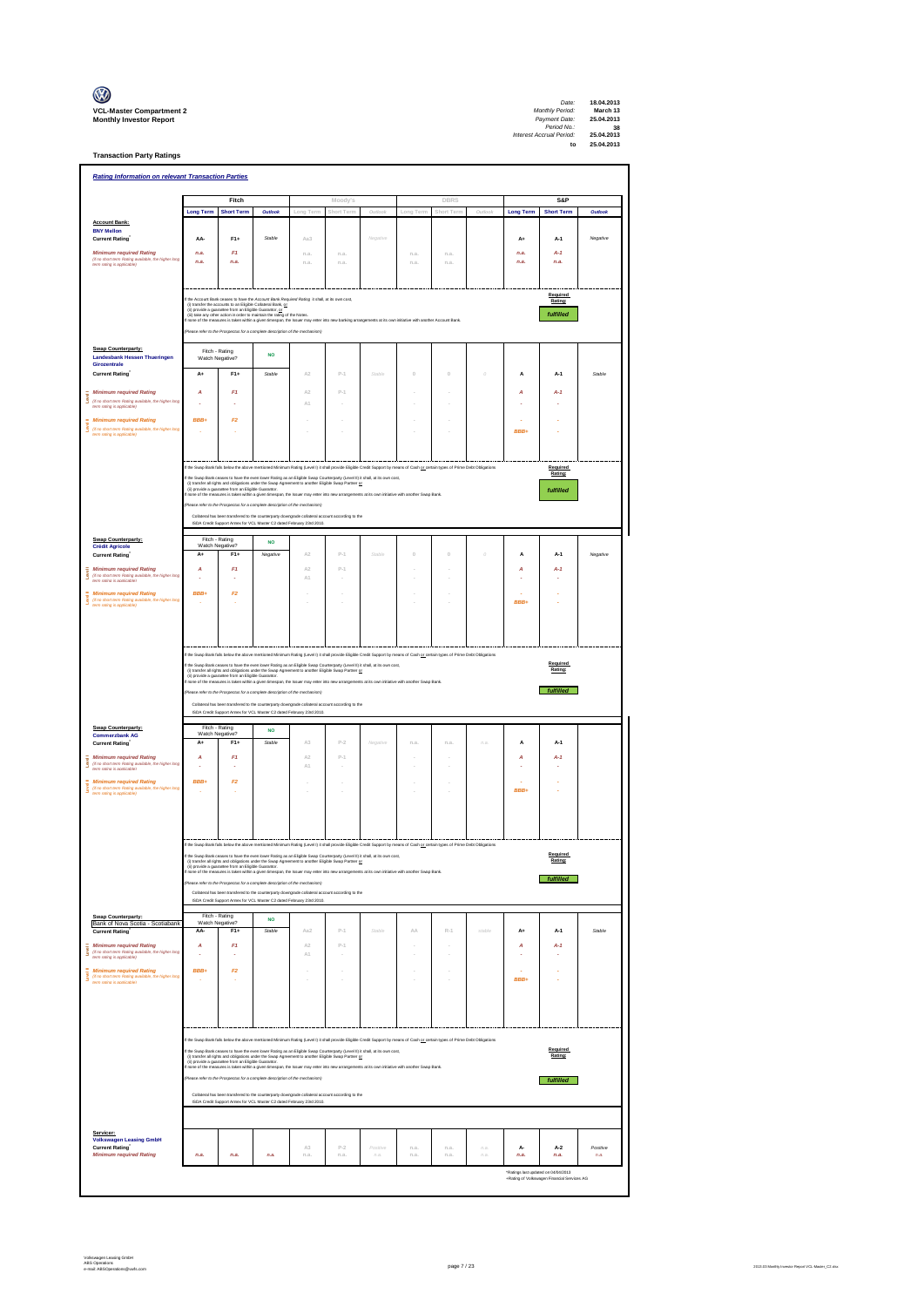| <b>VCL-Master Compartment 2</b><br><b>Monthly Investor Report</b><br><b>Information regarding</b><br>the Notes (I) |                                                                                                                                                                                                                                                                                                                                                                                                                                                                                                                                                           |                           |                           | <b>Monthly Period:</b><br>Payment Date:<br>Period No.:<br><b>Interest Accrual Period:</b><br>$(=$<br>Base Interest Rate (1-Month Euribor): | 18.04.2013<br>Date:<br>March 13<br>25.04.2013<br>38<br>25.03.2013<br>25.04.2013<br>to<br>31<br>davs)<br>$\lambda$<br>0.1180% |
|--------------------------------------------------------------------------------------------------------------------|-----------------------------------------------------------------------------------------------------------------------------------------------------------------------------------------------------------------------------------------------------------------------------------------------------------------------------------------------------------------------------------------------------------------------------------------------------------------------------------------------------------------------------------------------------------|---------------------------|---------------------------|--------------------------------------------------------------------------------------------------------------------------------------------|------------------------------------------------------------------------------------------------------------------------------|
| <b>Rating Details (Fitch/S&amp;P)</b>                                                                              | Class A-1                                                                                                                                                                                                                                                                                                                                                                                                                                                                                                                                                 | Class A-2                 | Class A-3                 | Class A-4                                                                                                                                  | Class A-5                                                                                                                    |
| Rating at Issue Date<br>Fitch<br>Standard & Poors                                                                  | AAA (sf)<br>AAA (sf)                                                                                                                                                                                                                                                                                                                                                                                                                                                                                                                                      | AAA (sf)<br>AAA (sf)      | AAA (sf)<br>AAA (sf)      | AAA (sf)<br>AAA (sf)                                                                                                                       | AAA (sf)<br>AAA (sf)                                                                                                         |
| <b>Current Rating</b><br>Fitch<br>Standard & Poors                                                                 | AAA (sf)<br>AAA (sf)                                                                                                                                                                                                                                                                                                                                                                                                                                                                                                                                      | AAA (sf)<br>AAA (sf)      | AAA (sf)<br>AAA (sf)      | AAA (sf)<br>AAA (sf)                                                                                                                       | AAA (sf)<br>AAA (sf)                                                                                                         |
| <b>Information on Notes</b>                                                                                        |                                                                                                                                                                                                                                                                                                                                                                                                                                                                                                                                                           |                           |                           |                                                                                                                                            |                                                                                                                              |
| <b>ISIN</b>                                                                                                        | Class A-1<br>XS0487713512                                                                                                                                                                                                                                                                                                                                                                                                                                                                                                                                 | Class A-1<br>XS0487714247 | Class A-3<br>XS0487714320 | Class A-4<br>XS0487714593                                                                                                                  | Class A-5<br>XS0908771354                                                                                                    |
| Common Code                                                                                                        | 048771351                                                                                                                                                                                                                                                                                                                                                                                                                                                                                                                                                 | 48771424                  | 048771432                 | 48771459                                                                                                                                   | 90877135                                                                                                                     |
| Nominal Amount                                                                                                     | € 100,000                                                                                                                                                                                                                                                                                                                                                                                                                                                                                                                                                 | € 100,000                 | € 100.000                 | € 100.000                                                                                                                                  | € 100.000                                                                                                                    |
| <b>Information on Interest</b>                                                                                     | <b>Class A-Series</b>                                                                                                                                                                                                                                                                                                                                                                                                                                                                                                                                     |                           |                           |                                                                                                                                            |                                                                                                                              |
| Scheduled Repayment<br>Date as of Cut-Off<br>Date:<br>Legal Maturity Date:                                         | Payment Date in December 2013<br>Payment Date in November 2019                                                                                                                                                                                                                                                                                                                                                                                                                                                                                            |                           |                           |                                                                                                                                            |                                                                                                                              |
| Spread/ Margin                                                                                                     | 55 bps                                                                                                                                                                                                                                                                                                                                                                                                                                                                                                                                                    | 55 bps                    | 115 bps                   | 55 bps                                                                                                                                     | 55 bps                                                                                                                       |
| <b>Index Rate</b>                                                                                                  | 1-Month-Euribor                                                                                                                                                                                                                                                                                                                                                                                                                                                                                                                                           | 1-Month-Euribor           | 1-Month-Euribor           | 1-Month-Euribor                                                                                                                            | 1-Month-Euribor                                                                                                              |
| Fixed/Floating                                                                                                     | floating                                                                                                                                                                                                                                                                                                                                                                                                                                                                                                                                                  | floating                  | floating                  | floating                                                                                                                                   | floating                                                                                                                     |
| Current Coupon                                                                                                     | 1-M-Euribor + 55 bps                                                                                                                                                                                                                                                                                                                                                                                                                                                                                                                                      | 1-M-Euribor + 55 bps      | 1-M-Euribor + 115 bps     | 1-M-Euribor + 55 bps                                                                                                                       | 1-M-Euribor + 55 bps                                                                                                         |
| Day Count Convention                                                                                               | actual/360                                                                                                                                                                                                                                                                                                                                                                                                                                                                                                                                                | actual/360                | actual/360                | actual/360                                                                                                                                 | actual/360                                                                                                                   |
| <b>Clean-Up Call</b>                                                                                               | Volkswagen Leasing GmbH will have the right at its option to exercise a "Clean-Up Call" and to repurchase the Expectancy Rights from VCL-Master S.A.,<br>acting with respect to its Compartment 2, at any time when the sum of the Discounted Expectancy Rights Balances for all lease contracts is less than<br>10% of the sum of the Maximum Discounted Expectancy Rights Balances for all lease contracts at any point in time during the life of the transaction,<br>provided that all payment obligations under the Notes will be thereby fulfilled. |                           |                           |                                                                                                                                            |                                                                                                                              |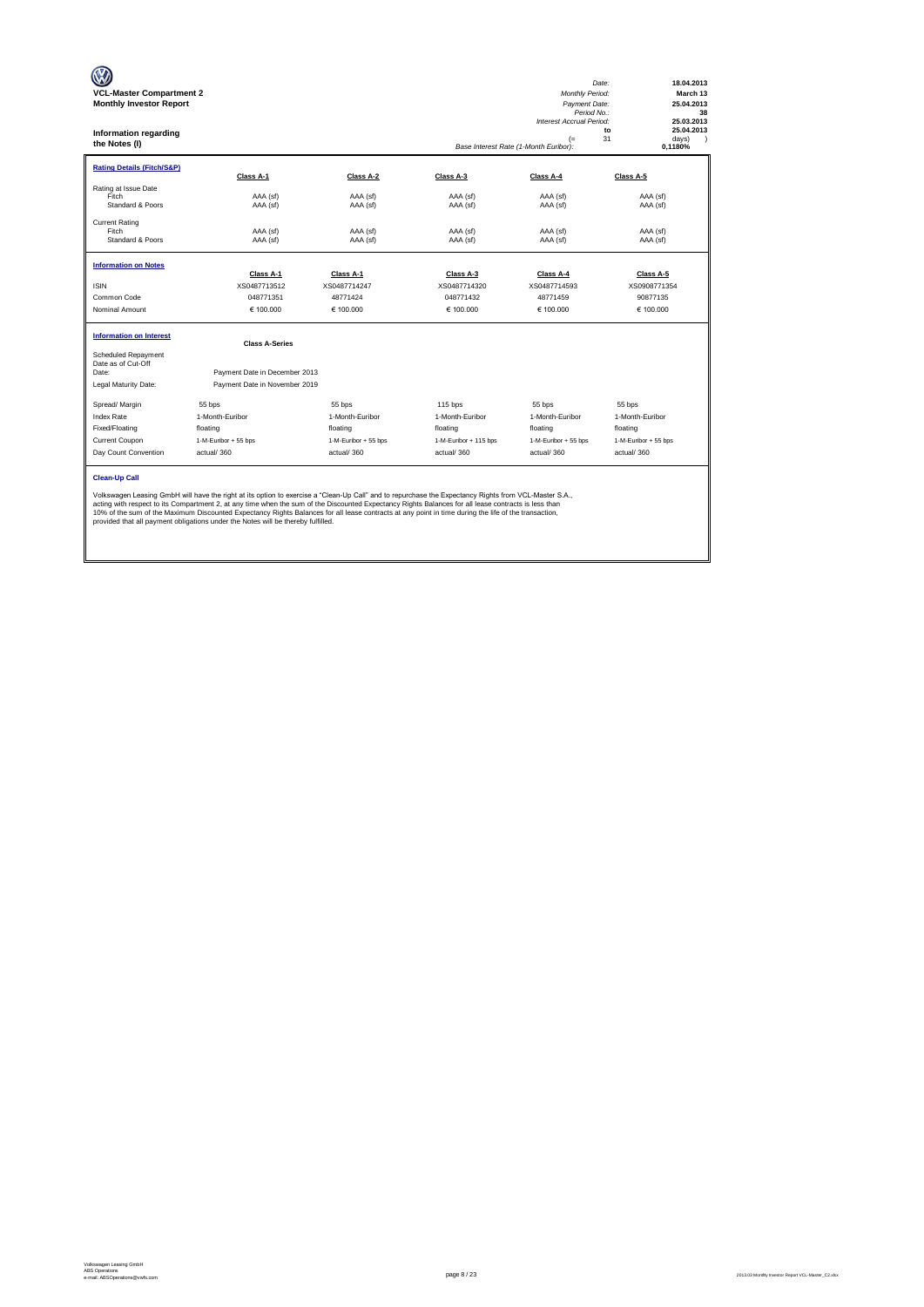|                                                                                       |        |                            |            |                            |            |                                            |        | Date:                                           |        | 18.04.2013                    |
|---------------------------------------------------------------------------------------|--------|----------------------------|------------|----------------------------|------------|--------------------------------------------|--------|-------------------------------------------------|--------|-------------------------------|
| <b>VCL-Master Compartment 2</b>                                                       |        |                            |            |                            |            |                                            |        | Monthly Period:                                 |        | March 13                      |
| <b>Monthly Investor Report</b>                                                        |        |                            |            |                            |            |                                            |        | Payment Date:<br>Period No.:                    |        | 25.04.2013<br>38              |
|                                                                                       |        |                            |            |                            |            |                                            |        | Interest Accrual Period:                        |        | 25.03.2013                    |
|                                                                                       |        |                            |            |                            |            |                                            |        | to<br>31                                        |        | 25.04.2013                    |
| Information regarding the Notes<br>(II)                                               |        |                            |            |                            |            | (<br>Base Interest Rate (1-Month Euribor): |        |                                                 |        | days )<br>0.1180%             |
|                                                                                       |        |                            |            |                            |            |                                            |        |                                                 |        |                               |
| <b>Note Balance</b>                                                                   |        |                            |            |                            |            |                                            |        |                                                 |        |                               |
| Initial Note Balance (at Poolcut)                                                     | €      | Class A-1<br>75.000.000,00 | $\epsilon$ | Class A-2<br>50.000.000,00 | $\epsilon$ | Class A-3<br>50.000.000,00                 | €      | Class A-4<br>75.000.000,00                      |        | Class A-5<br>€ 159.100.000,00 |
|                                                                                       |        |                            |            |                            |            |                                            |        |                                                 |        |                               |
| <b>During Revolving Period</b>                                                        |        |                            |            |                            |            |                                            |        |                                                 |        |                               |
| Note Balance Beginn of Period                                                         | €      | 75,000,000.00 €            |            | 50,000,000,00 €            |            |                                            |        | 33.639.100.00 € 308.900.000.00 € 159.100.000.00 |        |                               |
| Overcollateralisation Amount before Top-Up<br>(all Class A Notes)                     |        | € 526.241.130,11           |            |                            |            |                                            |        |                                                 |        |                               |
| Targeted Overcollateralisation Amount                                                 |        | € 602.065.017.65           |            |                            |            |                                            |        |                                                 |        |                               |
| Available Top-Up Amount<br>(all Funds in the Accumulation Account)                    | €      | 65.550.892,50              |            |                            |            |                                            |        |                                                 |        |                               |
| Targeted Additional Purchase Amount                                                   | €      | 70.457.243.76              |            |                            |            |                                            |        |                                                 |        |                               |
| (incl. 7% additional OC)                                                              |        |                            |            |                            |            |                                            |        |                                                 |        |                               |
| Additional Purchase Amount                                                            | €      | 70.461.320,30              |            |                            |            |                                            |        |                                                 |        |                               |
| Overcollateralisation Amount after Top-Up<br>Note Decrease per Series from Redemption | €<br>€ | 526.241.130.11             | €          |                            | $\epsilon$ | 334.010,00                                 | €      |                                                 | €      |                               |
| Note Decrease per Note from Redemption                                                | €      |                            | €          |                            | $\in$      | (668, 02)                                  | €      |                                                 | €      |                               |
| Note Increase from Tap-Up<br><b>Note Balance End of Period</b>                        | €<br>€ | 75.000.000.00              | €<br>€     | 50,000,000.00              | €<br>€     | 33,305,090.00                              | €      | € 308.900.000.00                                | €      | € 159,100,000,00              |
|                                                                                       |        |                            |            |                            |            |                                            |        |                                                 |        |                               |
| <b>After Revolving Period</b>                                                         |        | Class A-1                  |            | Class A-2                  |            | Class A-3                                  |        | Class A-4                                       |        | Class A-5                     |
| Note Balance as of the Beginning of the<br>Period                                     |        | 75.000.000.00<br>€         | €          | 50,000,000,00              |            | 6.33.639.100,00                            |        | € 308.900.000,00                                |        | € 159.100.000.00              |
| Unallocated Redemption Amount                                                         | €      | ×.                         |            |                            |            |                                            |        |                                                 |        |                               |
| of the previous Period<br>Available Redemption Amount                                 | €      |                            |            |                            |            |                                            |        |                                                 |        |                               |
| for the Reporting Period                                                              |        |                            |            |                            |            |                                            |        |                                                 |        |                               |
| Total Available Redemption Amount                                                     | €      |                            |            |                            |            |                                            |        |                                                 |        |                               |
| Redemption Amount per Note                                                            | €      |                            | €          |                            | €          | $(668.02) \in$                             |        |                                                 | €      |                               |
| Redemption Amount per Class                                                           | €      | í.                         | €          |                            | €          | (334.010,00)                               | €      |                                                 | €      |                               |
| Unallocated Redemption Amount from current                                            | €      |                            | €          |                            | €          | 3,98                                       | €      |                                                 | €      |                               |
| Period                                                                                |        |                            |            |                            |            |                                            |        |                                                 | €      |                               |
| Note Balance as of the End of the Period                                              | €      | 75,000,000,00              | $\epsilon$ | 50,000,000,00              | €          | 33,305,090.00                              |        | € 308,900,000,00                                |        | € 159,100,000,00              |
| Payments to Investors - per EUR 100.000<br>denomination                               |        | Class A-1                  |            | Class A-2                  |            | Class A-3                                  |        | Class A-4                                       |        | Class A-5                     |
| Interest (1-M-Euribor + Spread A Note)                                                | €      | 43.141,67                  | €          | 28,761.11                  | €          | 36,730.16                                  | €      | 177,686.14                                      | €      | 91.517,86                     |
| Redemption                                                                            | €      |                            | €          |                            | €          | $(334.010,00)$ $\in$                       |        |                                                 | €      |                               |
| Remaining Principal Amount                                                            | €      | 100.000,00                 | €          | 100.000,00                 | €          | 66.610,18                                  | €      | 100.000,00                                      | €      | 100.000,00                    |
| Note Factor                                                                           |        | 1,000000                   |            | 1,000000                   |            | 0,666102                                   |        | 1,000000                                        |        | 1,000000                      |
| <b>Unpaid Interest</b>                                                                |        | Class A-1                  |            | Class A-2                  |            | Class A-3                                  |        | Class A-4                                       |        | Class A-5                     |
| Unpaid Interest of Reporting Period                                                   | €<br>€ |                            | €<br>€     |                            | €<br>€     |                                            | €<br>€ |                                                 | €<br>€ |                               |
| Cumulative Unpaid Interest                                                            |        |                            |            |                            |            |                                            |        |                                                 |        |                               |
| Overcollateralisation<br><b>Total Class A</b>                                         |        | Class A-1                  |            | Class A-2                  |            | Class A-3                                  |        | Class A-4                                       |        | Class A-x                     |
| Initial OC Percentage at Poolcut                                                      |        |                            |            |                            |            |                                            |        |                                                 |        |                               |
| Current OC Percentage<br>42.938%<br>Target OC Percentage<br>49%/52%                   |        | 42,938%                    |            | 42,938%                    |            | 42,938%                                    |        | 42,938%                                         |        | 42,938%                       |
| (during/ after Revolving Period)                                                      |        |                            |            |                            |            |                                            |        |                                                 |        |                               |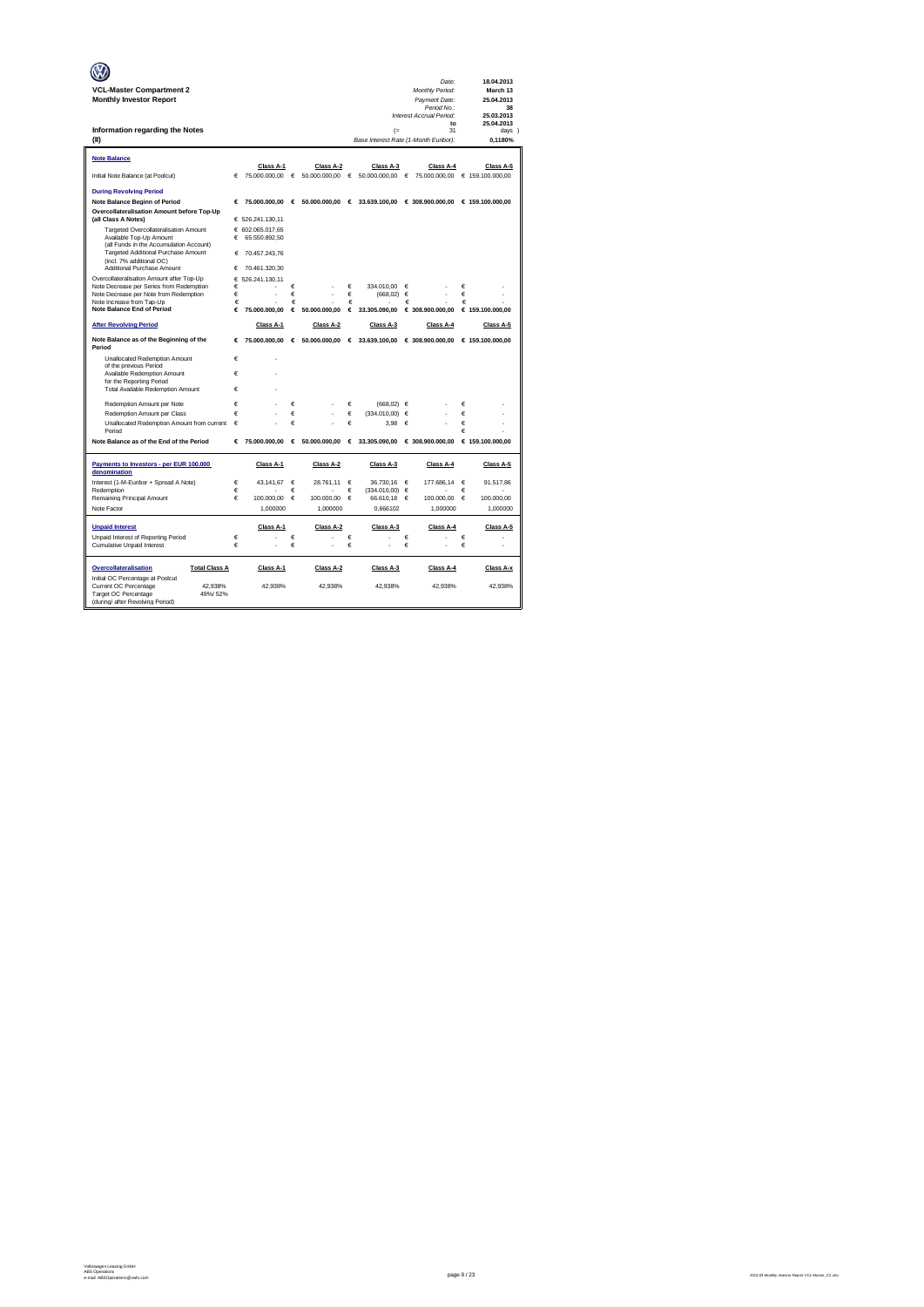| <b>VCL-Master Compartment 2</b><br><b>Monthly Investor Report</b><br><b>Credit Enhancement</b>                                                        | Date:<br><b>Monthly Period:</b><br>Payment Date:<br>Period No.:<br>Interest Accrual Period:<br>Base Interest Rate (1-Month Euribor): | 18.04.2013<br>March 13<br>25.04.2013<br>38<br>25.03.2013<br>25.04.2013<br>to<br>$(=$<br>31 days<br>0,1180% |
|-------------------------------------------------------------------------------------------------------------------------------------------------------|--------------------------------------------------------------------------------------------------------------------------------------|------------------------------------------------------------------------------------------------------------|
| <b>Cash Collateral Account (CCA)</b>                                                                                                                  |                                                                                                                                      |                                                                                                            |
| Initial Balance at Poolcut<br>Thereof General Cash Reserve<br>Thereof German Trade Tax Risk Reserve                                                   |                                                                                                                                      | 12.950.000,00 €<br>12.950.000.00 €<br>0.00€                                                                |
| <b>Targeted Balance (Floor)</b><br>Thereof General Cash Reserve<br>Thereof German Trade Tax Risk Reserve<br>Balance as of the Beginning of the Period |                                                                                                                                      | 8.146.308.30 €<br>8.146.308.30 €<br>$0,00 \in$<br>27.075.638.88 €                                          |
| Payment from CCA/ Payment to CCA                                                                                                                      | $-4.829,76€$ /                                                                                                                       | 0,00€                                                                                                      |
| Balance as of the End of the Period<br>Thereof General Cash Reserve<br>Thereof German Trade Tax Risk Reserve                                          |                                                                                                                                      | 27.070.809.12 €<br>27.070.809.12 €<br>0.00€                                                                |
| <b>General Cash Collateral Account</b>                                                                                                                |                                                                                                                                      |                                                                                                            |
| percentage of Current Note Balance<br>percentage of Initial Note Balance                                                                              |                                                                                                                                      | 5.79%<br>5,18%                                                                                             |
| <b>Set-Off Risk</b><br>No set-off risk is applicable in this transaction.                                                                             |                                                                                                                                      |                                                                                                            |

**. . . .** Trigger Level 1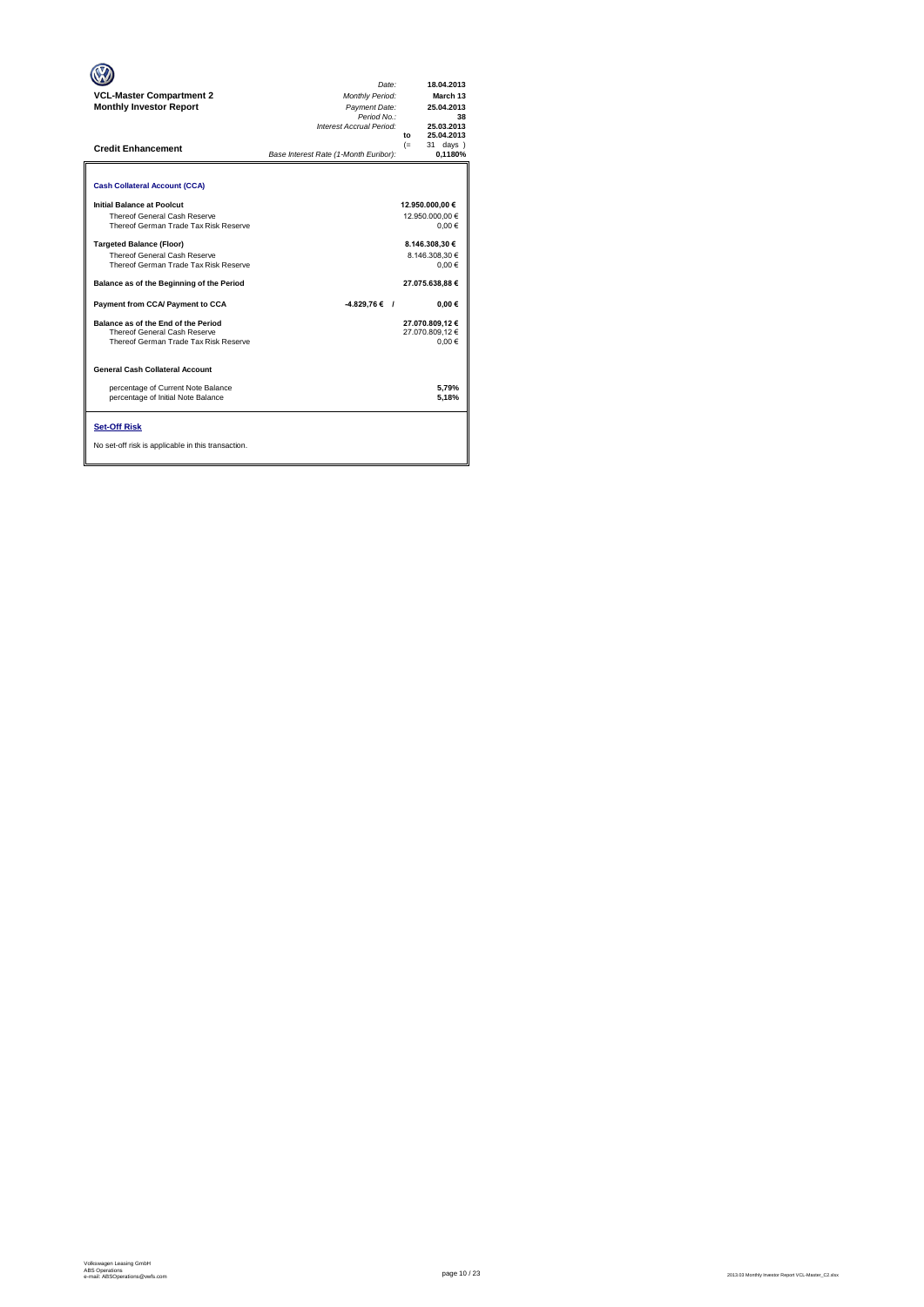| VCL-Master Compartment 2<br><b>Monthly Investor Report</b>        |                                                               |             | Date:<br>Monthly Period:<br>Payment Date:<br>Period No.:<br>Interest Accrual Period: | 18.04.2013<br>March 13<br>25.04.2013<br>38<br>25.03.2013<br>25.04.2013<br>to |
|-------------------------------------------------------------------|---------------------------------------------------------------|-------------|--------------------------------------------------------------------------------------|------------------------------------------------------------------------------|
| Waterfall                                                         |                                                               |             | Base Interest Rate (1-Month Euribor):                                                | $(=$<br>31<br>days )<br>0,1180%                                              |
| Waterfall                                                         |                                                               |             |                                                                                      |                                                                              |
| Available Collection Amount of the Period incl. Net Swap Receipts |                                                               |             | 4.335.018,16€                                                                        |                                                                              |
| Remaining Amount from Previous Period                             |                                                               |             | 0,00€                                                                                | 4.335.018,16 €                                                               |
| Earnings from Distribution/ Accumulation Account deposits         |                                                               |             | $0,00 \in$                                                                           | 4.335.018,16 €                                                               |
| <b>Available Distribution Amount</b>                              |                                                               |             |                                                                                      | 4.335.018,16 €                                                               |
| Taxes/Fees                                                        |                                                               | less        | -977.040,22€                                                                         | 3.357.977,94 €                                                               |
| <b>Net Swap Payments Class A</b>                                  |                                                               | less / plus | -81.567,66 €                                                                         | 3.276.410,28 €                                                               |
|                                                                   | Class A-1<br>Class A-2<br>Class A-3<br>Class A-4<br>Class A-5 |             | -5.295,83 €<br>-3.738,89 €<br>-24.941.52 €<br>-23.098,86 €<br>-24.492,56 €           |                                                                              |
| <b>Interest Class A</b>                                           |                                                               | less        | -377.836,94 €                                                                        | 2.898.573,34 €                                                               |
|                                                                   | Class A-1<br>Class A-2<br>Class A-3<br>Class A-4<br>Class A-5 |             | -43.141.67 €<br>-28.761,11 €<br>-36.730,16 €<br>-177.686,14 €<br>-91.517,86 €        |                                                                              |
| Payment to Cash Collateral Account                                |                                                               | less        | $0.00 \in$                                                                           | 2.898.573,34 €                                                               |
| German Trade Tax                                                  |                                                               | less        | $0,00 \in$                                                                           | 2.898.573,34 €                                                               |
| Payments to the Accumulation Account                              |                                                               | less        | -2.564.559,36 €                                                                      | 334.013,98 €                                                                 |
| <b>Redemption Class A</b>                                         |                                                               | less        | $-334.010,00 \in$                                                                    | 3.98€                                                                        |
|                                                                   | Class A-1<br>Class A-2<br>Class A-3<br>Class A-4<br>Class A-5 |             | 0.00€<br>0.00€<br>334.010,00 €<br>0,00€<br>$0,00 \in$                                |                                                                              |
| Remaining Amout Due to Rounding                                   |                                                               | less        | -3,98€                                                                               | $0,00 \in$                                                                   |
| Other Payments to Swap Counterparties                             |                                                               | less        | $0,00 \in$                                                                           | $0,00 \in$                                                                   |
| <b>Payment to VWL</b>                                             |                                                               | less        | 0,00€                                                                                | 0.00€                                                                        |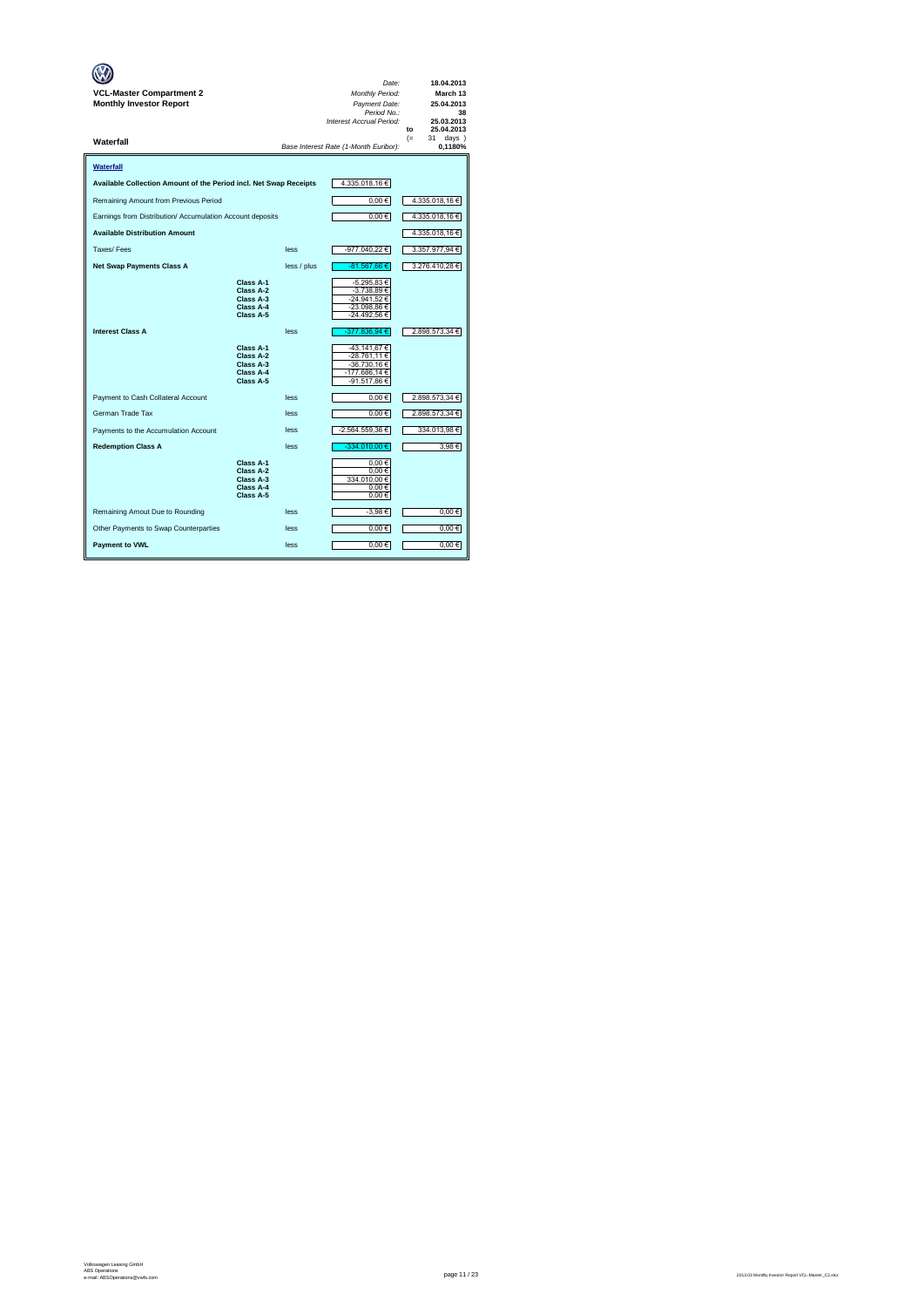

page 12 / 23 2013.03 Monthly Investor Report VCL-Master\_C2.xlsx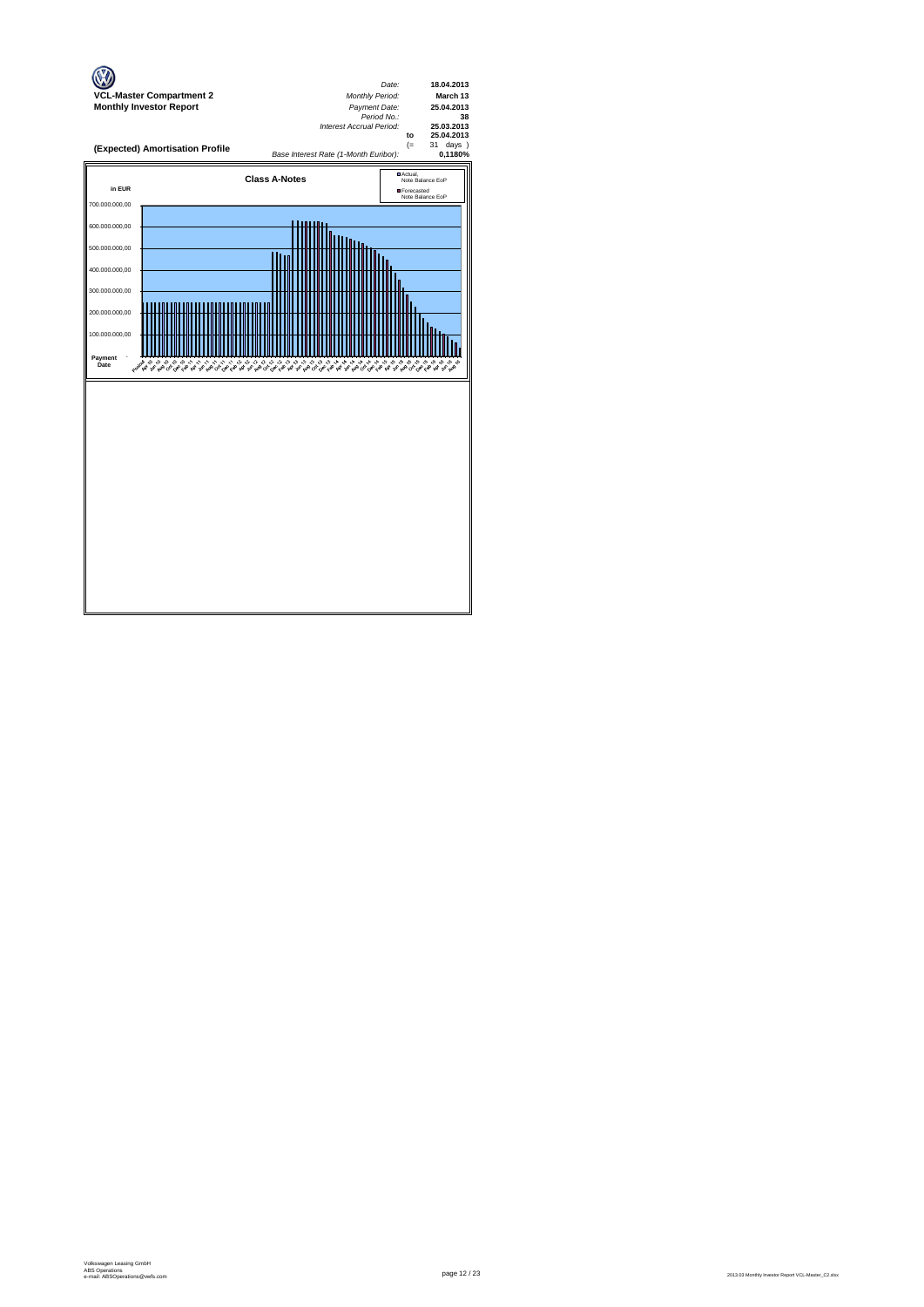

**Run Out Schedule**

*Date: Period No.: Interest Accrual Period:*

**18.04.2013 März 13 to 25.04.2013 25.03.2013 0,1180% 38 25.04.2013** (= 31 days)

*Base Interest Rate (1-Month Euribor):*

|                          |                                      | at the End of the current Monthly Period                                        |                                  |                             | at the End of the current Monthly Period |                                                                        |                               |  |  |  |  |
|--------------------------|--------------------------------------|---------------------------------------------------------------------------------|----------------------------------|-----------------------------|------------------------------------------|------------------------------------------------------------------------|-------------------------------|--|--|--|--|
| <b>Monthly</b><br>Period | <b>Monthly Maturity</b>              | Outst. Disc. Exp.<br><b>Rights Funding</b><br><b>Amount at Maturity</b><br>Date | Interest                         | Remaing<br>Term in<br>Month | Monthly<br><b>Maturity</b>               | <b>Current Outst.</b><br>Disc. Exp.<br><b>Rights Funding</b><br>Amount | Interest                      |  |  |  |  |
| 03.2013                  | 1.429.823.261,97                     | 1.225.595.941,88                                                                | 204.227.320,09                   |                             |                                          |                                                                        |                               |  |  |  |  |
| 04.2013                  | 1.427.133.468,62                     | 1.229.905.879,03                                                                | 197.227.589,59                   | 1                           | 2.689.793.35                             | 2.667.496,57                                                           | 22.296,78                     |  |  |  |  |
| 05.2013                  | 1.424.109.648,04                     | 1.233.907.387,89                                                                | 190.202.260,15                   | $\overline{\mathbf{c}}$     | 3.023.820,58                             | 2.981.610,46                                                           | 42.210,12                     |  |  |  |  |
| 06.2013                  | 1.421.930.782,40                     | 1.238.773.829,98                                                                | 183.156.952,42                   | 3                           | 2.178.865,64                             | 2.136.843,18                                                           | 42.022,46                     |  |  |  |  |
| 07.2013                  | 1.420.585.713,34                     | 1.244.500.610,30                                                                | 176.085.103,04                   | 4                           | 1.345.069,06                             | 1.310.883,40                                                           | 34.185,66                     |  |  |  |  |
| 08.2013                  | 1.418.103.568,06                     | 1.249.127.385,96                                                                | 168.976.182,10                   | 5                           | 2.482.145,28                             | 2.404.357,68                                                           | 77.787,60                     |  |  |  |  |
| 09.2013                  | 1.404.071.834,36                     | 1.242.276.979,64                                                                | 161.794.854,72<br>154.639.087,61 | 6<br>$\overline{7}$         | 14.031.733,70                            | 13.508.240,41                                                          | 523.493,29                    |  |  |  |  |
| 10.2013<br>11.2013       | 1.379.132.380,87<br>1.345.987.992,95 | 1.224.493.293,26<br>1.198.418.194,30                                            | 147.569.798,65                   | 8                           | 24.939.453,49<br>33.144.387,92           | 23.900.466,28<br>31.590.415,03                                         | 1.038.987,21<br>1.553.972,89  |  |  |  |  |
| 12.2013                  | 1.325.928.538,87                     | 1.185.237.517,26                                                                | 140.691.021,61                   | 9                           | 20.059.454,08                            | 19.019.056,34                                                          | 1.040.397,74                  |  |  |  |  |
| 01.2014                  | 1.322.026.152,90                     | 1.188.108.660,04                                                                | 133.917.492,86                   | 10                          | 3.902.385,97                             | 3.676.037,06                                                           | 226.348,91                    |  |  |  |  |
| 02.2014                  | 1.314.552.104,73                     | 1.187.435.550,76                                                                | 127.116.553,97                   | 11                          | 7.474.048,17                             | 6.999.812,66                                                           | 474.235,51                    |  |  |  |  |
| 03.2014                  | 1.299.881.342,12                     | 1.179.586.257,39                                                                | 120.295.084,73                   | 12                          | 14.670.762,61                            | 13.659.122,32                                                          | 1.011.640,29                  |  |  |  |  |
| 04.2014                  | 1.286.220.939,16                     | 1.172.689.454,63                                                                | 113.531.484,53                   | 13                          | 13.660.402,96                            | 12.655.452,08                                                          | 1.004.950,88                  |  |  |  |  |
| 05.2014                  | 1.265.509.413,03                     | 1.158.723.788,05                                                                | 106.785.624,98                   | 14                          | 20.711.526,13                            | 19.074.985,33                                                          | 1.636.540,80                  |  |  |  |  |
| 06.2014                  | 1.249.091.477,97                     | 1.148.964.840,72                                                                | 100.126.637,25                   | 15                          | 16.417.935,06                            | 15.030.998,68                                                          | 1.386.936,38                  |  |  |  |  |
| 07.2014                  | 1.231.566.908,49                     | 1.138.049.533,11                                                                | 93.517.375,38                    | 16                          | 17.524.569,48                            | 15.950.635,40                                                          | 1.573.934,08                  |  |  |  |  |
| 08.2014                  | 1.208.902.067,39                     | 1.121.939.430,01                                                                | 86.962.637,38                    | 17                          | 22.664.841,10                            | 20.519.505,23                                                          | 2.145.335,87                  |  |  |  |  |
| 09.2014                  | 1.183.529.980,40                     | 1.103.042.066,94                                                                | 80.487.913,46                    | 18                          | 25.372.086,99                            | 22.836.078,06                                                          | 2.536.008,93                  |  |  |  |  |
| 10.2014                  | 1.153.822.201,67                     | 1.079.708.597,06                                                                | 74.113.604,61                    | 19                          | 29.707.778,73                            | 26.591.343,74                                                          | 3.116.434,99                  |  |  |  |  |
| 11.2014                  | 1.118.768.334,90                     | 1.050.914.466,75                                                                | 67.853.868,15                    | 20                          | 35.053.866,77                            | 31.195.035,10                                                          | 3.858.831,67                  |  |  |  |  |
| 12.2014                  | 1.088.876.878,60                     | 1.027.087.055,46                                                                | 61.789.823,14                    | 21                          | 29.891.456,30                            | 26.464.883,03                                                          | 3.426.573,27                  |  |  |  |  |
| 01.2015<br>02.2015       | 1.052.510.819,56<br>984.306.622,55   | 996.691.735,40<br>934.373.515,20                                                | 55.819.084,16<br>49.933.107,35   | 22<br>23                    | 36.358.693,86                            | 31.983.535,90                                                          | 4.375.157,96                  |  |  |  |  |
| 03.2015                  | 903.519.435,06                       | 859.147.639,65                                                                  | 44.371.795,41                    | 24                          | 68.211.562,19<br>80.787.187,49           | 59.670.245,75<br>70.275.367,69                                         | 8.541.316,44<br>10.511.819,80 |  |  |  |  |
| 04.2015                  | 832.923.881.02                       | 793.628.005,82                                                                  | 39.295.875,20                    | 25                          | 70.595.554,04                            | 61.085.001,39                                                          | 9.510.552,65                  |  |  |  |  |
| 05.2015                  | 745.552.184,64                       | 711.016.262,73                                                                  | 34.535.921,91                    | 26                          | 87.371.696,38                            | 75.157.958,36                                                          | 12.213.738,02                 |  |  |  |  |
| 06.2015                  | 671.514.632,43                       | 641.242.408,37                                                                  | 30.272.224,06                    | 27                          | 74.027.329,44                            | 63.308.829,47                                                          | 10.718.499,97                 |  |  |  |  |
| 07.2015                  | 588.702.280,29                       | 562.308.699,46                                                                  | 26.393.580,83                    | 28                          | 82.822.574,91                            | 70.438.475,23                                                          | 12.384.099,68                 |  |  |  |  |
| 08.2015                  | 530.518.588,93                       | 507.482.364,07                                                                  | 23.036.224,86                    | 29                          | 58.183.691,36                            | 49.207.680,93                                                          | 8.976.010,43                  |  |  |  |  |
| 09.2015                  | 465.969.751,59                       | 446.004.214,53                                                                  | 19.965.537,06                    | 30                          | 64.548.837,34                            | 54.272.880,78                                                          | 10.275.956,56                 |  |  |  |  |
| 10.2015                  | 415.637.261,79                       | 398.360.040,57                                                                  | 17.277.221,22                    | 31                          | 50.332.489,80                            | 42.073.784,38                                                          | 8.258.705,42                  |  |  |  |  |
| 11.2015                  | 360.315.712,22                       | 345.457.550,30                                                                  | 14.858.161,92                    | 32                          | 55.321.549,57                            | 45.991.592,11                                                          | 9.329.957,46                  |  |  |  |  |
| 12.2015                  | 317.972.860,49                       | 305.165.713,56                                                                  | 12.807.146,93                    | 33                          | 42.342.851,73                            | 35.028.487,88                                                          | 7.314.363,85                  |  |  |  |  |
| 01.2016                  | 298.763.161,45                       | 287.752.158,64                                                                  | 11.011.002,81                    | 34                          | 19.209.699,04                            | 15.785.803,20                                                          | 3.423.895,84                  |  |  |  |  |
| 02.2016<br>03.2016       | 270.235.022,14                       | 260.945.026,91                                                                  | 9.289.995,23                     | 35                          | 28.528.139,31                            | 23.312.375,61                                                          | 5.215.763,70                  |  |  |  |  |
| 04.2016                  | 240.837.794,17<br>214.418.633,89     | 233.122.087,59<br>208.095.271,81                                                | 7.715.706,58<br>6.323.362,08     | 36<br>37                    | 29.397.227,97<br>26.419.160,28           | 23.883.176,22<br>21.353.720,69                                         | 5.514.051,75<br>5.065.439,59  |  |  |  |  |
| 05.2016                  | 178.906.700,50                       | 173.866.553,74                                                                  | 5.040.146,76                     | 38                          | 35.511.933,39                            | 28.530.414,69                                                          | 6.981.518,70                  |  |  |  |  |
| 06.2016                  | 150.973.480,22                       | 147.002.063,12                                                                  | 3.971.417,10                     | 39                          | 27.933.220,28                            | 22.313.311,10                                                          | 5.619.909,18                  |  |  |  |  |
| 07.2016                  | 118.995.471,06                       | 115.947.325,43                                                                  | 3.048.145,63                     | 40                          | 31.978.009,16                            | 25.402.030,63                                                          | 6.575.978,53                  |  |  |  |  |
| 08.2016                  | 97.255.301,75                        | 94.924.418,24                                                                   | 2.330.883,51                     | 41                          | 21.740.169,31                            | 17.172.926,40                                                          | 4.567.242,91                  |  |  |  |  |
| 09.2016                  | 72.331.607,05                        | 70.609.054,87                                                                   | 1.722.552,18                     | 42                          | 24.923.694,70                            | 19.573.707,47                                                          | 5.349.987,23                  |  |  |  |  |
| 10.2016                  | 52.131.854,45                        | 50.868.563,97                                                                   | 1.263.290,48                     | 43                          | 20.199.752,60                            | 15.771.974,35                                                          | 4.427.778,25                  |  |  |  |  |
| 11.2016                  | 33.760.325,76                        | 32.834.138,29                                                                   | 926.187,47                       | 44                          | 18.371.528,69                            | 14.266.562,45                                                          | 4.104.966,24                  |  |  |  |  |
| 12.2016                  | 21.909.882,54                        | 21.194.367,70                                                                   | 715.514,84                       | 45                          | 11.850.443,22                            | 9.155.691,70                                                           | 2.694.751,52                  |  |  |  |  |
| 01.2017                  | 19.750.118,06                        | 19.162.162,24                                                                   | 587.955,82                       | 46                          | 2.159.764,48                             | 1.657.341,95                                                           | 502.422,53                    |  |  |  |  |
| 02.2017                  | 17.133.364,09                        | 16.661.665,01                                                                   | 471.699,08                       | 47                          | 2.616.753,97                             | 1.997.481,44                                                           | 619.272,53                    |  |  |  |  |
| 03.2017                  | 14.532.974,17<br>12.526.944,27       | 14.163.619,40                                                                   | 369.354,77                       | 48                          | 2.600.389,92                             | 1.973.426,52                                                           | 626.963.40                    |  |  |  |  |
| 04.2017<br>05.2017       | 9.793.918,92                         | 12.243.648,29<br>9.587.499,38                                                   | 283.295,98<br>206.419,54         | 49<br>50                    | 2.006.029,90<br>2.733.025,35             | 1.514.010,97<br>2.051.092,37                                           | 492.018,93                    |  |  |  |  |
| 06.2017                  | 7.648.202,84                         | 7.501.528,77                                                                    | 146.674,07                       | 51                          | 2.145.716,08                             | 1.601.540,15                                                           | 681.932,98<br>544.175,93      |  |  |  |  |
| 07.2017                  | 5.526.491,53                         | 5.428.419,36                                                                    | 98.072,17                        | 52                          | 2.121.711,31                             | 1.574.033,47                                                           | 547.677,84                    |  |  |  |  |
| 08.2017                  | 4.383.778,91                         | 4.319.428,79                                                                    | 64.350.12                        | 53                          | 1.142.712,62                             | 843.211,67                                                             | 299.500,95                    |  |  |  |  |
| 09.2017                  | 2.826.633,09                         | 2.790.568,50                                                                    | 36.064,59                        | 54                          | 1.557.145,82                             | 1.142.583,18                                                           | 414.562,64                    |  |  |  |  |
| 10.2017                  | 1.693.286,43                         | 1.676.436,68                                                                    | 16.849,75                        | 55                          | 1.133.346,66                             | 826.424,78                                                             | 306.921,88                    |  |  |  |  |
| 11.2017                  | 634.372,14                           | 629.851,57                                                                      | 4.520,57                         | 56                          | 1.058.914,29                             | 767.996,34                                                             | 290.917,95                    |  |  |  |  |
| 12.2017                  | $\sim$                               | $\sim$                                                                          | $\blacksquare$                   | 57                          | 634.372,14                               | 458.006,62                                                             | 176.365,52                    |  |  |  |  |
|                          |                                      |                                                                                 |                                  | 58                          |                                          |                                                                        |                               |  |  |  |  |
|                          | $\blacksquare$                       | $\blacksquare$                                                                  | $\overline{\phantom{a}}$         | 59                          | $\blacksquare$                           | $\blacksquare$                                                         | $\overline{\phantom{a}}$      |  |  |  |  |
|                          | $\omega$                             | $\mathcal{L}_{\mathcal{A}}$                                                     | $\mathbf{r}$                     | 60                          | $\blacksquare$                           |                                                                        |                               |  |  |  |  |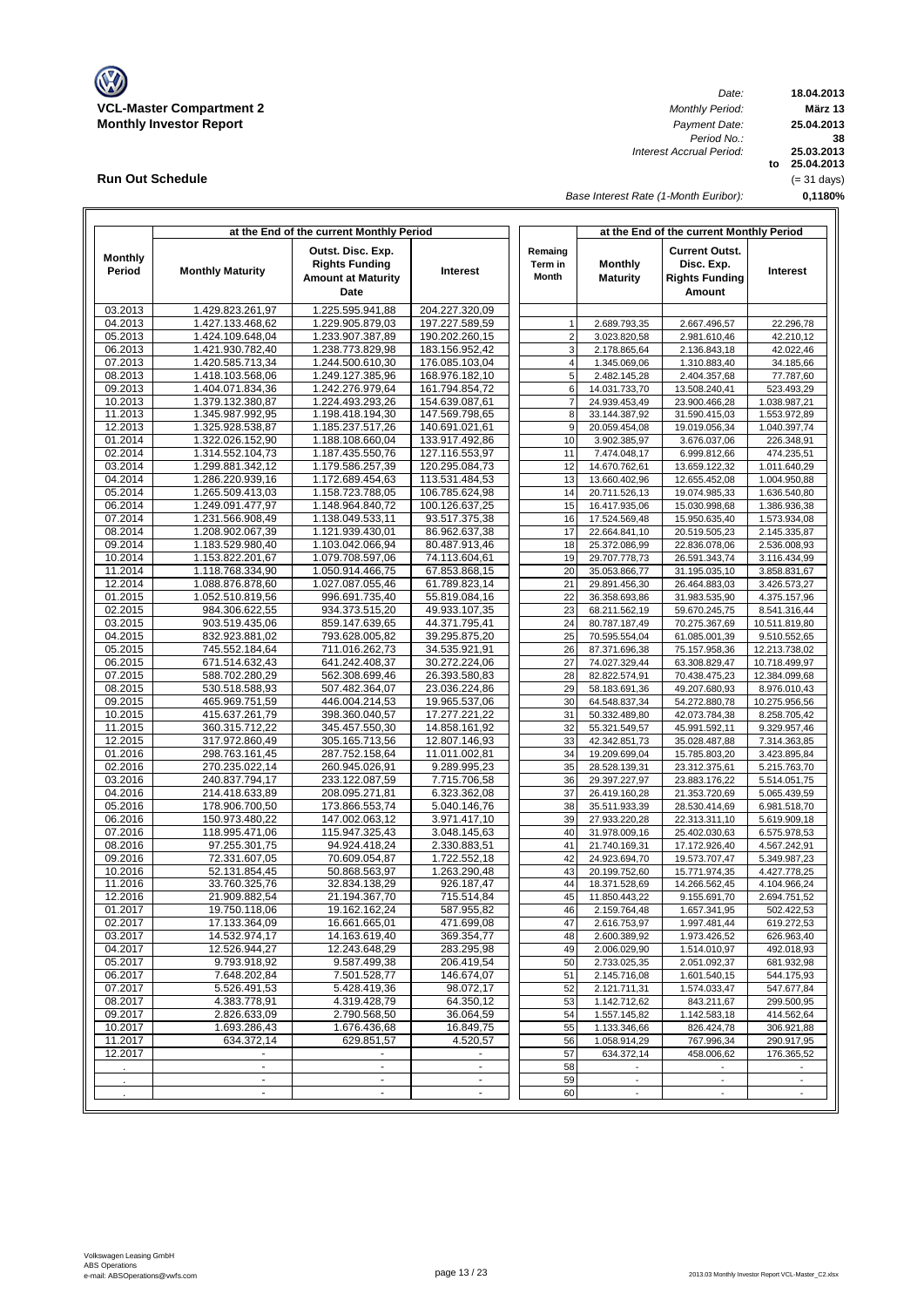| <b>VCL-Master Compartment 2</b> |  |  |
|---------------------------------|--|--|
| <b>Monthly Investor Report</b>  |  |  |

**Information Regarding the Expectancy Rights Pool -** 

| $\mathbf{w}$                    | Date:                    |    |    | 18.04.2013 |
|---------------------------------|--------------------------|----|----|------------|
| <b>VCL-Master Compartment 2</b> | <b>Monthly Period:</b>   |    |    | March 13   |
| <b>Monthly Investor Report</b>  | Payment Date:            |    |    | 25.04.2013 |
|                                 | Period No.:              |    |    | 38         |
|                                 | Interest Accrual Period: |    |    | 25.03.2013 |
| Information Regarding the       |                          |    | to | 25.04.2013 |
| <b>Expectancy Rights Pool -</b> |                          | (≔ | 31 | days )     |
| Outotonding Contracto           |                          |    |    |            |

*Base Interest Rate (1-Month Euribor):* **Outstanding Contracts 0,1180%**

|                                           |                                 |                            |                          | <b>Type of Vehicles</b> |                          |                      |                          |                               |                          |
|-------------------------------------------|---------------------------------|----------------------------|--------------------------|-------------------------|--------------------------|----------------------|--------------------------|-------------------------------|--------------------------|
| <b>Outstanding Expectancy Rights Pool</b> | <b>Reporting Period - Total</b> |                            |                          | <b>New Vehicles</b>     |                          | <b>Used Vehicles</b> |                          | <b>Demonstration Vehicles</b> |                          |
|                                           |                                 |                            | Outstanding              |                         | Outstanding              |                      | Outstanding              |                               | Outstanding              |
|                                           |                                 | <b>Outstanding Nominal</b> | <b>Discounted</b>        |                         | Discounted               |                      | <b>Discounted</b>        |                               | <b>Discounted</b>        |
|                                           | No. of                          | <b>Expectancy Rights</b>   | <b>Expectancy Rights</b> | No. of                  | <b>Expectancy Rights</b> | No. of               | <b>Expectancy Rights</b> | No. of                        | <b>Expectancy Rights</b> |
|                                           | <b>Contracts</b>                | <b>Funding Amount</b>      | <b>Funding Amount</b>    | Contracts               | <b>Funding Amount</b>    | <b>Contracts</b>     | <b>Funding Amount</b>    | Contracts                     | <b>Funding Amount</b>    |
| Initial Balance at Poolcut                | 40.937                          | 524.154.129.71             | 431.057.042.44<br>€      | 37.861                  | 395.059.489.11           | 2.057                | 22.320.167.68            | 1.019                         | 13.677.385,65            |
| Balance at the Beginning of the Period    | 103.863                         | .349.661.612.99            | .152.880.230.11<br>€     | 98.891                  | € 1.094.161.756.71       | 2.080                | 23.739.158.78            | 2.892                         | 34.979.314.62            |
| Balance at the End of the Period - before |                                 |                            |                          |                         |                          |                      |                          |                               |                          |
| origination of add. Expectancy Rights     | 103.495                         | .344.980.310.77            | .155.134.621.58<br>€     | 98.556                  | .096.507.173.12          | 2.064                | 23.705.261.92            | 2.875                         | 34.922.186,54            |
| Top-Up of the Monthly Period              | 6.276                           | 84.842.951.20              | 70.461.320.30<br>€       | 5.985                   | 66.940.114.29            | 116                  | 1.445.433.36             | 175                           | 2.075.772.65             |
| at the End of the Period                  | 109.771                         | .429.823.261.97            | .225.595.941.88          | 104.541                 | 163.447.287.41           | 2.180                | 25.150.695.28            | 3.050                         | 36.997.959.19            |

|                                                                |           |                            |                          |   |                          |  | Type of Vehicles    |                   |                          |                      |                   |                          |                               |                   |                          |  |
|----------------------------------------------------------------|-----------|----------------------------|--------------------------|---|--------------------------|--|---------------------|-------------------|--------------------------|----------------------|-------------------|--------------------------|-------------------------------|-------------------|--------------------------|--|
| Status of the Contracts at the End of the Period, after Top-Up |           |                            |                          |   |                          |  | <b>New Vehicles</b> |                   |                          | <b>Used Vehicles</b> |                   |                          | <b>Demonstration Vehicles</b> |                   |                          |  |
|                                                                |           |                            |                          |   | Outstanding              |  | Outstanding         |                   |                          |                      | Outstanding       |                          |                               |                   | Outstanding              |  |
|                                                                |           | <b>Outstanding Nominal</b> |                          |   | <b>Discounted</b>        |  |                     | <b>Discounted</b> |                          |                      | <b>Discounted</b> |                          |                               | <b>Discounted</b> |                          |  |
|                                                                | No. of    |                            | <b>Expectancy Rights</b> |   | <b>Expectancy Rights</b> |  | No. of              |                   | <b>Expectancy Rights</b> | No. of               |                   | <b>Expectancy Rights</b> | No. of                        |                   | <b>Expectancy Rights</b> |  |
|                                                                | Contracts |                            | <b>Funding Amount</b>    |   | <b>Funding Amount</b>    |  | Contracts           |                   | <b>Funding Amount</b>    | <b>Contracts</b>     |                   | <b>Funding Amount</b>    | <b>Contracts</b>              |                   | <b>Funding Amount</b>    |  |
| Current                                                        | 108.434   |                            | € 1.413.685.957,23       | € | 1.211.364.724,24         |  | 103.301             |                   | € 1.150.196.763,84       | 2.128                |                   | 24.668.624,35            | 3.005                         |                   | 36.499.336,05            |  |
| Delinquent*                                                    | 1.053     |                            | 12.778.307,49            | € | 11.259.975,70            |  | 986                 |                   | 10.577.579.09            | 30                   |                   | 275.379,94               | 37                            |                   | 407.016,67               |  |
| Terminated                                                     | 284       |                            | 3.358.997,25             | € | 2.971.241.94             |  | 254                 |                   | 2.672.944.48             | 22                   |                   | 206.690,99               | 8                             |                   | 91.606,47                |  |
| End of Term - Paid in Full                                     | 25.783    | €                          |                          |   |                          |  | 23.952              |                   | $\overline{\phantom{0}}$ | .289                 |                   | $\overline{\phantom{a}}$ | 542                           |                   |                          |  |
| Early Settlement - Paid in Full                                | 5.718     |                            | $\overline{\phantom{a}}$ |   |                          |  | 4.953               |                   | $\overline{\phantom{a}}$ | 500                  |                   | $\overline{\phantom{a}}$ | 265                           |                   |                          |  |
|                                                                | 141.272   |                            | 1.429.823.261.97         | € | 1.225.595.941.88         |  | 133.446             |                   | € 1.163.447.287.41       | 3.969                |                   | 25.150.695,28            | 3.857                         |                   | 36.997.959,19            |  |
| *delinquent in terms of Instalments sold to Compartment 1      |           |                            |                          |   |                          |  |                     |                   |                          |                      |                   |                          |                               |                   |                          |  |
|                                                                |           |                            |                          |   |                          |  |                     |                   |                          |                      |                   |                          |                               |                   |                          |  |
|                                                                |           |                            |                          |   |                          |  |                     |                   |                          |                      |                   |                          |                               |                   |                          |  |
|                                                                |           |                            | <b>Poolcut</b>           |   | <b>Reporting Period</b>  |  |                     |                   |                          |                      |                   |                          |                               |                   |                          |  |
| <b>Minimum</b> Remaining Term in months                        |           |                            |                          |   |                          |  |                     |                   |                          |                      |                   |                          |                               |                   |                          |  |
| <b>Maximum</b> Remaining Term in months                        |           |                            | 60                       |   | 57                       |  |                     |                   |                          |                      |                   |                          |                               |                   |                          |  |
| Weighted Average Remaining Term in months                      |           |                            | 33,65                    |   | 26,35                    |  |                     |                   |                          |                      |                   |                          |                               |                   |                          |  |
| <b>Seasoning in months</b>                                     |           |                            | 3,36                     |   | 13,65                    |  |                     |                   |                          |                      |                   |                          |                               |                   |                          |  |
| <b>Average Discounted Balance per Contract</b>                 |           |                            | 10.529,77                | € | 11.165,02                |  |                     |                   |                          |                      |                   |                          |                               |                   |                          |  |
|                                                                |           |                            |                          |   |                          |  |                     |                   |                          |                      |                   |                          |                               |                   |                          |  |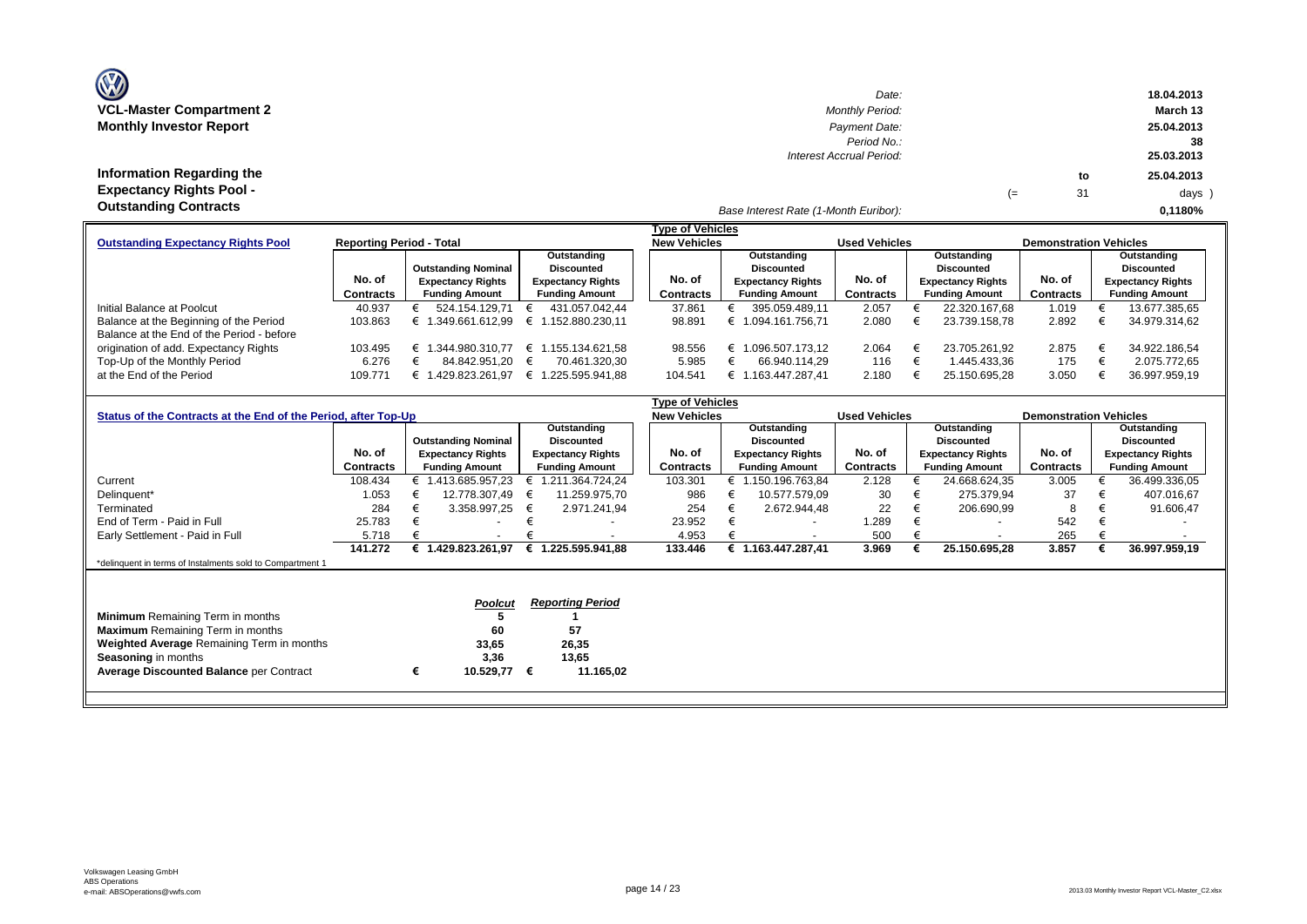|                                                                                                  | Date:                                   | 18.04.2013                 |
|--------------------------------------------------------------------------------------------------|-----------------------------------------|----------------------------|
| <b>VCL-Master Compartment 2</b><br><b>Monthly Investor Report</b>                                | <b>Monthly Period:</b><br>Payment Date: | March 13<br>25.04.2013     |
|                                                                                                  | Period No.:                             | 38                         |
|                                                                                                  | Interest Accrual Period:                | 25.03.2013                 |
|                                                                                                  |                                         | 25.04.2013<br>to           |
| <b>Early Settlements/ Collections</b>                                                            |                                         | $(=$<br>31 days )          |
|                                                                                                  | Base Interest Rate (1-Month Euribor):   | 0,1180%                    |
|                                                                                                  |                                         |                            |
| <b>Early Settlements</b>                                                                         |                                         |                            |
|                                                                                                  | <b>No. of Contracts</b>                 | Amount                     |
| <b>Early Settlements of the Monthly Period</b><br>Thereof > Terminations due to insured Events   | 33                                      | 344.294,00 €               |
| > Terminations due to Insolvency                                                                 | 21                                      | 211.971,02€                |
| > Terminations not due to Insolvency                                                             | 158                                     | 1.927.794,73 €             |
| > Partial Settlements due to Contract Changes                                                    |                                         | 48.756,81 €                |
|                                                                                                  | 212                                     | 2.532.816,56 €             |
| > Cancellation of Early Settlements from Previous Periods                                        |                                         | €                          |
| > Repayment of Interests Due to Contract Settlement                                              |                                         | €                          |
| <b>Total Settlements</b>                                                                         | 212                                     | 2.532.816,56 €             |
| (Nominal Expectancy Rights Funding Amount)                                                       |                                         | $(2.883.900, 62 \epsilon)$ |
|                                                                                                  |                                         |                            |
|                                                                                                  |                                         |                            |
| <b>Monthly Collections (Principal + Interest)</b>                                                |                                         |                            |
|                                                                                                  | <b>No. of Contracts</b>                 | Amount                     |
| <b>Expectancy Rights Receivables of the Monthly Period</b>                                       | 141.272                                 | 1.802.201,60 €             |
| Thereof > Payments by Lessee/Dealer (nominal)                                                    |                                         | 1.802.201,60 €             |
| > Payments by VWL (nominal)                                                                      |                                         | €                          |
|                                                                                                  |                                         |                            |
| <b>Early Settlements of Discounted Expectancy Rights Funding</b><br>Amount of the Monthly Period | 212                                     | 2.532.816,56 €             |
| Thereof > Payments by Lessee/ Prepayments of the Monthly Period                                  |                                         | 2.532.816,56 €             |
| > Early Settlements not paid                                                                     |                                         | €                          |
|                                                                                                  |                                         |                            |
|                                                                                                  | <b>Current Prepayment Rate</b>          | 2,60%                      |
|                                                                                                  | <b>Total Collections of the Period</b>  | 4.335.018,16 €             |
|                                                                                                  |                                         |                            |
| <b>Calculation of Additional Expectancy Rights</b>                                               |                                         |                            |
| <b>Total Collections of the Period</b>                                                           |                                         | 4.335.018,16 €             |
| Plus: Remaining Amount from Previous Period                                                      |                                         | €                          |
| Plus: Earnings from Distribution/Accumulation Account deposits                                   |                                         | €                          |
| <b>Available Distribution Amount</b>                                                             |                                         | 4.335.018,16 €             |
|                                                                                                  |                                         |                            |
| Less: (Pos 1 - 10) of the Waterfall                                                              |                                         | 1.770.454,82 €             |
| Payments to the accumulation account (Pos.10) of the Waterfall                                   |                                         | 2.564.559,36 €             |
|                                                                                                  |                                         |                            |
| <b>Targeted Additional Purchase Amount from Waterfall</b>                                        |                                         | 70.457.243,76 €            |
|                                                                                                  |                                         | - €                        |
| Targeted Aggregate Discounted Lease Balance for Issuance of new Notes                            |                                         |                            |
| Aggregate Discounted Lease Balance Increase Amount                                               |                                         | 70.457.243,76 €            |
| Additional Expectancy Rights purchased (Top Up)                                                  |                                         | 70.461.320,30 €            |
|                                                                                                  |                                         |                            |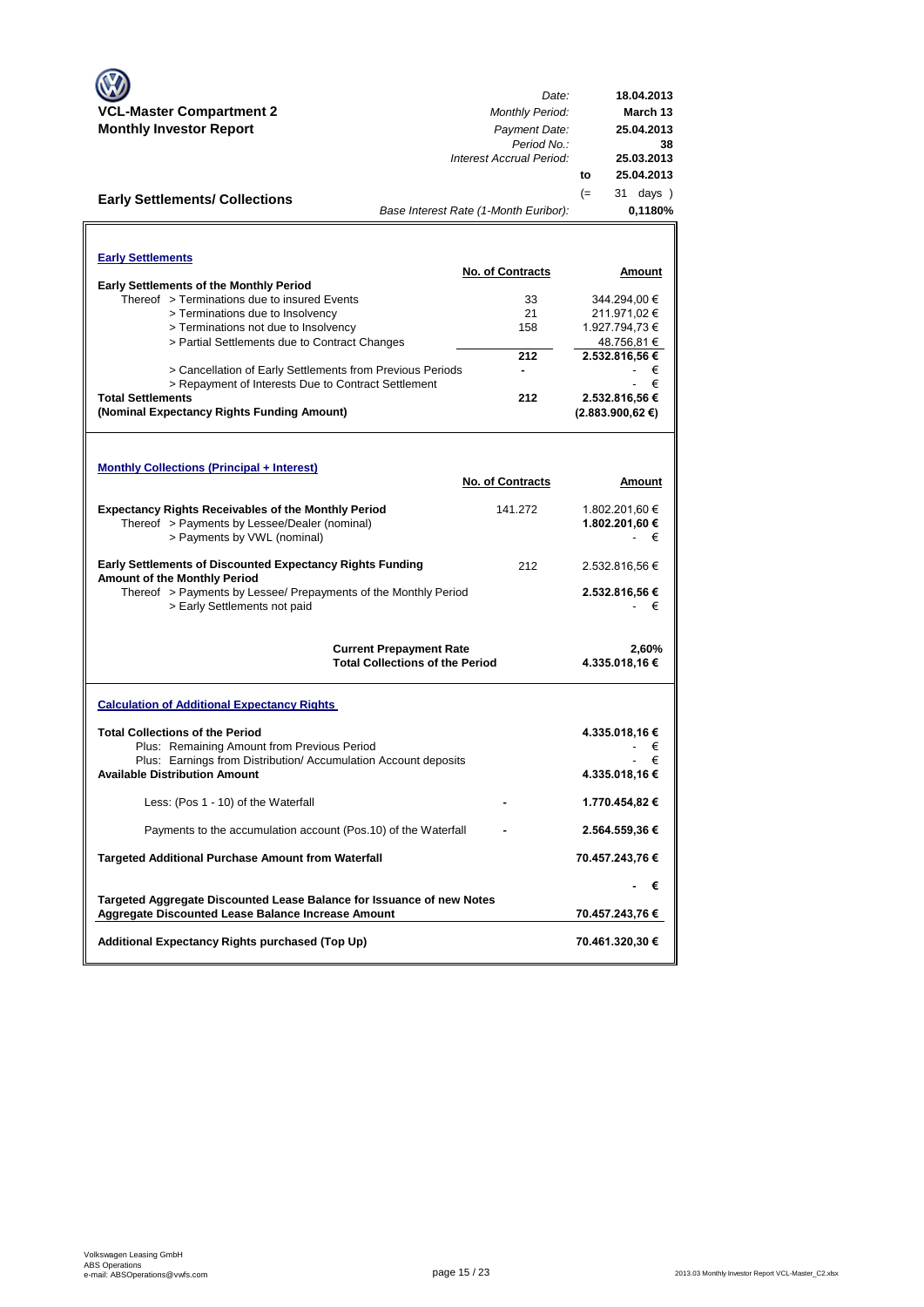| O                               | Date:                                 |      | 18.04.2013 |
|---------------------------------|---------------------------------------|------|------------|
| <b>VCL-Master Compartment 2</b> | <b>Monthly Period:</b>                |      | March 13   |
| <b>Monthly Investor Report</b>  | Payment Date:                         |      | 25.04.2013 |
|                                 | Period No.:                           |      | 38         |
| Information regarding the       | <b>Interest Accrual Period:</b>       |      | 25.03.2013 |
| <b>Expectancy Rights Pool -</b> |                                       | to   | 25.04.2013 |
|                                 |                                       | $(=$ | 31 days )  |
| <b>Remaining Pool Data</b>      | Base Interest Rate (1-Month Euribor): |      | 0.1180%    |

|           | <b>Distribution of Expectancy Rights by Lessee/ Contract</b> |                           |            |                              |           |  |                                        |        |          |                         |  |                    |           |                               |                    |           |  |                    |
|-----------|--------------------------------------------------------------|---------------------------|------------|------------------------------|-----------|--|----------------------------------------|--------|----------|-------------------------|--|--------------------|-----------|-------------------------------|--------------------|-----------|--|--------------------|
|           |                                                              |                           |            |                              |           |  |                                        |        |          | <b>Type of Vehicles</b> |  |                    |           |                               |                    |           |  |                    |
| Poolcut   |                                                              |                           |            |                              |           |  | <b>End of Reporting Period - Total</b> |        |          | <b>New Vehicles</b>     |  |                    |           | <b>Demonstration Vehicles</b> |                    |           |  |                    |
|           |                                                              |                           |            | <b>Distribution of Lease</b> |           |  |                                        |        |          |                         |  |                    |           |                               |                    |           |  |                    |
| No. of    |                                                              | <b>Discounted Amounts</b> |            | Contracts by Lessee/         | No at     |  | Discounted Balance Not                 | % of   | change   | No. of                  |  | Discounted Balance | No. of    |                               | Discounted Balance | No. of    |  | Discounted Balance |
| Contracts |                                                              | Not Yet Due in EUR        | % of Total | Contract                     | Contracts |  | Yet Due in EUR                         | Total  | in %     | Contracts               |  | Not Yet Due in EUR | Contracts |                               | Not Yet Due in EUR | Contracts |  | Not Yet Due in EUR |
| 21.510    |                                                              | 238.249.962.68            | 55.27%     |                              | 55.776    |  | 657.451.663.22                         | 53.64% | $-1.63%$ | 51.492                  |  | 605.028.831.71     | 1.752     |                               | 21.207.200.40      | 2.532     |  | 31.215.631.11      |
| 14.170    |                                                              | 139.053.925.98            | 32.26%     | $2 - 10$                     | 39.814    |  | 423.541.013.18                         | 34.56% | 2.30%    | 38.948                  |  | 414.621.804.89     | 381       |                               | 3.546.629.83       | 485       |  | 5.372.578.46       |
| 2.551     |                                                              | 25.018.463.44             | 5.80%      | $11 - 20$                    | 8.245     |  | 84.551.392.68                          | 6.90%  | 1.09%    | 8.195                   |  | 83.991.024.60      | 21        |                               | 209.943.67         | 29        |  | 350.424.41         |
| 2.207     |                                                              | 22.354.989.95             | 5.19%      | $21 - 50$                    | 5.539     |  | 56.087.904.44                          | 4.58%  | $-0.61%$ | 5.510                   |  | 55.851.122.73      | 25        |                               | 177,456.50         |           |  | 59,325.21          |
| 499       |                                                              | 6.379.700.39              | 1.48%      | > 50                         | 397       |  | 3.963.968.36                           | 0.32%  | $-1.16%$ | 396                     |  | 3.954.503.48       |           |                               | 9.464.88           |           |  |                    |
| 40.937    |                                                              | 431.057.042.44 €          | 100.00%    | Total                        | 109,771   |  | 100.00% 1225.595.941.88                |        | 0.00%    | 104.541                 |  | 1.163.447.287.41   | 2.180     |                               | 25.150.695.28      | 3.050     |  | 36.997.959.19      |

#### **Distribution of Expectancy Rights by Discounted Amounts**

|           |                           |            | שווואטוווא שטווויד שטווואט זע נושווייז זערווויגע ווען וועווויגע שטווויג |           |                                 |         |          |                                                |   |                           |                      |                           |                               |                           |
|-----------|---------------------------|------------|-------------------------------------------------------------------------|-----------|---------------------------------|---------|----------|------------------------------------------------|---|---------------------------|----------------------|---------------------------|-------------------------------|---------------------------|
| Poolcut   |                           |            |                                                                         |           | End of Reporting Period - Total |         |          | <b>Type of Vehicles</b><br><b>New Vehicles</b> |   |                           | <b>Used Vehicles</b> |                           | <b>Demonstration Vehicles</b> |                           |
| No. of    | <b>Discounted Amounts</b> |            |                                                                         | No. of    | <b>Discounted Amounts</b>       | % of    | change   | No. of                                         |   | <b>Discounted Balance</b> | No. of               | <b>Discounted Balance</b> | No. of                        | <b>Discounted Balance</b> |
| Contracts | Not Yet Due in EUR        | % of Total | <b>Discounted Amount</b>                                                | Contracts | Not Yet Due in EUR              | Total   | in %     | Contracts                                      |   | Not Yet Due in EUR        | Contracts            | Not Yet Due in EUR        | Contracts                     | Not Yet Due in EUR        |
| 4.059     | 16.290.965.42             | 3.78%      | Up to Euro 5,000                                                        | 8.318     | 34.536.065,65                   | 2.82%   | $-0.96%$ | 7.615                                          |   | 31.850.088.56             | 306                  | 1.119.723.89              | 397                           | 1.566.253.20              |
| 18.685    | 139.854.158.59            | 32.44%     | Up to Euro 10,000                                                       | 48.727    | 371.824.656.73                  | 30.34%  | $-2.11%$ | 46,773                                         |   | 357.422.718.13            | 832                  | 6.111.981.73              | 1.122                         | 8.289.956.87              |
| 11.339    | 137.734.335.14            | 31.95%     | Up to Euro 15,000                                                       | 31.339    | 379.749.804.84                  | 30.98%  | $-0.97%$ | 30.255                                         |   | 366.522.338.55            | 431                  | 5.214.847.19              | 653                           | 8.012.619.10              |
| 4.439     | 75.803.145.89             | 17.59%     | Up to Euro 20,000                                                       | 12.030    | 206.036.174.11                  | 16.81%  | $-0.77%$ | 11.321                                         |   | 193.675.018.75            | 302                  | 5.285.748.69              | 407                           | 7.075.406.67              |
| 1.579     | 34.744.057.11             | 8.06%      | Up to Euro 25,000                                                       | 5.768     | 127.996.270.74                  | 10.44%  | 2,38%    | 5.268                                          |   | 116.875.998.61            | 231                  | 5.144.986.75              | 269                           | 5.975.285.38              |
| 464       | 12.518.368.05             | 2,90%      | Up to Euro 30,000                                                       | 2.507     | 67.845.336.24                   | 5.54%   | 2,63%    | 2.322                                          |   | 62.867.520.26             | 57                   | 1.520.114.15              | 128                           | 3.457.701.83              |
| 184       | 5.931.016.33              | 1,38%      | Up to Euro 35,000                                                       | 755       | 24.129.499.37                   | 1,97%   | 0,59%    | 696                                            |   | 22.256.525.77             | 14                   | 447.752.77                | 45                            | 425.220.83                |
| 69        | 2.570.067.20              | 0.60%      | Up to Euro 40,000                                                       | 201       | 7.475.228.03                    | 0.61%   | 0.01%    | 182                                            |   | 6.771.969.05              |                      | 108.237.15                | 16                            | 595.021.83                |
| 53        | 2.236.865.99              | 0.52%      | Up to Euro 45,000                                                       | 74        | 3.124.237.93                    | 0.25%   | $-0.26%$ | 65                                             |   | 2.741.644.83              |                      | 41.730.39                 |                               | 340.862.71                |
| 38        | 1.795.920.82              | 0.42%      | Up to Euro 50,000                                                       | 16        | 758.863.65                      | 0.06%   | $-0.35%$ | 13                                             |   | 617.772.67                |                      | 46,506.71                 |                               | 94.584.27                 |
| 14        | 733.459.79                | 0.17%      | Up to Euro 55,000                                                       | 14        | 731.560,66                      | 0.06%   | $-0.11%$ | 11                                             | € | 575.125.69                |                      | 51.838,32                 |                               | 104.596.65                |
|           | 342.197.52                | 0.08%      | Up to Euro 60,000                                                       | 6         | 347.665,63                      | 0.03%   | $-0.05%$ |                                                |   | 290.438.09                |                      | 57.227.54                 |                               |                           |
|           | 433.802.02                | 0.10%      | Up to Euro 65,000                                                       | a         | 563.633.39                      | 0.05%   | $-0.05%$ | 8                                              |   | 503.183.54                | $\blacksquare$       |                           |                               | 60.449.85                 |
|           | 68.682.57                 | 0.02%      | Up to Euro 70,000                                                       |           | 333.311.99                      | 0.03%   | 0.01%    |                                                |   | 333.311.99                |                      |                           |                               |                           |
|           |                           | 0.00%      | Up to Euro 75,000                                                       |           | 143.632.92                      | 0.01%   | 0.01%    |                                                |   | 143.632.92                | $\sim$               |                           |                               |                           |
| 40.937    | 431.057.042.44            | 100.00%    | <b>Total</b>                                                            | 109,771   | 1.225.595.941.88 €              | 100.00% | 0.00%    | 104.541                                        |   | 1.163.447.287.41          | 2.180                | 25.150.695.28             | 3.050                         | 36,997,959.19             |

| <b>Contract Term</b> |                           |         |                               |           |                                 |         |          |                         |                                     |                          |                           |                               |   |                           |
|----------------------|---------------------------|---------|-------------------------------|-----------|---------------------------------|---------|----------|-------------------------|-------------------------------------|--------------------------|---------------------------|-------------------------------|---|---------------------------|
|                      |                           |         |                               |           |                                 |         |          | <b>Type of Vehicles</b> |                                     |                          |                           |                               |   |                           |
| Poolcut              |                           |         |                               |           | End of Reporting Period - Total |         |          | <b>New Vehicles</b>     |                                     | <b>Used Vehicles</b>     |                           | <b>Demonstration Vehicles</b> |   |                           |
| No. of               | <b>Discounted Amounts</b> | in % of |                               | No. of    | <b>Discounted Amounts</b>       | in % of | change   | No. of                  | <b>Discounted Balance</b>           | No. of                   | <b>Discounted Balance</b> | No. of                        |   | <b>Discounted Balance</b> |
| Contracts            | Not Yet Due               | Total   | <b>Contract Term in Month</b> | Contracts | Not Yet Due                     | Total   | in %     | Contracts               | Not Yet Due in EUR                  | Contracts                | Not Yet Due in EUR        | Contracts                     |   | Not Yet Due in EUR        |
| 1.705 €              | 26.318.834.50             | 6.11%   | 12                            | 24        | 248.901.47<br>€                 | 0.02%   | $-6.09%$ | 13                      | 170,319.09<br>€                     | 11                       | 78.582.38                 | $\sim$                        | € | ٠                         |
| 144                  | 1.605.380.44              | 0.37%   | 18                            | 60        | 793,699.74                      | 0.06%   | $-0.31%$ | 47                      | 668,659.89<br>$\epsilon$            | $\mathbf{Q}$             | 75.291.16                 |                               |   | 49.748,69                 |
|                      |                           | 0.00%   | 22                            |           | 8.720.24                        | 0.00%   | 0.00%    |                         | 8.720.24<br>$1 \in$                 | $\overline{\phantom{a}}$ |                           |                               | € |                           |
| 3.008                | 33.211.759.80             | 7.70%   | 24                            | 3.232     | 38.195.067.82                   | 3.12%   | $-4.59%$ | 3095 €                  | 36.680.021.50                       | 101                      | 966,270.86                | 36                            | € | 548.775.46                |
|                      | 14,656.28                 | 0.00%   | 26                            |           |                                 | 0.00%   | 0.00%    |                         | nI€                                 | $\sim$                   |                           |                               |   |                           |
|                      | 25,798.66                 | 0.01%   | 28                            |           | $\overline{\phantom{a}}$        | 0.00%   | $-0.01%$ |                         | $0 \in$<br>$\overline{\phantom{a}}$ | $\sim$                   |                           |                               |   |                           |
|                      |                           | 0.00%   | 29                            |           | $\overline{\phantom{a}}$        | 0.00%   | 0.00%    |                         | $0 \in$                             | $\sim$                   |                           |                               | € |                           |
| 841                  | 8.867.877.12              | 2.06%   | 30                            | 1.424     | 16.272.312.88                   | 1.33%   | $-0.73%$ | 1387                    | 15.865.910,08<br>$\epsilon$         | 29                       | 290.350.65                |                               |   | 116.052.15                |
|                      |                           | 0.00%   | 33                            |           | $\overline{\phantom{a}}$        | 0.00%   | 0.00%    | ΩL                      |                                     | ٠                        |                           |                               |   |                           |
|                      | 23,760.26                 | 0.01%   | 34                            |           |                                 | 0.00%   | $-0.01%$ |                         | $0 \in$                             | $\sim$                   |                           |                               |   |                           |
|                      |                           | 0.00%   | 35                            |           | 46,723.36                       | 0.00%   | 0.00%    |                         | 46.723.36<br>$5 \in$                | $\overline{\phantom{a}}$ |                           | $\sim$                        |   |                           |
| 23.31                | 268.681.076.87            | 62.33%  | 36                            | 58,286    | 733.534.208.27                  | 59.85%  | $-2.48%$ | 55667                   | 695.667.936.73                      | 1.235                    | 17.368.017.08             | 1.384                         | € | 20.498.254.46             |
|                      |                           | 0.00%   | 38                            |           |                                 | 0.00%   | 0.00%    |                         | ∩I€                                 | $\sim$                   |                           | $\sim$                        |   |                           |
|                      |                           | 0.00%   | 39                            |           |                                 | 0.00%   | 0.00%    |                         | 0 I €                               | $\sim$                   |                           |                               | € |                           |
| 736                  | 6.731.434.49              | 1.56%   | 42                            | 2.028     | 21.790.487.46                   | 1.78%   | 0.22%    | 1873 €                  | 20.202.014.54                       | 96                       | 906.876.10                | 59                            | € | 681.596,82                |
|                      |                           | 0.00%   | 45                            |           | 12,477.27                       | 0.00%   | 0.00%    |                         | 12.477.27                           | $\overline{\phantom{a}}$ |                           |                               |   |                           |
|                      |                           | 0.00%   | 46                            |           | 7.627.04                        | 0.00%   | 0.00%    |                         | 7.627.04<br>1 I €                   | $\overline{\phantom{a}}$ |                           |                               |   |                           |
|                      |                           | 0.00%   | 47                            |           | 10,570.26                       | 0.00%   | 0.00%    |                         | $0 \in$                             |                          | 10.570.26                 | $\sim$                        |   |                           |
| 9.500                | 75.513.203.89             | 17.52%  | 48                            | 39,348    | 376,688,684.79                  | 30.74%  | 13.22%   | 37433 €                 | 358.381.118.03                      | 633                      | 4.949.531.85              | 1.282                         | € | 13.358.034.91             |
| 777                  | 4.733.423.19              | 1.10%   | 54                            | 1.966     | 14.005.686.49<br>€              | 1.14%   | 0.04%    | 1790 €                  | 12.723.913.98                       | 47                       | 388.788.35                | 129                           | € | 892.984,16                |
| 905                  | 5.329.836.94              | 1.24%   | 60                            | 3.394     | 23.980.774.79                   | 1.96%   | 0.72%    | 3228                    | 23.011.845.66                       | 18                       | 116,416.59                | 148                           |   | 852.512.54                |
| 40.937               | 431.057.042.44 6          | 100,00% | Total                         | 109,771   | 1.225.595.941.88 €              | 100.00% | 0.00%    | 104.541                 | 1.163.447.287.41                    | 2.180                    | 25.150.695,28             | 3.050                         |   | 36.997.959,19             |
|                      |                           |         |                               |           |                                 |         |          |                         |                                     |                          |                           |                               |   |                           |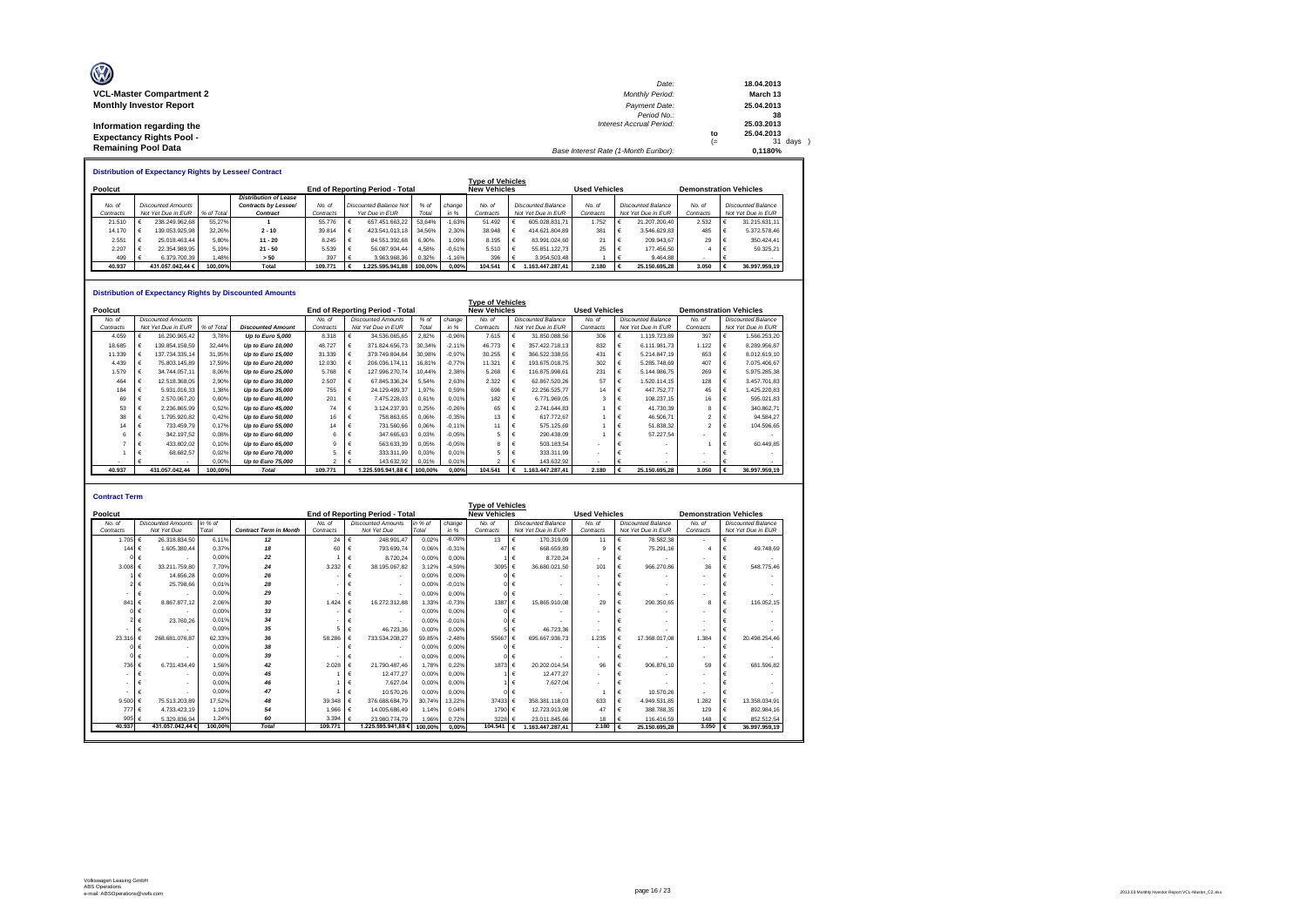| O                               | Date:                                 |     | 18.04.2013 |
|---------------------------------|---------------------------------------|-----|------------|
| <b>VCL-Master Compartment 2</b> | <b>Monthly Period:</b>                |     | March 13   |
| <b>Monthly Investor Report</b>  | Payment Date:                         |     | 25.04.2013 |
|                                 | Period No.:                           |     | 38         |
| Information regarding the       | Interest Accrual Period:              |     | 25.03.2013 |
| <b>Expectancy Rights Pool -</b> |                                       | to  | 25.04.2013 |
|                                 |                                       | $=$ | 31 days    |
| <b>Remaining Pool Data</b>      | Base Interest Rate (1-Month Euribor): |     | 0.1180%    |

|                        |                 |                               |                  | <u>Distribution of Expectancy Rights by Make and Modell</u> |                  |        |                                 |                  |                      | <b>Type of Vehicles</b> |                                                 |                        |        |                                                 |                               |        |                                 |
|------------------------|-----------------|-------------------------------|------------------|-------------------------------------------------------------|------------------|--------|---------------------------------|------------------|----------------------|-------------------------|-------------------------------------------------|------------------------|--------|-------------------------------------------------|-------------------------------|--------|---------------------------------|
| Poolcut                |                 |                               |                  |                                                             |                  |        | End of Reporting Period - Total |                  |                      | <b>New Vehicles</b>     |                                                 | <b>Used Vehicles</b>   |        |                                                 | <b>Demonstration Vehicles</b> |        |                                 |
| No. of<br>Contracts    |                 | <b>Discounted Amounts</b>     | in % of<br>Total | Make/ Modell                                                | No. of           |        | <b>Discounted Amounts</b>       | in % of<br>Total | change<br>in %       | No. of<br>Contracts     | <b>Discounted Balance</b><br>Not Yet Due in EUR | No. of<br>Contracts    |        | <b>Discounted Balance</b><br>Not Yet Due in EUR | No. of<br>Contracts           |        | <b>Discounted Balance</b>       |
| 721                    | €               | Not Yet Due<br>2.772.607,78   | 0,64%            | Fox                                                         | Contracts<br>331 | €      | Not Yet Due<br>1.343.333,06     | 0,115            | $-0,53%$             | 309                     | 1.266.206,31                                    | 5                      |        | 18.657,12                                       | 17                            | €      | Not Yet Due in EUR<br>58.469,63 |
| 2.191                  | €               | 12.826.659.38                 | 2.98%            | Polo                                                        | 5.078            | €      | 31.412.679,34                   | 2.56%            | $-0.419$             | 4959                    | €<br>30.730.732.01                              | 41                     | €      | 199.415.02                                      | 78                            | €      | 482.532.31                      |
| 3.036                  | €               | 26.877.521,90                 | 6,24%            | Golf                                                        | 5858             | €      | 50.062.867,56                   | 4,08%            | $-2,15%$             | 5641                    | €<br>48.428.925,11                              | 128                    | €      | 884.575,28                                      | 89                            | €      | 749.367,17                      |
| 2.130                  | €               | 17.039.646,06                 | 3,95%            | <b>Golf Variant</b>                                         | 4.971            | €      | 39.995.938,89                   | 3,269            | $-0,69%$             | 4867                    | €<br>39.302.982,87                              | 80                     | €      | 508.141,76                                      | 24                            | €      | 184.814,26                      |
| 674                    | €               | 5.885.669,15                  | 1,37%            | <b>Golf Plus</b>                                            | 1.020            | €      | 8.738.639,63                    | 0,719            | $-0.65%$             | 1002                    | €<br>8.633.037,64                               | 14                     | €      | 78.731,65                                       | $\overline{a}$                | €      | 26.870,34                       |
|                        | €               |                               | 0,00%            | <b>Golf Cabrio</b>                                          | 482              | €      | 5.384.717,77                    | 0,44%            | 0,44%                | 453                     | €<br>5.068.034,87                               | 6                      | €      | 69.414,12                                       | 23                            | €      | 247.268,78                      |
| 90                     | €               | 998.274,24                    | 0,23%            | Eos                                                         | 230              | €      | 2.780.912,02                    | 0.23%            | 0,00%                | 210                     | €<br>2.583.163,99                               | 12                     | €      | 103.532,57                                      | 8                             | €      | 94.215,46                       |
| 11                     | €               | 81.467,52                     | 0,029            | Jetta                                                       | 147              | €      | 1.211.522,32                    | 0,10%            | 0,08%                | 89                      | €<br>766.607,22                                 | 52                     | €      | 398.138,24                                      | 6                             | €      | 46.776,86                       |
| 5                      | €               | 29.489,71                     | 0,019            | <b>New Beetle</b>                                           | 380              | €      | 3.451.828,75                    | 0,28%            | 0,27%                | 351                     | €<br>3.153.343,45                               | 5                      | €      | 46.632,86                                       | 24                            | €      | 251.852,44                      |
| 11                     | €               | 93.710,56                     | 0,029            | <b>New Beetle Cabric</b>                                    | $\overline{7}$   | €      | 60.884,93                       | 0,00%            | $-0.02%$             |                         | €<br>48.695,21                                  | $\overline{1}$         | €      | 5.908,50                                        | $\overline{1}$                | €      | 6.281,22                        |
| 643<br>3.883           | €<br>€          | 7.248.012,84<br>37.292.650,65 | 1,68%            | Passat<br><b>Passat Variant</b>                             | 1.425<br>11,379  | €<br>€ | 16.569.819,69                   | 1,35%            | $-0,339$<br>1.07%    | 1276<br>11147           | €<br>14.934.414,83<br>€<br>116.895.884,93       | 117<br>124             | €<br>€ | 1.228.216,86<br>1.105.512,39                    | 32<br>108                     | €<br>€ | 407.188,00                      |
| 176                    | €               | 1.869.639,21                  | 8,65%<br>0,43%   | Scirocco                                                    | 213              | €      | 119.085.508,67<br>2.316.954,18  | 9,72%<br>0,199   | $-0,249$             | 197                     | €<br>2.161.266,29                               | $\mathbf{a}$           | €      | 82.343,49                                       | 8                             | €      | 1.084.111,35<br>73.344,40       |
| 1.170                  | €               | 10.459.333,63                 | 2,43%            | Touran                                                      | 4.413            | €      | 40.946.320,45                   | 3,34%            | 0.91%                | 4331                    | €<br>40.282.822,50                              | 51                     | €      | 375.308,04                                      | 31                            | €      | 288.189,91                      |
| 975                    | €               | 11.892.982,13                 | 2,769            | Tiguan                                                      | 4.137            | €      | 52.136.915,20                   | 4,25%            | 1,49%                | 4055                    | €<br>51.206.837,81                              | 29                     | €      | 288.825,56                                      | 53                            | €      | 641.251,83                      |
| 183                    | €               | 1.702.394,60                  | 0,399            | Sharan                                                      | 1.882            | €      | 25.234.728,50                   | 2,06%            | 1,66%                | 1854                    | €<br>24.924.745,70                              | 9                      | €      | 93.795,07                                       | 19                            | €      | 216.187,73                      |
| 232                    | €               | 3.663.999,99                  | 0,85%            | Touareg                                                     | 1.457            | €      | 30.880.377,94                   | 2,52%            | 1,67%                | 1342                    | €<br>28.724.186,53                              | 50                     | €      | 857.829,60                                      | 65                            | €      | 1.298.361,81                    |
| 573                    | €               | 14.308.603,93                 | 3,329            | Phaeton                                                     | 571              | €      | 13.284.939,43                   | 1,08%            | 2,249                | 122                     | 3.990.968,82                                    | 447                    |        | 9.251.627,46                                    | $\sim$                        | c      | 42.343,15                       |
| 16.704                 | €               | 155.042.663,28                | 35,97%           | <b>VW</b>                                                   | 43.981           | €      | 444.898.888,33                  | 36,309           | 0,33%                | 42.210                  | €<br>423.102.856,09                             | 1.179                  | €      | 15.596.605,59                                   | 592                           | €      | 6.199.426,65                    |
| 2.933                  |                 | 16.474.528,84 €               | 3,82%            | Caddy                                                       | 6.903            | €      | 41.880.568,17                   | 3,429            | $-0,40%$             | 6645                    | €<br>40.570.413,40                              | 112                    | €      | 581.060,54                                      | 146                           | €      | 729.094,23                      |
| 2.656                  |                 | 21.963.719,12€                | 5.10%            | Transporter                                                 | 7.763            | €      | 76.900.939,02                   | 6,27%            | 1.189                | 7218                    | €<br>71.895.226,46                              | 278                    | €      | 2.527.965,59                                    | 267                           | €      | 2.477.746,97                    |
|                        |                 | -6<br>$\sim$                  | 0,00%            | Amarok                                                      | 364              | €      | 4.060.194,56                    | 0,33%            | 0,33%                | 307                     | €<br>3.465.349,30                               | 11                     | €      | 102.240,61                                      | 46                            | €      | 492.604,65                      |
| 1.180                  |                 | 10.917.917,33 €               | 2,53%            | Crafter                                                     | 3.297            | €      | 32.782.234,17                   | 2,67%            | 0,14%                | 3156                    | €<br>31.655.214,32                              | 59                     | €      | 430.255,52                                      | 82                            | €      | 696.764,33                      |
| $\mathcal{P}$<br>6.771 |                 | 5.623,50 €<br>49.361.788,79   | 0.00%<br>11,45%  | LT<br><b>VWN</b>                                            | 18.327           | €      | 155.623.935,92                  | 0.00%<br>12,709  | 0,00%<br>1,25%       | 17.326                  | €<br>147.586.203,48                             | 460                    | €      | 3.641.522,26                                    | 541                           | Ė<br>€ | 4.396.210,18                    |
|                        | €               |                               | 0,00%            | Audi A1                                                     | 1.840            | €      | 15.156.377,77                   | 1,24%            | 1.249                | 1689                    | €<br>13.905.326,68                              | 25                     | €      | 179.123.53                                      | 126                           | €      | 1.071.927,56                    |
| 2.370                  | €               | 25.318.315.94                 | 5.87%            | Audi A3                                                     | 3.093            | €      | 32.494.139.25                   | 2,65%            | $-3.229$             | 2947                    | €<br>31.158.219.65                              | 47                     | €      | 360.477,10                                      | 99                            | €      | 975.442.50                      |
| 103                    | €               | 1.278.966.83                  | 0.30%            | Audi A3 Cabrio                                              | 292              | €      | 3.505.427.68                    | 0,29%            | $-0.019$             | 272                     | €<br>3.298.773.23                               | 1                      | €      | 3.685.55                                        | 19                            | €      | 202.968.90                      |
| 489                    | €               | 6.376.497,45                  | 1,48%            | Audi A4                                                     | 993              | €      | 13.380.065,80                   | 1,09%            | $-0,39%$             | 969                     | €<br>13.109.315,26                              | 11                     | €      | 114.651,11                                      | 13                            | €      | 156.099,43                      |
| 3.939                  | €               | 55.568.275.61                 | 12.89%           | Audi A4 Avant                                               | 7.151            | €      | 102.476.999.20                  | 8,369            | $-4.539$             | 6930                    | €<br>99.615.920.37                              | 91                     | €      | 1.010.495.02                                    | 130                           | €      | 1.850.583.81                    |
| 9                      | $\epsilon$      | 100.078,81                    | 0,029            | Audi A4 Cabrio                                              | 3                | €      | 35.679,90                       | 0,00%            | $-0.029$             | $\Omega$                | €                                               | 3                      | $\in$  | 35.679,90                                       |                               | €      |                                 |
| 798                    | $\epsilon$      | 13.553.463,57                 | 3,14%            | Audi A5                                                     | 2.148            | €      | 37.534.524,66                   | 3,06%            | $-0,08%$             | 2029                    | €<br>35.459.867,52                              | 20                     | €      | 268.616,81                                      | 99                            | €      | 1.806.040,33                    |
| 277                    | €               | 5.473.541,95                  | 1.27%            | Audi A5 Cabrio                                              | 718              | €      | 14.705.456,61                   | 1,209            | $-0.079$             | 650                     | €<br>13.430.181.68                              | 16                     | €      | 259.112,88                                      | 52                            | €      | 1.016.162,05                    |
| 1.433                  | €               | 25.422.358,62                 | 5.90%            | Audi Q5                                                     | 2.347            | €      | 43.769.512,18                   | 3,57%            | $-2.339$             | 2222                    | €<br>41.535.905,89                              | 19                     | €      | 288.078,89                                      | 106                           | €      | 1.945.527,40                    |
| 612                    | €               | 8.992.279.98                  | 2.09%            | Audi A6                                                     | 2.105            | €      | 40.785.425.82                   | 3.33%            | 1.249                | 1944                    | €<br>37.807.039.52                              | 22                     | €      | 297.864.34                                      | 139                           | €      | 2.680.521.96                    |
| 2.071                  | $\epsilon$<br>€ | 34.595.715,21                 | 8,03%            | Audi A6 Avant                                               | 5.839            | €      | 121.437.927,42                  | 9.91%            | 1,88%                | 5579                    | €<br>116.516.779,13                             | 65                     | €      | 863.368,87                                      | 195                           | €      | 4.057.779,42                    |
|                        |                 |                               | 0.00%            | Audi A7<br>Audi Q7                                          | 782              | €<br>€ | 20.200.394.66                   | 1.65%            | 1.65%                | 706                     | €<br>18.352.575.53                              | 8                      | €      | 147.811.93                                      | 68                            | €      | 1.700.007,20                    |
| 415<br>176             | €<br>€          | 10.629.771,82<br>5.090.336,45 | 2,47%<br>1,18%   | Audi A8                                                     | 744<br>317       | €      | 18.870.561,07<br>10.185.008,28  | 1,549<br>0,83%   | $-0,939$<br>$-0,35%$ | 696<br>226              | €<br>17.762.240,73<br>€<br>7.584.228,51         | 15<br>13               | €<br>€ | 295.917,81<br>283.911,27                        | 33<br>78                      | €<br>€ | 812.402,53<br>2.316.868,50      |
|                        | €               |                               | 0.00%            | Audi R8                                                     | 44               | €      | 2.311.133,01                    | 0,199            | 0.19%                | 30                      | €<br>1.736.100,26                               | 5                      | €      | 191.607.09                                      | $\mathbf{Q}$                  | €      | 383.425,66                      |
| 114                    | €               | 1.576.314,14                  | 0,379            | TT Coupé                                                    | 205              | €      | 2.979.423,02                    | 0,24%            | $-0,12%$             | 190                     | €<br>2.765.938,57                               | $\overline{4}$         | $\in$  | 50.447,22                                       | 11                            | €      | 163.037,23                      |
| 43                     | €               | 656.154.50                    | 0.15%            | <b>TT Roadster</b>                                          | 202              | €      | 3.117.967.04                    | 0.25%            | 0.10%                | 181                     | €<br>2.799.926.69                               | $\overline{3}$         | €      | 41.584.53                                       | 18                            | €      | 276.455.82                      |
| 12,849                 |                 | 194.632.070,88                | 45,15%           | Audi                                                        | 28.823           | €      | 482.946.023,37                  | 39,40%           | $-5,75%$             | 27.260                  | 456.838.339,22                                  | 368                    |        | 4.692.433,85                                    | 1.195                         | €      | 21.415.250,30                   |
| 488                    | €               | 2.486.805,33                  | 0,58%            | lbiza                                                       | 1.062            | €      | 5.532.447,05                    | 0.45%            | $-0,139$             | 926                     | €<br>4.889.713,96                               | 15                     | €      | 68.140,40                                       | 121                           | €      | 574.592,69                      |
| 176                    | €               | 1.305.871,34                  | 0,30%            | Altea                                                       | 360              | €      | 2.508.748,40                    | 0,20%            | $-0,10%$             | 316                     | €<br>2.233.672,12                               | 6                      | €      | 34.861,01                                       | 38                            | €      | 240.215,27                      |
| 186                    | €               | 1.276.354,13                  | 0,30%            | Leon                                                        | 406              | €      | 2.714.159,06                    | 0,229            | $-0,07%$             | 344                     | €<br>2.348.812,29                               | $\overline{2}$         | €      | 9.336,03                                        | 60                            | €      | 356.010,74                      |
| 79                     | €               | 635.448,54                    | 0,15%            | Alhambra                                                    | 656              | €      | 7.415.415,80                    | 0,61%            | 0.46%                | 632                     | €<br>7.188.524,77                               | 5                      | €      | 43.277,54                                       | 19                            | €      | 183,613,49                      |
| 354                    | €               | 3.284.113,74                  | 0,76%            | Exeo                                                        | 564              | €      | 4.768.282,30                    | 0,39%            | $-0,379$             | 511                     | 4.331.568,56                                    | 3                      |        | 16.137,05                                       | 50                            | €      | 420.576,69                      |
| 1.283<br>568           | €<br>€          | 8.988.593,08                  | 2,09%<br>0.59    | Seat<br>Fabia                                               | 3.048<br>894     | €<br>€ | 22.939.052,61                   | 1.879<br>0,349   | $-0,21$<br>$-0,259$  | 2.729<br>814            | €<br>20.992.291,70<br>€                         | 31<br>10               | €      | 171.752,03 €<br>41.866,07                       | 288<br>70                     | €      | 1.775.008,88                    |
| 320                    | €               | 2.530.558,31<br>1.649.766,05  | 0,38%            | <b>Fabia Combi</b>                                          | 702              | €      | 4.154.645,59<br>3.589.235,66    | 0,29%            | $-0.09%$             | 671                     | 3.810.473,61<br>€<br>3.450.179,77               | 8                      | €      | 32.322,05                                       | 23                            | €<br>€ | 302.305,91<br>106.733,84        |
| 85                     | €               | 593.971,83                    | 0.149            | Octavia                                                     | 168              | €      | 1.213.641,32                    | 0,10%            | $-0.04%$             | 164                     | €<br>1.187.882,65                               | $\overline{2}$         | €      | 12,549.38                                       | $\overline{z}$                | €      | 13.209,29                       |
| 1.377                  | €               | 10.979.819,27                 | 2,55%            | Octavia Combi                                               | 4.849            | €      | 38.013.209,73                   | 3,10%            | 0,55%                | 4757                    | €<br>37.343.675,41                              | 12                     | €      | 80.206,73                                       | 80                            | €      | 589.327,59                      |
| 349                    | €               | 1.689.795,70                  | 0.39%            | Roomster                                                    | 816              | €      | 4.010.614,58                    | 0,33%            | $-0,06%$             | 786                     | €<br>3.877.572,46                               | 9                      | €      | 33.687,49                                       | 21                            | €      | 99.354,63                       |
| 218                    | €               | 2.196.943,44                  | 0,51%            | <b>Superb</b>                                               | 178              | €      | 1.793.083,32                    | 0,15%            | $-0,369$             | 171                     | €<br>1.726.170,27                               | 1                      | €      | 8.102,60                                        | 6                             | €      | 58.810,45                       |
| 5                      | €               | 59.327,37                     | 0,019            | <b>Superb Combi</b>                                         | 1.965            | €      | 19.694.932,81                   | 1,61%            | 1,59%                | 1904                    | €<br>19.109.774,16                              | $\overline{7}$         | €      | 51.409,35                                       | 54                            | €      | 533.749,30                      |
| 139                    | €               | 1.227.707.86                  | 0.28%            | Skoda Yeti                                                  | 738              |        | 6.163.469.59                    | 0.50%            | 0.229                | 696                     | 5.825.006.97                                    | $\boldsymbol{\Lambda}$ |        | 33,086.29                                       | 38                            | Ė      | 305.376.33                      |
| 3.061                  | €               | 20.927.889,83                 | 4,86°            | Skoda                                                       | 10.310           |        | 78.632.832,60                   | 6,42             | 1,56%                | 9.963                   | 76.330.735,30                                   | 53                     | €      | 293.229,96                                      | 294                           | €      | 2.008.867,34                    |
| 269                    | €               | 2.104.036,58                  | 0,49%            | other                                                       | 5.282            | €      | 40.555.209.05                   | 3,31             | 2,82%                | 5.053                   | 38.596.861,62                                   | 89                     | €      | 755.151,59                                      | 140                           | €      | 1.203.195,84                    |
| 40.937                 | €               | 431.057.042,44                | 100,00%          | <b>Total</b>                                                | 109.771          | €      | 1.225.595.941,88                | 100,00%          |                      | 104.541                 | 1.163.447.287,41<br>€                           | 2.180                  |        | 25.150.695,28                                   | 3.050                         |        | 36.997.959,19                   |

г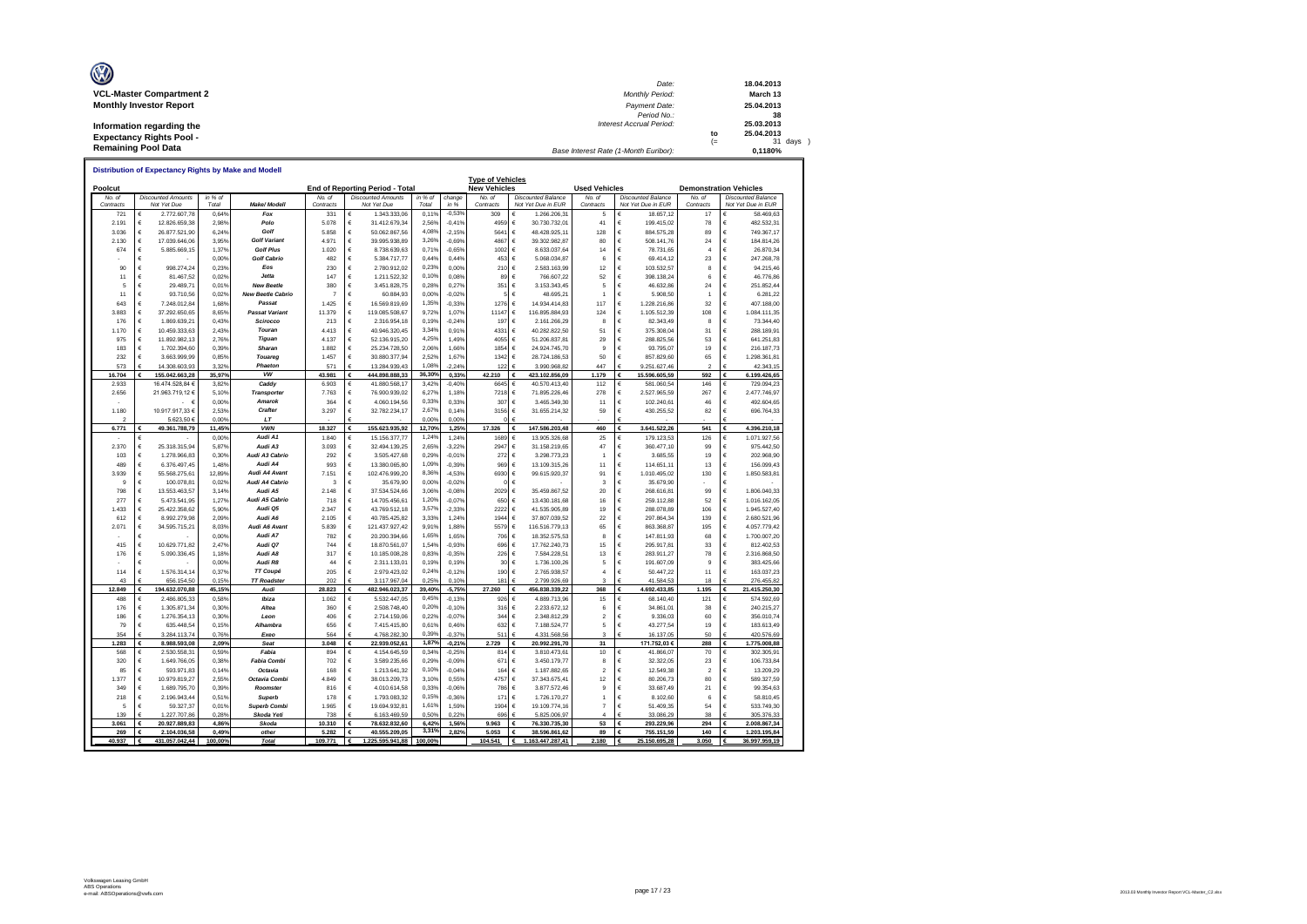| O                                                                                          | Date:                                 |           | 18.04.2013                          |
|--------------------------------------------------------------------------------------------|---------------------------------------|-----------|-------------------------------------|
| <b>VCL-Master Compartment 2</b>                                                            | <b>Monthly Period:</b>                |           | March 13                            |
| <b>Monthly Investor Report</b>                                                             | Payment Date:<br>Period No.:          |           | 25.04.2013<br>38                    |
| Information regarding the<br><b>Expectancy Rights Pool -</b><br><b>Remaining Pool Data</b> | Interest Accrual Period:              | to<br>$=$ | 25.03.2013<br>25.04.2013<br>31 days |
|                                                                                            | Base Interest Rate (1-Month Euribor): |           | 0.1180%                             |

|           | <b>Geographic distribution of Expectancy Rights</b> |            |                                   |           |   |                                        |         |          |                         |                       |                      |   |                           |                               |                           |
|-----------|-----------------------------------------------------|------------|-----------------------------------|-----------|---|----------------------------------------|---------|----------|-------------------------|-----------------------|----------------------|---|---------------------------|-------------------------------|---------------------------|
|           |                                                     |            |                                   |           |   |                                        |         |          | <b>Type of Vehicles</b> |                       |                      |   |                           |                               |                           |
| Poolcut   |                                                     |            |                                   |           |   | <b>End of Reporting Period - Total</b> |         |          | <b>New Vehicles</b>     |                       | <b>Used Vehicles</b> |   |                           | <b>Demonstration Vehicles</b> |                           |
| No. of    | <b>Discounted Amounts</b>                           |            |                                   | No. of    |   | <b>Discounted Amounts</b>              | $%$ of  | change   | No. of                  | Discounted Balance    | No. of               |   | <b>Discounted Balance</b> | No. of                        | <b>Discounted Balance</b> |
| Contracts | Not Yet Due in EUR                                  | % of Total | <b>Federal State</b>              | Contracts |   | Not Yet Due in EUR                     | Total   | in %     | Contracts               | Not Yet Due in EUR    | Contracts            |   | Not Yet Due in EUR        | Contracts                     | Not Yet Due in EUR        |
| 5,818     | 63.382.878.97                                       | 14,70%     | <b>Baden-Wuerttemberg</b>         | 16.726    |   | 192.778.750.81                         | 15,73%  | 1.03%    | 16.038 €                | 184.222.493.74        | 259                  |   | 288967604                 | 429                           | 5.666.581.03              |
| 6.692     | 75.130.927.98                                       | 17.43%     | Bavaria                           | 17,877    | € | 210.626.000.04                         | 17.19%  | $-0.24%$ | 16.838 €                | 198.274.677.04        | 480                  |   | 5.371.933.79              | 559                           | 6.979.389.21              |
| 1.263     | 13.397.548.66                                       | 3.11%      | <b>Berlin</b>                     | 3.059     |   | 34.694.507.66                          | 2,83%   | $-0.28%$ | 2.873 €                 | 32.214.147.19         | 77                   |   | 977.455.34                | 109                           | 1.502.905.13              |
| 925       | 8.627.503.80                                        | 2.00%      | <b>Brandenburg</b>                | 2.296     |   | 23.619.806.48                          | 1,93%   | $-0.07%$ | 2.151                   | 22.008.346.78<br>I€   | 74                   | € | 734.837.23                |                               | 876.622.47                |
| 389       | 4.049.037.33                                        | 0.94%      | <b>Bremen</b>                     | 1.048     |   | 11.236.156.64                          | 0,92%   | $-0.02%$ | 1.010 €                 | 10.712.513,39         | 18                   |   | 243.851.05                | 20                            | 279.792.20                |
| 1.362     | 15.233.573.72                                       | 3.53%      | Hamburg                           | 3.505     |   | 41.130.258.83                          | 3,36%   | $-0.18%$ | 3.398 $\in$             | 39.668.720.23         | 22                   |   | 251.013.33                | 85                            | 1.210.525.27              |
| 3.543     | 39.748.342.34                                       | 9.22%      | Hesse                             | 9.052     |   | 104.175.062.18                         | 8,50%   | $-0,72%$ | 8618 F                  | 99.022.053.49         | 176                  | € | 2.095.549.64              | 258                           | 3.057.459.05              |
| 672       | 6.397.079.37                                        | 1.48%      | Mecklenburg-<br><b>Vorpommern</b> | 1.816     | € | 18.612.321.99                          | 1,52%   | 0.03%    | 1.716 €                 | 17.477.121.27         | 37                   | € | 433.245,98                | 63                            | 701.954.74                |
| 3.788     | 37.435.339.20                                       | 8.68%      | <b>Lower Saxonv</b>               | 10.575    |   | 109.817.085.45                         | 8,96%   | 0,28%    | 10.019 €                | 103.652.176.55        | 262                  | € | 2.844.579.56              | 294                           | 3.320.329.34              |
| 8,849     | 92.396.738.89                                       | 21,43%     | North Rhine-Westphalia            | 23.735    |   | 268.655.910.23                         | 21,92%  | 0.49%    | 22.753 €                | 257 038 681 64        | 409                  | € | 5.006.894.51              | 573                           | 6.610.334.08              |
| 1.469     | 15.006.654.55                                       | 3.48%      | <b>Rhineland-Palatinate</b>       | 3,800     | € | 41 483 454 34                          | 3.38%   | $-0.10%$ | 3.607 €                 | 39.265.591.69         | 85                   |   | 933.681.96                | 108                           | 1.284.180.69              |
| 264       | 2.682.607.30                                        | 0.62%      | Saarland                          | 592       |   | 6.729.231.65                           | 0,55%   | $-0.07%$ | 547 €                   | 6.221.096.78          | 17                   | € | 183,974.18                | 28                            | 324,160.69                |
| 2.279     | 22.549.321.16                                       | 5.23%      | Saxony                            | 6.140     | € | 63.187.567.74                          | 5,16%   | $-0.08%$ | 5.883 €                 | 60.185.394.35         | 90                   | € | 1.111.248.08              | 167                           | 1.890.925.31              |
| 998       | 9.235.095.77                                        | 2.14%      | Saxony-Anhalt                     | 2.678     |   | 26.866.350.54                          | 2,19%   | 0.05%    | 2.551                   | 25.289.474.81<br>ا€   | 52                   |   | 532.410.40                | 75                            | 1.044.465.33              |
| 1.353     | 13.850.075.98                                       | 3,21%      | <b>Schleswig-Holstein</b>         | 3.687     |   | 39.415.019.48                          | 3,22%   | 0,00%    | 3.502 €                 | 37.218.894.76         | 72                   |   | 971.984.67                | 113                           | 1.224.140.05              |
| 1.273     | 11.934.317.42                                       | 2.77%      | <b>Thuringia</b>                  | 3.185     |   | 32.568.457.82                          | 2,66%   | $-0,11%$ | 3.037 €                 | 30.975.903.70         | 50                   |   | 568,359.52                | 98                            | 1.024.194.60              |
| 40.937    | 431.057.042.44                                      | 100.00%    | Total                             | 109,771   |   | .225.595.941.88                        | 100.00% | 0.00%    | 104.541                 | 1.163.447.287.41<br>€ | 2.180                | € | 25.150.695.28             | 3.050                         | 36,997,959.19             |

### **Type of Vehicle**

| Poolcut           |                           |         |                           |                    |   | <b>End of Reporting Period - Total</b> |               |             |
|-------------------|---------------------------|---------|---------------------------|--------------------|---|----------------------------------------|---------------|-------------|
| No. of            | <b>Discounted Amounts</b> | in % of |                           | No of              |   | <b>Discounted Amounts</b>              |               |             |
| Contracts         | Not Yet Due               | Total   | <b>Type of Vehicles</b>   | Contracts          |   | Not Yet Due                            | in % of Total | change in % |
| 37,861 €          | 395.059.489.11            | 91.65%  | <b>New Vehicles</b>       | 104.541            | € | 1.163.447.287.41                       | 94.93%        | 3.28%       |
| 2.057 €           | 22.320.167.68             | 5.18%   | <b>Used Vehicles</b>      | 2.180  €           |   | 25.150.695.28                          | 2.05%         | $-3.13%$    |
| 1.019 $6$         | 13.677.385.65             | 3.17%   | <b>Demonstr.</b> Vehicles | 3.050 $\epsilon$   |   | 36.997.959.19                          | 3.02%         | $-0.15%$    |
| 40.937 $\epsilon$ | 431.057.042.44            | 100.00% | <b>Total</b>              | 109.771 $\epsilon$ |   | .225.595.941.88                        | 100.00%       | 0.00%       |
|                   |                           |         |                           |                    |   |                                        |               |             |

#### **Age of Vehicles**

| Poolcut                            |                           |         |                                |           |             | <b>End of Reporting Period - Total</b> |               |          |                                                |   |                           |                      |                            |                               |                           |
|------------------------------------|---------------------------|---------|--------------------------------|-----------|-------------|----------------------------------------|---------------|----------|------------------------------------------------|---|---------------------------|----------------------|----------------------------|-------------------------------|---------------------------|
| No. of                             | <b>Discounted Amounts</b> | in % of |                                | No. of    |             | <b>Discounted Amounts</b>              |               |          |                                                |   |                           |                      |                            |                               |                           |
| Contracts                          | Not Yet Due               | Total   |                                | Contracts |             | Not Yet Due                            | in % of Total |          | change in %                                    |   |                           |                      |                            |                               |                           |
| 37,861                             | 395.059.489.11<br>€       | 91.65%  | <b>New Vehicles</b>            | 104.541 € |             | 1.163.447.287.41                       |               | 94.93%   | 3.28%                                          |   |                           |                      |                            |                               |                           |
| 37.861 $\epsilon$                  | 395.059.489.11            | 91.65%  | $= 1$ year                     | 104.541   | $\epsilon$  | 1.163.447.287.41                       |               | 94.93%   | 3,28%                                          |   |                           |                      |                            |                               |                           |
|                                    |                           | 0.00%   | $1-2$ vrs                      |           | €           |                                        |               | 0.00%    | 0,00%                                          |   |                           |                      |                            |                               |                           |
|                                    |                           | 0.00%   | $2-3$ yrs                      |           | €           |                                        |               | 0.00%    | 0,00%                                          |   |                           |                      |                            |                               |                           |
|                                    | $0 \in$                   | 0.00%   | > 3yrs                         |           | €           |                                        |               | 0.00%    | 0,00%                                          |   |                           |                      |                            |                               |                           |
| 2.057                              | 22.320.167.68<br>€        | 5.18%   | <b>Used vehicles</b>           | 2.180 €   |             | 25.150.695.28                          |               | 2.05%    | $-3.13%$                                       |   |                           |                      |                            |                               |                           |
| 469 $\epsilon$                     | 4.462.130.26              | 1.04%   | $= 1$ vear                     | 70 €      |             | 676.119.43                             |               | 0.06%    | $-0.98%$                                       |   |                           |                      |                            |                               |                           |
| 1.009 €                            | 11.284.632.92             | 2.62%   | $1-2$ vrs                      | 817       | €           | 9.091.233.71                           |               | 0.74%    | $-1.88%$                                       |   |                           |                      |                            |                               |                           |
| 359 €                              | 4.934.611.37              | 1.14%   | $2-3$ yrs                      | 788       | $\cdot \in$ | 10.897.386.06                          |               | 0.89%    | $-0.26%$                                       |   |                           |                      |                            |                               |                           |
| 220 €                              | 1.638.793.13              | 0,38%   | > 3yrs                         | 505       | $\vdash$    | 4.485.956.08                           |               | 0.37%    | $-0.01%$                                       |   |                           |                      |                            |                               |                           |
|                                    |                           |         |                                |           |             |                                        |               |          |                                                |   |                           |                      |                            |                               |                           |
| 1.019                              | 13,677,385,65 €           | 3.17%   | <b>Demonstation Vehicles</b>   | 3.050 €   |             | 36.997.959.19                          |               | 3.02%    | $-0,15%$                                       |   |                           |                      |                            |                               |                           |
| 40.937                             | 431.057.042.44<br>€       | 100.00% | <b>Total</b>                   | 109,771   | ا €         | 1.225.595.941.88                       |               | 100.00%  | 0,00%                                          |   |                           |                      |                            |                               |                           |
| <b>Type of Contract</b><br>Poolcut |                           |         |                                |           |             | <b>End of Reporting Period - Total</b> |               |          | <b>Type of Vehicles</b><br><b>New Vehicles</b> |   |                           | <b>Used Vehicles</b> |                            | <b>Demonstration Vehicles</b> |                           |
| No. of                             | <b>Discounted Amounts</b> | in % of |                                | No. of    |             | <b>Discounted Amounts</b>              | % of          | change   | No. of                                         |   | <b>Discounted Balance</b> | No. of               | <b>Discounted Balance</b>  | No. of                        | <b>Discounted Balance</b> |
| Contracts                          | Not Yet Due               | Total   | <b>Type of Contract</b>        | Contracts |             | Not Yet Due in EUR                     | Total         | in %     | Contracts                                      |   | Not Yet Due in EUR        | Contracts            | Not Yet Due in EUR         | Contracts                     | Not Yet Due in EUR        |
| 1.641                              | 12.417.715.71             | 2,88%   | <b>Open End Lease Contract</b> | 2.452     | $\epsilon$  | 18,113,256.18                          | 1,48%         | $-1,40%$ | 1.921                                          | € | 14.221.223.61             | 278                  | $\epsilon$<br>2.188.662.95 | 253                           | €                         |
| 39.296                             | 418.639.326,73            | 97.12%  | <b>Closed End Contract</b>     | 107.319 € |             | 1.207.482.685.70                       | 98,52%        | 1,40%    | 102.620 €                                      |   | 1.149.226.063.80          | 1.902 €              | 22.962.032.33              | 2.797 €                       |                           |
| 40.937 €                           | 431.057.042.44            | 100.00% | <b>Total</b>                   | 109,771 € |             | 1.225.595.941.88                       | 100.00%       | $0.00\%$ | 104.541 €                                      |   | 1.163.447.287.41          | 2.180 €              | 25.150.695.28              | $3.050$ €                     |                           |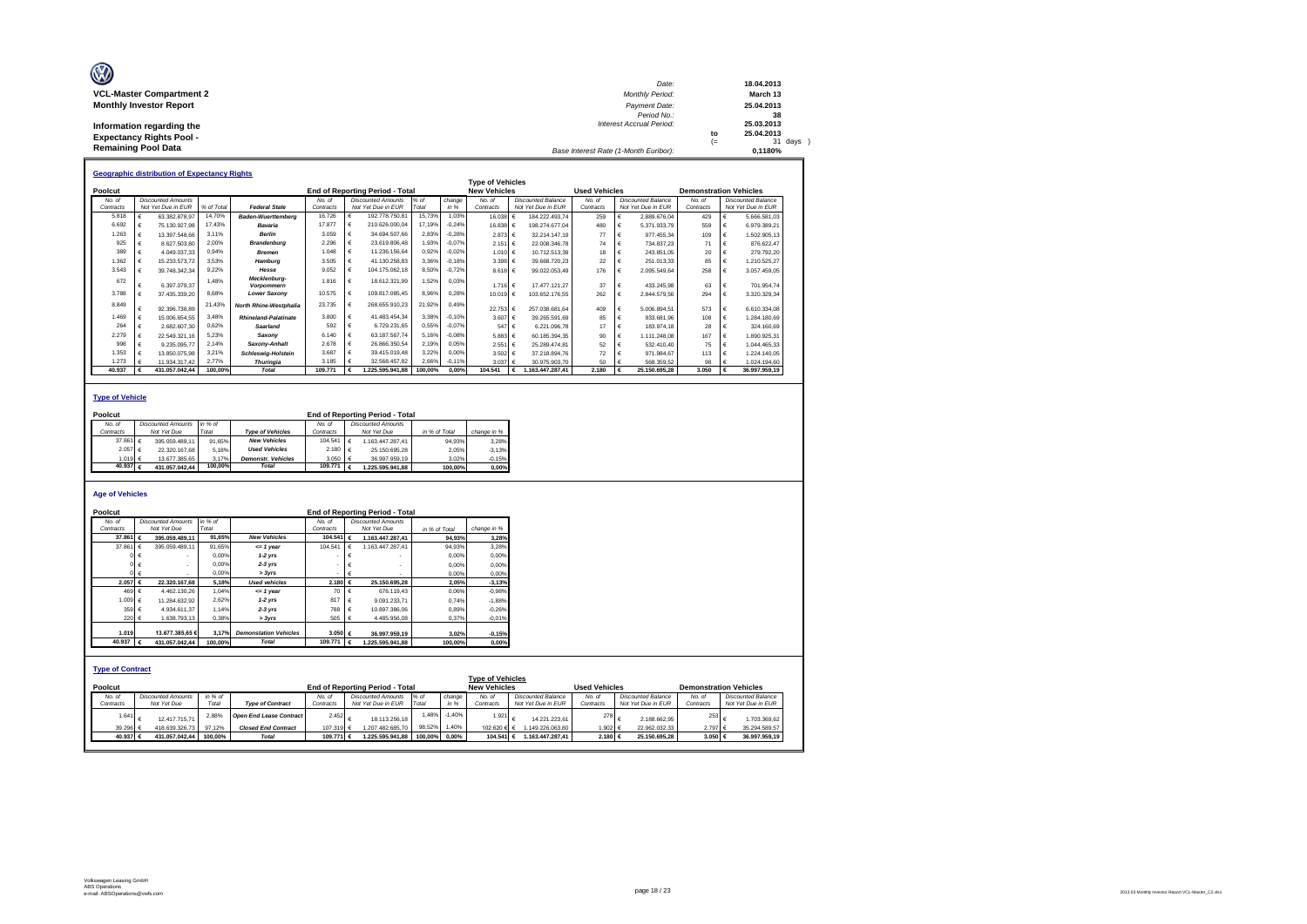| O                               | Date:                                 |      | 18.04.2013 |
|---------------------------------|---------------------------------------|------|------------|
| <b>VCL-Master Compartment 2</b> | <b>Monthly Period:</b>                |      | March 13   |
| <b>Monthly Investor Report</b>  | Payment Date:                         |      | 25.04.2013 |
|                                 | Period No.:                           |      | 38         |
| Information regarding the       | <b>Interest Accrual Period:</b>       |      | 25.03.2013 |
| <b>Expectancy Rights Pool -</b> |                                       | to   | 25.04.2013 |
|                                 |                                       | $(=$ | 31 days )  |
| <b>Remaining Pool Data</b>      | Base Interest Rate (1-Month Euribor): |      | 0.1180%    |

|                       |                         | <b>Distribution by Industry of Expectancy Rights</b> |                  |                                                                 |                |   |                                        |                  |          |                         |            |                           |                        |            |                           |                               |            |                           |
|-----------------------|-------------------------|------------------------------------------------------|------------------|-----------------------------------------------------------------|----------------|---|----------------------------------------|------------------|----------|-------------------------|------------|---------------------------|------------------------|------------|---------------------------|-------------------------------|------------|---------------------------|
|                       |                         |                                                      |                  |                                                                 |                |   |                                        |                  |          | <b>Type of Vehicles</b> |            |                           |                        |            |                           |                               |            |                           |
| Poolcut               |                         |                                                      |                  |                                                                 |                |   | <b>End of Reporting Period - Total</b> |                  |          | <b>New Vehicles</b>     |            |                           | <b>Used Vehicles</b>   |            |                           | <b>Demonstration Vehicles</b> |            |                           |
| No. of                |                         | <b>Discounted Amounts</b>                            | in % of          |                                                                 | No. of         |   | <b>Discounted Amounts</b>              | in $%$ of        | change   | No of                   |            | <b>Discounted Amounts</b> | No of                  |            | <b>Discounted Amounts</b> | No of                         |            | <b>Discounted Amounts</b> |
| Contracts             |                         | Not Yet Due                                          | Total            | Industry                                                        | Contracts      |   | Not Yet Due                            | Total            | in %     | Contracts               |            | Not Yet Due               | Contracts              |            | Not Yet Due               | Contracts                     |            | Not Yet Due               |
| 257                   |                         | 2.519.571.21                                         | 0.58%            | <b>Agriculture/ Forestry</b>                                    | 833            | € | 9.112.224.63                           | 0.74%            | $-0.16%$ | 790                     |            | 8.676.658.18              | 16 $\in$               |            | 137.537.23                | 27                            | $\epsilon$ | 298.029.22                |
| 566                   |                         | 6.162.558.95                                         | 1.43%            | <b>Chemical Industry</b>                                        | 1.434          | € | 16.268.672.70                          | 1.33%            | 0.10%    | 1.409                   | $\epsilon$ | 15.970.583.03             | 16 $\epsilon$          |            | 176,464.68                | я                             |            | 121.624.99                |
|                       |                         |                                                      |                  | <b>Communications and</b>                                       |                |   |                                        |                  | $-0.09%$ |                         |            |                           |                        |            |                           |                               |            |                           |
| 1.204                 |                         | 12.049.572.89                                        | 2.80%            | <b>Information Transmission</b>                                 | 3.368          | € | 35.373.467.19                          | 2.89%            |          | 3.197                   |            | 33.618.141.07             | 88                     | €          | 877.893.68                | 83                            | -6         | 877.432.44                |
| 3.839                 |                         | 36.316.564.21                                        | 8.43%            | Construction                                                    | 12.012         |   | 124.110.015.56                         | 10.13%           | $-1.70%$ | 11.327                  |            | 116.863.825.89            | 266                    | $\epsilon$ | 2.371.316.22              | 419                           |            | 4.874.873.45              |
| 987                   |                         | 9.016.331.36                                         | 2.09%            | <b>Energy/Mining</b>                                            | 1.752          |   | 18.652.798.00                          | 1.52%            | 0,57%    | 1.676                   |            | 17.874.251.14             | 31                     | $\epsilon$ | 334.959.51                | 45                            |            | 443.587.35                |
|                       |                         |                                                      |                  | <b>Financial Services.</b>                                      |                |   |                                        |                  |          |                         |            |                           |                        |            |                           |                               |            |                           |
| 2.030                 |                         | 24.508.697.13                                        | 5.69%            | <b>Leasing and Housing</b>                                      | 6.182          |   | 76.498.695.49                          | 6.24%            | $-0.56%$ | 5.822                   |            | 71.766.181.62             | 155                    | €          | 2.181.852.59              | 205                           |            | 2.550.661.28              |
| 689                   |                         |                                                      | 1.64%            | <b>Hotel and Restaurant</b>                                     | 1,880          |   |                                        | 1.70%            | $-0.06%$ | 1.692                   |            |                           | 67                     |            |                           | 121                           |            |                           |
|                       |                         | 7.057.651.11                                         |                  | Industry                                                        |                | € | 20.857.588.70                          |                  |          |                         |            | 18,574,926.74             |                        | €          | 764.404.06                |                               |            | 1.518.257.90              |
| 7.298                 |                         | 78.089.686.97                                        | 18.12%           | <b>Manufacturing Industry</b>                                   | 22.469         |   | 258.044.558.29                         | 21.05%           | $-2.94%$ | 21.709                  |            | 249.274.582.79            | 324                    | €          | 3.530.432.86              | 436                           |            | 5.239.542.64              |
| 6.970                 |                         | 79.809.772.87                                        | 18.51%           | <b>Other Services</b>                                           | 20,066         |   | 245.094.385.89                         | 20.00%           | $-1.48%$ | 19.105                  |            | 232.040.074.58            | 402                    | €          | 5.401.439.55              | 559                           |            | 7.652.871.76              |
|                       |                         |                                                      |                  |                                                                 |                |   |                                        |                  |          |                         |            |                           |                        |            |                           |                               |            |                           |
| 9.772                 |                         |                                                      | 21.93%           | <b>Public Administration.</b><br><b>Education, Health Care.</b> | 20.978         |   |                                        | 17.49%           | 4.44%    | 19.927                  |            |                           | 398                    |            |                           | 653                           |            |                           |
|                       |                         |                                                      |                  | <b>Public Serv.</b>                                             |                |   |                                        |                  |          |                         |            |                           |                        |            |                           |                               |            |                           |
|                       |                         | 94.510.204.43                                        |                  |                                                                 |                |   | 214.333.419.89                         |                  |          |                         |            | 202.193.576.32            |                        | €          | 4.817.293.41              |                               |            | 7.322.550.16              |
| 6.945                 |                         | 77.372.066.20                                        | 17.95%           | Retail/ Wholesale                                               | 17.923         |   | 198.816.681.38                         | 16.22%           | 1.73%    | 17.071                  |            | 188,762,107.90            | 393                    | $\epsilon$ | 4.225.748.24              | 459                           |            | 5.828.825.24              |
| 305                   |                         | 2.779.524.35                                         | 0.64%            | Private                                                         | 692            |   | 6.217.105.03                           | 0.51%            | 0.14%    | 646                     |            | 5.756.994.40              | $18 \in$               |            | 276.307,10                | 28                            |            | 183.803.53                |
| 75<br>40.937          | €                       | 864,840.76                                           | 0.20%<br>100,00% | Other<br><b>Total</b>                                           | 182<br>109,771 |   | 2.216.329.13                           | 0.18%<br>100,00% | 0.02%    | 170<br>104,541          |            | 2.075.383.75              | 6.<br>2.180 $\epsilon$ | €          | 55.046.15                 | 6<br>3,050                    |            | 85.899.23                 |
|                       |                         | 431.057.042.44                                       |                  |                                                                 |                |   | 1.225.595.941.88                       |                  | 0.00%    |                         | €          | 1.163.447.287.41          |                        |            | 25.150.695.28             |                               |            | 36.997.959.19             |
|                       |                         |                                                      |                  |                                                                 |                |   |                                        |                  |          |                         |            |                           |                        |            |                           |                               |            |                           |
| <b>Top 10 Lessees</b> |                         |                                                      |                  |                                                                 |                |   |                                        |                  |          |                         |            |                           |                        |            |                           |                               |            |                           |
|                       | <b>Tyne of Vehicles</b> |                                                      |                  |                                                                 |                |   |                                        |                  |          |                         |            |                           |                        |            |                           |                               |            |                           |

|           |                           |         |                |           |                                 |          |          | בסוטווס א וט שעעו   |                           |                      |                           |                          |                               |
|-----------|---------------------------|---------|----------------|-----------|---------------------------------|----------|----------|---------------------|---------------------------|----------------------|---------------------------|--------------------------|-------------------------------|
| Poolcut   |                           |         |                |           | End of Reporting Period - Total |          |          | <b>New Vehicles</b> |                           | <b>Used Vehicles</b> |                           |                          | <b>Demonstration Vehicles</b> |
|           |                           |         |                |           |                                 |          |          |                     |                           |                      |                           |                          |                               |
| No. of    | <b>Discounted Amounts</b> | in % of |                | No. of    | <b>Discounted Amounts</b>       | in % of  | change   | No. of              | <b>Discounted Amounts</b> | No. of               | <b>Discounted Amounts</b> | No. of                   | <b>Discounted Amounts</b>     |
| Contracts | Not Yet Due               | Total   | Top 10 Lessees | Contracts | Not Yet Due                     | Total    | in %     | Contracts           | Not Yet Due               | Contracts            | Not Yet Due               | Contracts                | Not Yet Due                   |
| 60        | 1.234.721.87              | 0.29%   |                | 66        | 586,715.88                      | 0.05%    | $-0.24%$ | 66                  | 586,715.88                |                      |                           |                          |                               |
| 63        | 991.393.77                | 0.23%   |                | 43        | 522.487.96                      | 0.04%    | $-0.19%$ | 43                  | 522.487.96                |                      |                           |                          |                               |
| 61        | 957.316.85                | 0.22%   |                | 49        | 518,794.30                      | 0,04%    | $-0.18%$ | 49 $6$              | 518,794.30                |                      |                           |                          |                               |
| 52        | 802.592.91                | 0.19%   |                | 55        | 514.210.75                      | 0.04%    | $-0.14%$ | 55                  | 514.210.75                |                      |                           |                          |                               |
| 62        | 771.194.22                | 0.18%   |                | 44        | 513,757.26                      | 0.04%    | $-0.14%$ | 44                  | 513,757.26                |                      |                           |                          |                               |
| 44        | 659.203.87                | 0.15%   |                | 38        | 506,806.10                      | 0.04%    | $-0.11%$ | 38 <sub>0</sub>     | 506,806.10                |                      |                           |                          |                               |
| 46        | 619,350.01                | 0.14%   |                | 42        | 505.967.89                      | 0.04%    | $-0.10%$ | 42                  | 505.967.89                |                      |                           |                          |                               |
| 57        | 610.754.63                | 0.14%   |                | 36        | 490.807.14                      | 0.04%    | $-0.10%$ | 36                  | 490,807.14                |                      |                           |                          |                               |
| 44        | 598.005.45                | 0.14%   |                | 33        | 487.870.36                      | 0,04%    | $-0.10%$ | 33                  | 487.870.36                |                      |                           |                          |                               |
| 49        | 568.170.84                | 0.13%   | 10             | 50        | 480.294.46                      | 0.04%    | $-0.09%$ | 50                  | 480.294.46                |                      |                           |                          |                               |
| 538       | 7.812.704.42              | 1.81%   | <b>Total</b>   | 456       | 5.127.712.10                    | $-0,98%$ | $-1,39%$ | 456                 | 5.127.712.10              |                      |                           | $\overline{\phantom{a}}$ |                               |

 $\mathsf{r}$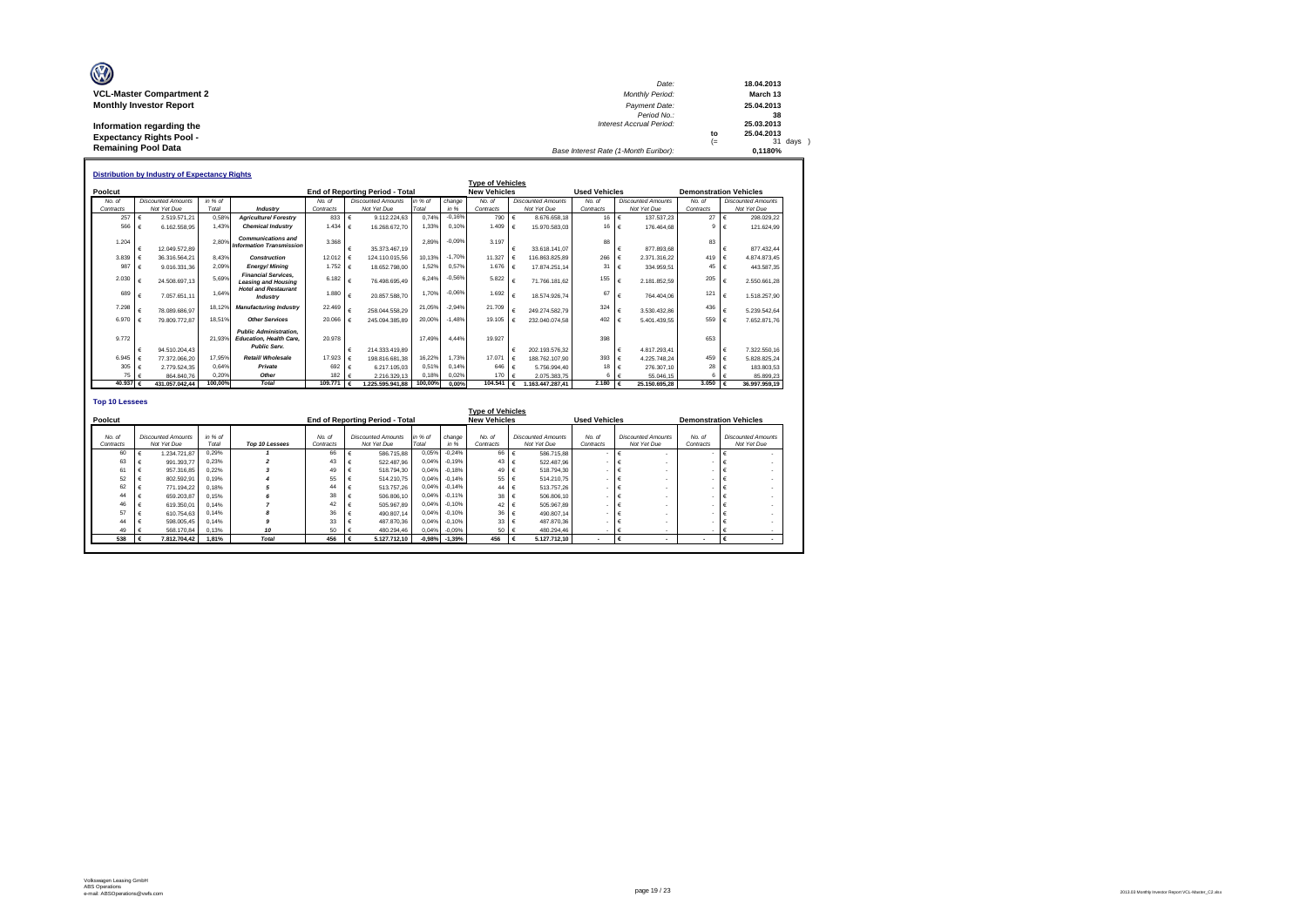

*Reporting Date:* **18.04.2013 VCL-Master Compartment 2** *Monthly Period:* **31.03.2013 Monthly Investor Report** *Payment Date:* **25.04.2013** *Period No.:* **38** *Interest Accrual Period:* **25.04.2013 to 25.04.2013 31** *Base Interest Rate (1-Month Euribor):* **0,118**

**Contracts in Arrears I. \*)**

| <b>Contracts in Arrears *)</b> | <b>Reporting Period - Total</b> |   |                                                          |             |                                                      |   |                                                                 |                                                    | <b>New Vehicles</b>        |   |                                                                 | <b>Used Vehicles</b>       |   |                                                                 | <b>Demonstration Vehicles</b> |   |                                                                 |
|--------------------------------|---------------------------------|---|----------------------------------------------------------|-------------|------------------------------------------------------|---|-----------------------------------------------------------------|----------------------------------------------------|----------------------------|---|-----------------------------------------------------------------|----------------------------|---|-----------------------------------------------------------------|-------------------------------|---|-----------------------------------------------------------------|
| by month                       | No. of<br><b>Contracts</b>      |   | <b>Delinguent</b><br><b>Discounted</b><br><b>Balance</b> |             | <b>Future</b><br><b>Discounted</b><br><b>Balance</b> |   | <b>Total Outstanding</b><br><b>Discounted</b><br><b>Balance</b> | in % of<br><b>Discounted</b><br>Poolbalance<br>EoP | No. of<br><b>Contracts</b> |   | <b>Total Outstanding</b><br><b>Discounted</b><br><b>Balance</b> | No. of<br><b>Contracts</b> |   | <b>Total Outstanding</b><br><b>Discounted</b><br><b>Balance</b> | No. of<br><b>Contracts</b>    |   | <b>Total Outstanding</b><br><b>Discounted</b><br><b>Balance</b> |
| not overdue                    | 64                              | € | $\sim$                                                   | €           | 652.538,44                                           | € | 652.538,44                                                      | 0,05%                                              | 62                         | € | 616.457,59                                                      | $\overline{2}$             | € | 36.080,85                                                       | ۰                             | € |                                                                 |
| 1-month overdue                | 713                             | € | $\sim$                                                   | €           | 7.625.893,15                                         | € | 7.625.893,15                                                    | 0,62%                                              | 670                        | € | 7.189.732,90                                                    | 22                         | € | 207.386,62                                                      | 21                            | € | 228.773,63                                                      |
| 2-month overdue                | 261                             | € | $\sim$                                                   | €           | 2.788.252,34                                         | € | 2.788.252,34                                                    | 0,23%                                              | 241                        | € | 2.567.189,27                                                    | 8                          | € | 68.176,04                                                       | 12                            | € | 152.887,03                                                      |
| 3-month overdue                | 126                             | € | $\sim$                                                   | €           | 1.401.027,17                                         | € | 1.401.027,17                                                    | 0,11%                                              | 120                        | € | 1.361.491,75                                                    | $\overline{2}$             | € | 14.326,49                                                       | 4                             | € | 25.208,93                                                       |
| 4-month overdue                | 73                              | € | $\sim$                                                   | €           | 786.765,89                                           | € | 786.765,89                                                      | 0.06%                                              | 65                         | € | 704.461,91                                                      | 6                          | € | 67.686,30                                                       | 2                             | € | 14.617,68                                                       |
| 5-month overdue                | 35                              | € | $\sim$                                                   | €           | 331.189,21                                           | € | 331.189,21                                                      | 0.03%                                              | 31                         | € | 291.230,45                                                      | $\overline{2}$             | € | 16.636,27                                                       | $\overline{2}$                | € | 23.322,49                                                       |
| 6-month overdue                | 24                              | € | ۰.                                                       | €           | 256.113,14                                           | € | 256.113,14                                                      | 0,02%                                              | 17                         | € | 181.448,54                                                      | $\overline{4}$             | € | 28.369,27                                                       | 3                             | € | 46.295,33                                                       |
| 7-month overdue                | 20                              | € | $\sim$                                                   | €           | 198.838,96                                           | € | 198.838,96                                                      | 0,02%                                              | 14                         | € | 155.429,87                                                      | 6                          | € | 43.409,09                                                       |                               |   |                                                                 |
| 8-month overdue                | 5                               | € | $\sim$                                                   | €           | 37.949,33                                            | € | 37.949,33                                                       | 0,00%                                              | 5                          | € | 37.949,33                                                       |                            | € |                                                                 | -                             |   |                                                                 |
| 9-month overdue                | $\overline{2}$                  | € | $\overline{\phantom{a}}$                                 | €           | 14.912,87                                            | € | 14.912,87                                                       | 0,00%                                              | $\overline{2}$             | € | 14.912,87                                                       | ۰                          | € |                                                                 |                               |   |                                                                 |
| 10-month overdue               | 3                               | € |                                                          | €           | 49.391,94                                            | € | 49.391,94                                                       | 0,00%                                              | 3                          | € | 49.391,94                                                       |                            | € |                                                                 |                               | € |                                                                 |
| > 10-month overdue             | 11                              | € |                                                          | €           | 88.345,20                                            | € | 88.345,20                                                       | 0.01%                                              | 10                         | € | 80.827,15                                                       |                            | € |                                                                 |                               | € | 7.518,05                                                        |
|                                | 1.337                           | € |                                                          | €           | 14.231.217,64                                        | € | 14.231.217,64                                                   | 1,16%                                              | 1.240                      | € | 13.250.523,57                                                   | 52                         | € | 482.070,93                                                      | 45                            | € | 498.623.14                                                      |
| by Status                      |                                 |   |                                                          |             |                                                      |   |                                                                 |                                                    |                            |   |                                                                 |                            |   |                                                                 |                               |   |                                                                 |
| Delinguent                     | 1.053                           | € |                                                          | €           | 11.259.975.70 €                                      |   | 11.259.975.70                                                   | 0,92%                                              |                            |   |                                                                 |                            |   |                                                                 |                               |   |                                                                 |
| Terminated                     | 284                             | € | $\sim$                                                   | €           | 2.971.241,94 €                                       |   | 2.971.241.94                                                    | 0,24%                                              |                            |   |                                                                 |                            |   |                                                                 |                               |   |                                                                 |
| (Early) Settlements -          |                                 |   |                                                          |             |                                                      |   |                                                                 |                                                    |                            |   |                                                                 |                            |   |                                                                 |                               |   |                                                                 |
| Not Paid in Full               |                                 | € | $\sim$                                                   | €           |                                                      | € |                                                                 | 0,00%                                              |                            |   |                                                                 |                            |   |                                                                 |                               |   |                                                                 |
| Total                          | 1.337                           | € |                                                          | $ \epsilon$ | 14.231.217,64 €                                      |   | 14.231.217,64                                                   | 1,16%                                              |                            |   |                                                                 |                            |   |                                                                 |                               |   |                                                                 |
|                                |                                 |   |                                                          |             |                                                      |   |                                                                 |                                                    |                            |   |                                                                 |                            |   |                                                                 |                               |   |                                                                 |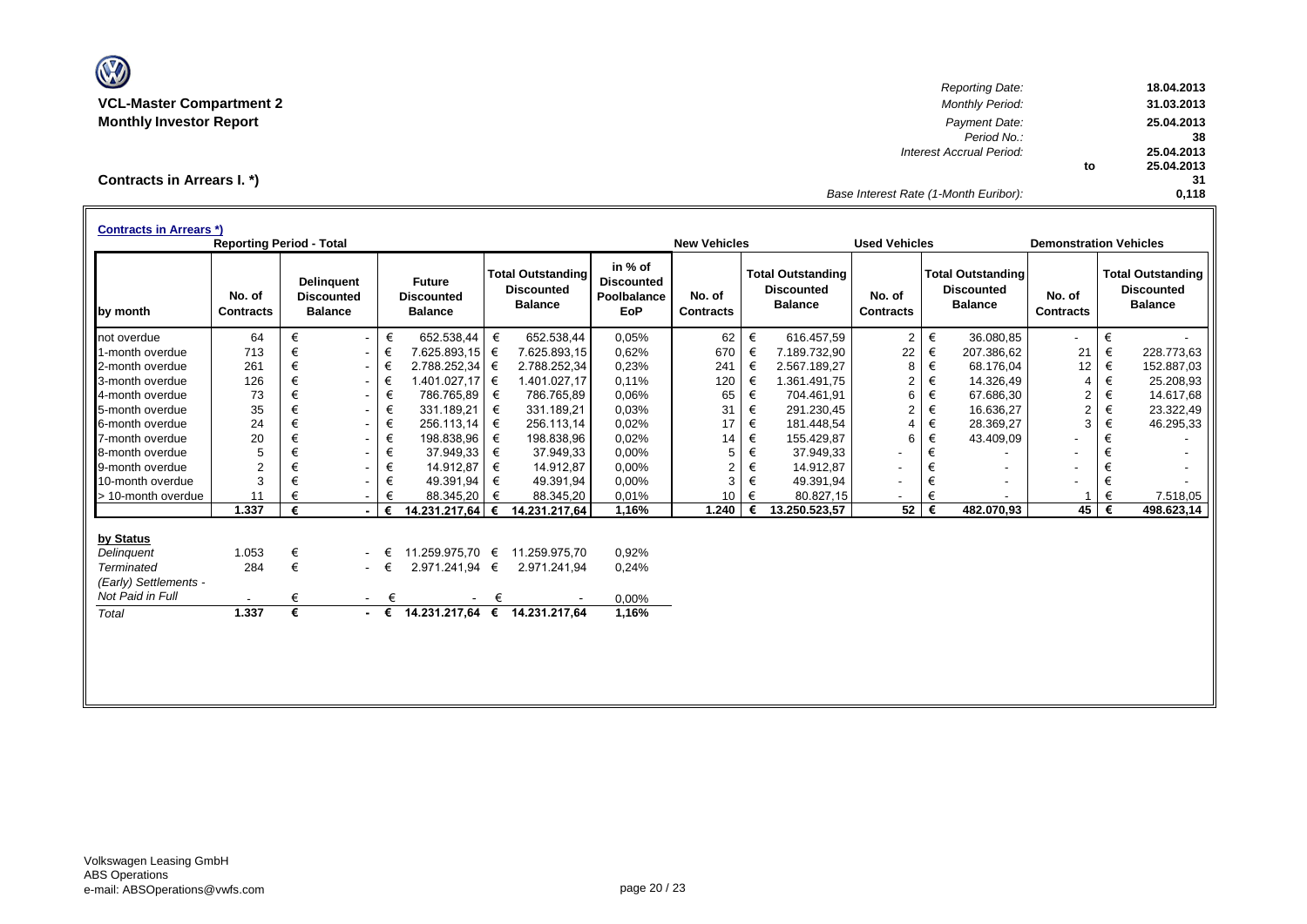| $\mathbf \Omega$                                                            |                                                                                   |                                                                                                                   |                                               |
|-----------------------------------------------------------------------------|-----------------------------------------------------------------------------------|-------------------------------------------------------------------------------------------------------------------|-----------------------------------------------|
| <b>VCL-Master Compartment 2</b><br><b>Monthly Investor Report</b>           |                                                                                   | <b>Reporting Date:</b><br><b>Monthly Period:</b><br>Payment Date:<br>Period No.:                                  | 18.04.2013<br>31.03.2013<br>25.04.2013<br>38  |
| Contracts in Arrears I. *)                                                  |                                                                                   | Interest Accrual Period:<br>Base Interest Rate (1-Month Euribor):                                                 | 25.04.2013<br>25.04.2013<br>to<br>31<br>0,118 |
| in EUR                                                                      | <b>Contracts in Arrears</b><br>- Total Outstanding Balance                        |                                                                                                                   |                                               |
| 23.000.000                                                                  |                                                                                   |                                                                                                                   |                                               |
| 18.000.000                                                                  |                                                                                   |                                                                                                                   |                                               |
| 13.000.000                                                                  |                                                                                   |                                                                                                                   |                                               |
|                                                                             |                                                                                   |                                                                                                                   |                                               |
| 8.000.000                                                                   |                                                                                   |                                                                                                                   |                                               |
| 3.000.000                                                                   |                                                                                   |                                                                                                                   |                                               |
|                                                                             |                                                                                   |                                                                                                                   |                                               |
| C.<br>$-2.000.000$                                                          |                                                                                   |                                                                                                                   | $\mathfrak{S}$<br>ಿ<br>Ŀ.                     |
| <b>Monthly</b><br>ligi.<br>ş<br>令<br>ş,<br>Period                           | Ş<br>GOR<br><b>HOL</b><br><b>Sol</b><br>$\mathscr{f}_{\mathscr{V}}$<br><b>May</b> | $\frac{1}{2}$<br>$z_p^{\prime}$<br>l de<br>ş<br>son<br>GRR<br>$x_{\sigma}^{\prime}$<br>$\mathcal{E}_{\phi}$<br>ş, | ş<br>Geb<br><b>May</b><br>$\phi_{\!\!\!\chi}$ |
|                                                                             |                                                                                   |                                                                                                                   |                                               |
| - not delinquent                                                            | $-$ -1 Month<br>$-2$ Month<br>$-$ 3 Month                                         | $-$ 4 Month<br>$-$ 5 Month<br>$\rightarrow$ 6 Month                                                               | $\rightarrow$ > 6 Month                       |
| <b>Terminations</b>                                                         |                                                                                   |                                                                                                                   |                                               |
| <b>TOTAL</b><br>Outstanding                                                 |                                                                                   |                                                                                                                   |                                               |
| <b>Balance at</b>                                                           | <b>Total Outstanding</b>                                                          |                                                                                                                   |                                               |
| No. of<br>Period of<br><b>Default</b><br><b>Contracts</b>                   | <b>Balance at</b><br><b>Current Period</b>                                        |                                                                                                                   |                                               |
| <b>Terminated</b>                                                           |                                                                                   |                                                                                                                   |                                               |
| Contracts as of the<br>€ 2.208.319,49<br>220<br><b>Beginning of Period</b>  |                                                                                   |                                                                                                                   |                                               |
| Revocations<br>22<br>€<br>210.295,95 €<br>Settlements<br>208.684,94 €<br>21 | 239.381,03                                                                        |                                                                                                                   |                                               |
| €<br><b>New Terminations</b><br>107<br>€ 1.149.150,48 €                     | 1.149.150,48                                                                      |                                                                                                                   |                                               |
| (still) Terminated<br>€ 1.789.338,60 €<br>177<br><b>Terminated</b>          | 1.822.091,46                                                                      |                                                                                                                   |                                               |
| Contracts as of the<br>€ 2.938.489,08 $∈$<br>284<br><b>End of Period</b>    | 2.971.241,94                                                                      |                                                                                                                   | *) delinquent in terms of Instalments sold    |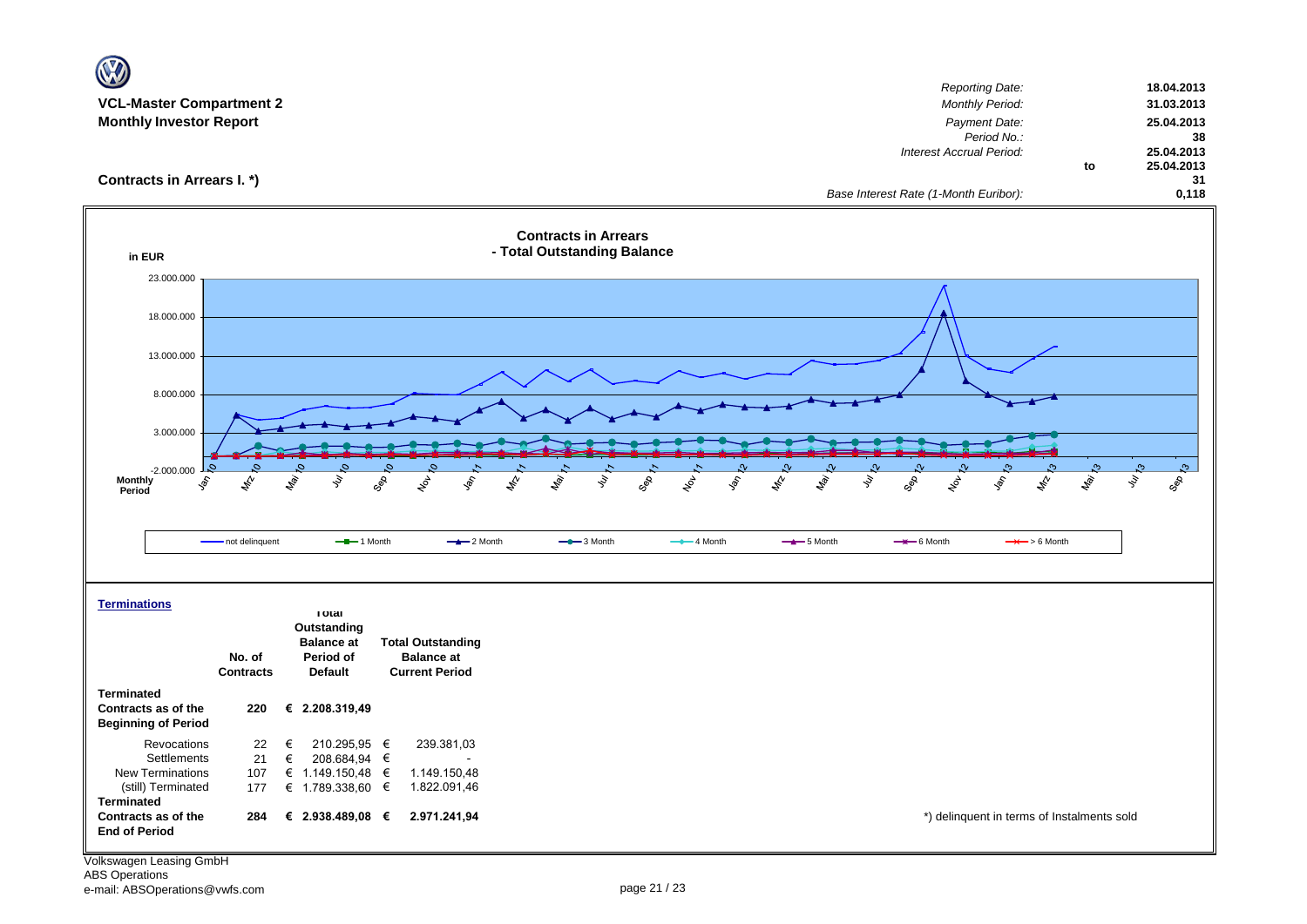|                                                                                                                                                            | Date:                                                   | 18.04.2013                     |
|------------------------------------------------------------------------------------------------------------------------------------------------------------|---------------------------------------------------------|--------------------------------|
| <b>VCL-Master Compartment 2</b>                                                                                                                            | <b>Monthly Period:</b>                                  | March 13                       |
| <b>Monthly Investor Report</b>                                                                                                                             | Payment Date:<br>Period No.<br>Interest Accrual Period: | 25.04.2013<br>38<br>25.04.2013 |
| <b>Write Offs</b> *                                                                                                                                        | to                                                      | 25.04.2013                     |
| *these figures refer to Write Offs effective for VCL Master S.A. Compartment 1 only<br>(incl. those contracts whose RV has not been sold to Compartment 2) | Rate (1-Month<br>Euribor):                              | 0.1180%                        |
| <b>Cumulative Net Losses</b>                                                                                                                               | No. of                                                  | Amount of                      |
|                                                                                                                                                            | Contracts *)                                            | <b>Default</b>                 |
|                                                                                                                                                            |                                                         |                                |

| <b>Losses by Type of Vehicle</b> | <b>Current Period Losses</b> |   |                           | <b>Cumulative Losses</b>  |   |                                  |
|----------------------------------|------------------------------|---|---------------------------|---------------------------|---|----------------------------------|
|                                  | Number of<br>Contracts *)    |   | <b>Net Loss</b><br>Amount | Number of<br>Contracts *) |   | <b>Net Loss</b><br><b>Amount</b> |
| <b>New Vehicles</b>              | 51                           | € | 130.401,99                | 931                       | € | 3.476.988,86                     |
| <b>Used Vehicles</b>             | 5                            | € | 24.605,89                 | 101                       | € | 421.010,56                       |
| <b>Demonstration Vehicles</b>    | 6                            | € | 53.022.67                 | 65                        | € | 379.670,45                       |
| <b>Total</b>                     | 62                           | € | 208.030.55                | 1.097                     | € | 4.277.669,87                     |

# **Losses by Monthly Period**

|                |                          | <b>Write-Offs of</b><br>the Monthly Period | <b>Cumulative Write-Offs</b> |                          |  |
|----------------|--------------------------|--------------------------------------------|------------------------------|--------------------------|--|
| <b>Monthly</b> | Number of                | <b>Write-Offs</b>                          | Number of                    | <b>Write-Offs</b>        |  |
| Period         | Contracts *)             |                                            | Contracts *)                 |                          |  |
| Dec 09         |                          |                                            |                              |                          |  |
| Jan 10         |                          |                                            |                              |                          |  |
| Feb 10         | $\frac{1}{2}$            | $\frac{1}{2}$                              | $\overline{\phantom{a}}$     |                          |  |
| Mar 10         | ä,                       | $\overline{\phantom{a}}$                   | L.                           | ÷,                       |  |
| Apr 10         |                          |                                            |                              |                          |  |
| May 10         | $\overline{\phantom{a}}$ | $\frac{1}{2}$                              | $\overline{\phantom{a}}$     | $\overline{\phantom{a}}$ |  |
| <b>Jun 10</b>  | $\frac{1}{2}$            | $\overline{\phantom{a}}$                   | ٠                            |                          |  |
| <b>Jul 10</b>  |                          |                                            | L.                           |                          |  |
| Aug 10         | 9                        | 50.295,01                                  | 9                            | 50.295,01                |  |
| Sep 10         | $\overline{2}$           | 8.071,60                                   | 11                           | 58.366,61                |  |
| Oct 10         | $\overline{7}$           | 30.954,84                                  | 18                           | 89.321,45                |  |
| Nov 10         | 15                       | 70.163,12                                  | 33                           | 159.484,57               |  |
| Dec 10         | 11                       | 71.387,33                                  | 44                           | 230.871,90               |  |
| Jan 11         | 16                       | 73.685,61                                  | 60                           | 304.557,51               |  |
| Feb 11         | 7                        | 34.411.99                                  | 67                           | 338.969,50               |  |
| Mar 11         | $\overline{9}$           | 62.592,15                                  | 76                           | 401.561,65               |  |
| Apr 11         | $\overline{15}$          | 86.288,20                                  | 91                           | 487.849,85               |  |
| May 11         | 20                       | 101.111,11                                 | 111                          | 588.960,96               |  |
| <b>Jun 11</b>  | 42                       | 172.816,37                                 | 153                          | 761.777,33               |  |
| <b>Jul 11</b>  | 31                       | 152.827,80                                 | 184                          | 914.605,13               |  |
| Aug 11         | 18                       | 80.559,83                                  | 202                          | 995.164,96               |  |
| Sep 11         | 34                       | 188.002,31                                 | 236                          | 1.183.167,27             |  |
| Oct 11         | 18                       | 73.464,24                                  | 254                          | 1.256.631,51             |  |
| Nov 11         | 56                       | 213.523,67                                 | 310                          | 1.470.155.18             |  |
| Dec 11         | 45                       | 152.121,74                                 | 355                          | 1.622.276,92             |  |
| Jan 12         | 60                       | 193.538,76                                 | 415                          | 1.815.815,68             |  |
| Feb 12         | 37                       | 162.341,73                                 | 452                          | 1.978.157,41             |  |
| Mar 12         | 73                       | 214.516,98                                 | 525                          | 2.192.674,39             |  |
| Apr 12         | 53                       | 162.973,38                                 | 578                          | 2.355.647,77             |  |
| May 12         | 14                       | 68.864.93                                  | 592                          | 2.424.512,70             |  |
| Jun 12         | 38                       | 153.404,88                                 | 630                          | 2.577.917,58             |  |
| <b>Jul 12</b>  | 35                       | 113.867,54                                 | 665                          | 2.691.785,12             |  |
| Aug $12$       | 47                       | 177.292,45                                 | 712                          | 2.869.077,57             |  |
| Sep 12         | 54                       | 177.080,66                                 | 766                          | 3.046.158,23             |  |
| Oct 12         | 59                       | 225.031,79                                 | 825                          | 3.271.190,02             |  |
| Nov 12         | 45                       | 170.377,61                                 | 870                          | 3.441.567,63             |  |
| Dec 12         | 65                       | 245.057,95                                 | 935                          | 3.686.625,58             |  |
|                | <b>Total</b>             | <b>Total</b>                               |                              |                          |  |
|                | 935                      | 3.686.625.58                               |                              |                          |  |